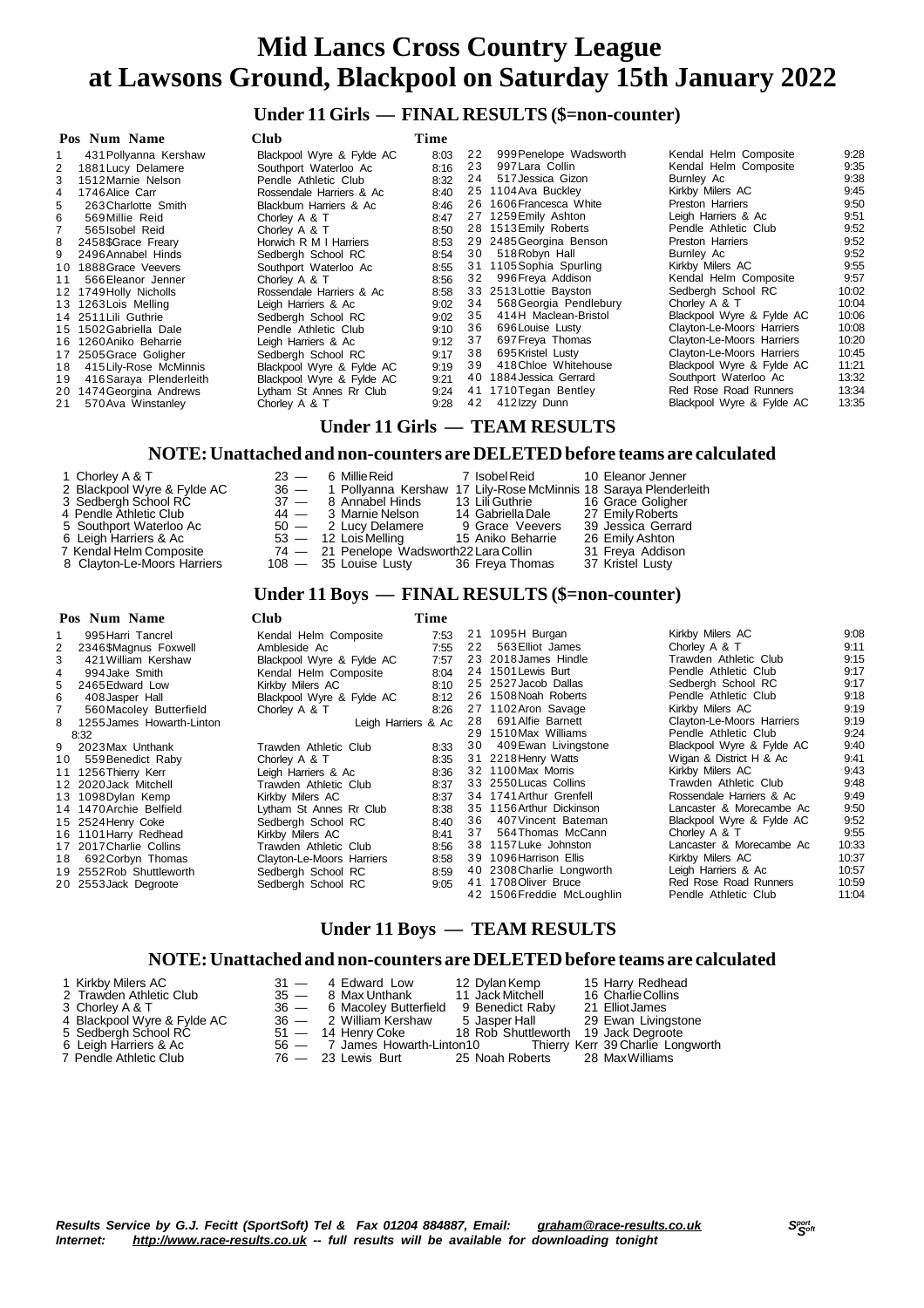### **Under 13 Girls — FINAL RESULTS**

|    | <b>Club</b><br>Pos Num Name |                                  | Time  |    |                          |                           |       |
|----|-----------------------------|----------------------------------|-------|----|--------------------------|---------------------------|-------|
|    | 283 Agatha Taylor           | Blackburn Harriers & Ac          | 9:35  |    | 20 2231 Lucy Orrell      | Wigan & District H & Ac   | 10:55 |
| 2  | 700 Eliena Lusty            | <b>Clayton-Le-Moors Harriers</b> | 9:41  |    | 21 1276 Scarlett Jarvis  | Leigh Harriers & Ac       | 10:58 |
| 3  | 1162 Anna Nicholson         | Lancaster & Morecambe Ac         | 9:44  | 22 | 433 Isla Macpherson      | Blackpool Wyre & Fylde AC | 11:11 |
| 4  | 430 Aimee Harling           | Blackpool Wyre & Fylde AC        | 9:45  | 23 | 699 Phoebe Jackson       | Clayton-Le-Moors Harriers | 11:12 |
| 5  | 432 Kristy Leitch           | Blackpool Wyre & Fylde AC        | 9:46  |    | 24 1615 Lilly Washington | Preston Harriers          | 11:16 |
| 6  | 701 Bella McCredie          | Clayton-Le-Moors Harriers        | 9:48  | 25 | 703 Georgia Tregay       | Clayton-Le-Moors Harriers | 11:24 |
| 7  | 1764 Matilda Duffy          | Rossendale Harriers & Ac         | 9:51  |    | 26 2232 Lucy Stretton    | Wigan & District H & Ac   | 11:32 |
| 8  | 1278 Gabriella Taylor       | Leigh Harriers & Ac              | 10:01 | 27 | 580 Paige Kelly          | Chorley A & T             | 11:32 |
| 9  | 1901 Lavla Graham           | Southport Waterloo Ac            | 10:04 |    | 28 2225 Esme Clark       | Wigan & District H & Ac   | 11:33 |
| 10 | 581 Maisie Preston          | Chorley A & T                    | 10:14 |    | 29 2462 Lucy Dodd        | Kirkby Milers AC          | 11:51 |
| 11 | 698 Lottie Hesketh          | Clayton-Le-Moors Harriers        | 10:15 | 30 | 577 Maisie Edwards       | Chorley A & T             | 11:52 |
|    | 12 1005 Ruby Duxbury        | Kendal Helm Composite            | 10:18 | 31 | 2450 Lulu Sharp          | Blackburn Harriers & Ac   | 11:56 |
| 13 | 427 Jemima Bradburn         | Blackpool Wyre & Fylde AC        | 10:18 |    | 32 531 Millie Baptista   | Central Lancs R&T         | 12:14 |
| 14 | 428 Isabelle Broadhurst     | Blackpool Wyre & Fylde AC        | 10:24 |    | 33 704 Ava Wright        | Clayton-Le-Moors Harriers | 12:15 |
| 15 | 294 Hannah Davies           | Blackburn Harriers & Ac          | 10:29 |    | 34 1272 Olivia Copper    | Leigh Harriers & Ac       | 12:19 |
|    | 16 1758 Ruby Cleaver        | Rossendale Harriers & Ac         | 10:32 |    | 35 1277 Eva Melling      | Leigh Harriers & Ac       | 12:46 |
|    | 17 1633 Anna Pilling        | <b>Preston Harriers</b>          | 10:36 |    | 36 2307 Chloe Hilton     | Leigh Harriers & Ac       | 13:14 |
| 18 | 579 Isabel Goodman          | Chorley A & T                    | 10:37 |    | 37 1519 Erin Murphy      | Pendle Athletic Club      | 14:24 |
| 19 | 170 Mahiya Mohan            | Barrow & Furness Striders        | 10:39 |    |                          |                           |       |
|    |                             |                                  |       |    |                          |                           |       |

#### **Under 13 Girls — TEAM RESULTS**

| 1 Clayton-Le-Moors Harriers | $19 - 2$ Eliena Lusty     | 6 Bella McCredie   | 11 Lottie Hesketh  |
|-----------------------------|---------------------------|--------------------|--------------------|
| 2 Blackpool Wyre & Fylde AC | $22 - 4$ Aimee Harling    | 5 Kristy Leitch    | 13 Jemima Bradburn |
| 3 Blackburn Harriers & Ac   | $47 - 1$ Agatha Taylor    | 15 Hannah Davies   | 31 Lulu Sharp      |
| 4  Chorlev A & T            | 55 - 10 Maisie Preston    | 18 Isabel Goodman  | 27 Paige Kelly     |
| 5 Leigh Harriers & Ac       | $63 - 8$ Gabriella Taylor | 21 Scarlett Jarvis | 34 Olivia Copper   |
| 6 Wigan & District H & Ac   | $74 - 20$ Lucy Orrell     | 26 Lucy Stretton   | 28 Esme Clark      |

#### **Race 4 - Under 13 Boys — FINAL RESULTS (\$=non-counter)**

| Pos Num Name                                                                                                                                                                                                                                                                                                                                                                                                                                                                                                | <b>Club</b>                                                                                                                                                                                                                                                                                                                                                                                                                                                |                                                                                                                                                                         | Time                 |                                                                                                                                                                                                                                                                                                                                                                                                                                                 |                                                                                                                                                                                                                                                                                                                                                                                                                                                                          |                                                                                                                                                                         |  |
|-------------------------------------------------------------------------------------------------------------------------------------------------------------------------------------------------------------------------------------------------------------------------------------------------------------------------------------------------------------------------------------------------------------------------------------------------------------------------------------------------------------|------------------------------------------------------------------------------------------------------------------------------------------------------------------------------------------------------------------------------------------------------------------------------------------------------------------------------------------------------------------------------------------------------------------------------------------------------------|-------------------------------------------------------------------------------------------------------------------------------------------------------------------------|----------------------|-------------------------------------------------------------------------------------------------------------------------------------------------------------------------------------------------------------------------------------------------------------------------------------------------------------------------------------------------------------------------------------------------------------------------------------------------|--------------------------------------------------------------------------------------------------------------------------------------------------------------------------------------------------------------------------------------------------------------------------------------------------------------------------------------------------------------------------------------------------------------------------------------------------------------------------|-------------------------------------------------------------------------------------------------------------------------------------------------------------------------|--|
| 265 Samuel Aspey<br>1892 William Delamere<br>$\overline{2}$<br>1159 Ben Brassington<br>3<br>576 Henry Ward<br>4<br>5<br>1001 Harvey Shaw<br>6<br>1002Joseff Tancrel<br>573 William Grundy<br>8<br>277 Theo Robinson<br>9 1008Toby Acland<br>10 2490 Samuel Ridgway<br>424 Jack Senior<br>11<br>12 1346 Riley Scott<br>590 Max Winstanley<br>13<br>14 1003 Cooper Wadsworth<br>267 Liam Bennison<br>15<br>16 2525 Henry Patchett<br>17 2551 Alexander Glenn<br>18 2451 Alex Rothwell<br>19 274 George Holman | Blackburn Harriers & Ac<br>Southport Waterloo Ac<br>Lancaster & Morecambe Ac<br>Chorley A & T<br>Kendal Helm Composite<br>Kendal Helm Composite<br>Chorley A & T<br>Blackburn Harriers & Ac<br>Kendal Helm Composite<br>Preston Harriers<br>Blackpool Wyre & Fylde AC<br>Leven Valley AC<br>Chorley A & T<br>Kendal Helm Composite<br>Blackburn Harriers & Ac<br>Sedberah School RC<br>Chorley A & T<br>Blackburn Harriers & Ac<br>Blackburn Harriers & Ac | 11:05<br>11:06<br>11:29<br>11:45<br>11:47<br>11:48<br>11:50<br>11:51<br>12:12<br>12:15<br>12:17<br>12:21<br>12:22<br>12:25<br>12:39<br>12:45<br>13:06<br>13:22<br>13:32 | 32<br>34<br>35<br>36 | 20 423 Ewan Leitch<br>21 1514 James Burt<br>22 2538 William Coke<br>23 2520 Daniel Young<br>24 2288Toby Nixon<br>25 1345 Oliver Scott<br>26 1477 Adam Jackson<br>27 1611 Lucas Cooke<br>28 276 Loucas Lancashire<br>29 2030 Henry Robinson<br>30 425 Jack Wilson<br>31 1478 Freddie Markham<br>574 Jack McCann<br>33 2283 Garth Duffy<br>419 Billy Cook<br>934 Owen Morton<br>519 Benjamin Mayhew<br>37 1515 Hugh Williams<br>38 1753Toby Steel | Blackpool Wyre & Fylde AC<br>Pendle Athletic Club<br>Sedbergh School RC<br>Sedbergh School RC<br><b>Barlick Fell Runners</b><br>Leven Valley AC<br>Lytham St Annes Rr Club<br>Preston Harriers<br>Blackburn Harriers & Ac<br>Trawden Athletic Club<br>Blackpool Wyre & Fylde AC<br>Lytham St Annes Rr Club<br>Chorley A & T<br><b>Barlick Fell Runners</b><br>Blackpool Wyre & Fylde AC<br>Hyndburn Ac<br>Burnley Ac<br>Pendle Athletic Club<br>Rossendale Harriers & Ac | 13:32<br>13:33<br>13:34<br>13:48<br>13:58<br>14:03<br>14:06<br>14:13<br>14:29<br>14:47<br>15:05<br>15:07<br>15:11<br>15:17<br>15:19<br>15:44<br>15:56<br>16:04<br>19:26 |  |
|                                                                                                                                                                                                                                                                                                                                                                                                                                                                                                             |                                                                                                                                                                                                                                                                                                                                                                                                                                                            |                                                                                                                                                                         |                      |                                                                                                                                                                                                                                                                                                                                                                                                                                                 |                                                                                                                                                                                                                                                                                                                                                                                                                                                                          |                                                                                                                                                                         |  |

## **Race 4 - Under 13 Boys — TEAM RESULTS**

#### **NOTE:Unattached and non-counters are DELETEDbefore teams are calculated**

- 
- 
- 
- 
- 3 Blackburn Harriers & Ac 24 1 Samuel Aspey 8 Theo Robinson 15 Liam Bennison 4 Sedbergh School RC 61 16 Henry Patchett 22 WilliamCoke 23 Daniel Young
	-

4 Sedbergh School RC<br>
5 Blackpool Wyre & Fylde AC 61 — 16 Henry Patchett 22 William Coke 23 Daniel Young<br>
5 Blackpool Wyre & Fylde AC 61 — 11 Jack Senior 20 Ewan Leitch 30 Jack Wilson

1 Kendal Helm Composite 20 - 5 Harvey Shaw 6 Joseff Tancrel 9 Toby Acland<br>
2 Chorley A & T 24 - 4 Henry Ward 7 William Grundy 13 Max Winstanley<br>
3 Blackburn Harriers & Ac 24 - 1 Samuel Aspey 8 Theo Robinson 15 Liam Benniso 2 Chorley A & T 24 — 4 Henry Ward 7 William Grundy 13 Max Winstanley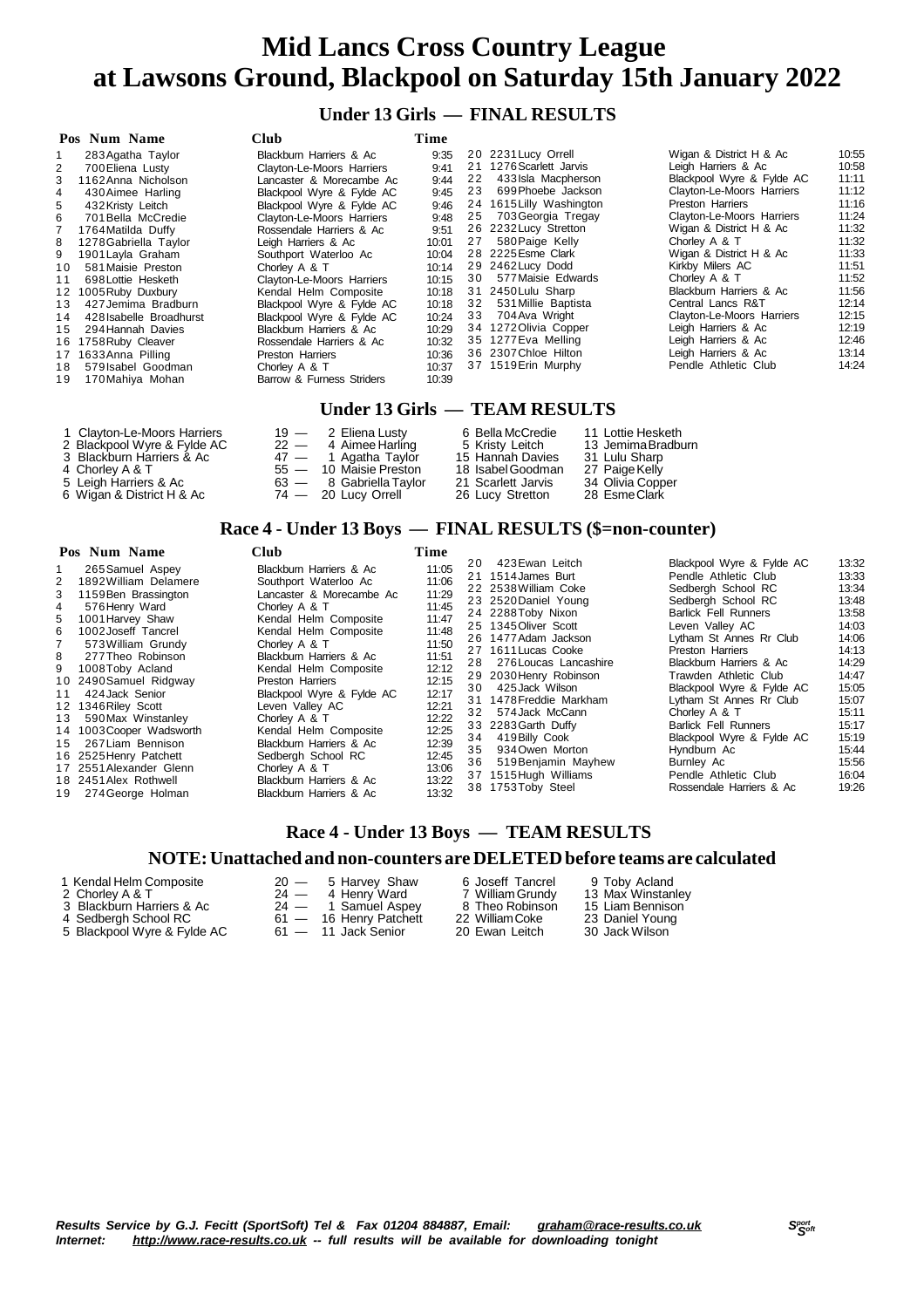## **Race 4 - Under 15 Girls — FINAL RESULTS (\$=non-counter)**

| Pos Num Name                     |                           | <b>Club</b>               | Time  |    |                                        |                           |       |
|----------------------------------|---------------------------|---------------------------|-------|----|----------------------------------------|---------------------------|-------|
| 1015 Kate Collin<br>$\mathbf{1}$ |                           | Kendal Helm Composite     | 11:55 |    | 20 1783 Tink Longworth                 | Sedbergh School RC        | 14:09 |
| 1408 Erin Frost<br>2             |                           | Liverpool Pembroke Sefton | 12:26 |    | 21 2515 Olivia Patchett                | Sedbergh School RC        | 14:17 |
| 3<br>1019 Lara Smith             |                           | Kendal Helm Composite     | 12:33 | 22 | 966 Heidi SagarMoss                    | Hyndburn Ac               | 14:18 |
| 1631 Ava Jones<br>4              |                           | Preston Harriers          | 12:36 | 23 | 302 Imogen Robinson                    | Blackburn Harriers & Ac   | 14:30 |
| 1409 Sarah Yates<br>5            |                           | Liverpool Pembroke Sefton | 12:41 | 24 | 448 Louisa Bradburn                    | Blackpool Wyre & Fylde AC | 14:37 |
| 6<br>452 Gracie Scott            |                           | Blackpool Wyre & Fylde AC | 12:47 |    | 25 1628 Natasha Cooke                  | Preston Harriers          | 14:46 |
| 2516 Olivia Barley               |                           | Sedbergh School RC        | 13:03 | 26 | 709 Erika Corns                        | Clayton-Le-Moors Harriers | 14:50 |
| 1914 Emily Dean<br>8             |                           | Southport Waterloo Ac     | 13:07 | 27 | 449 Madison Croft                      | Blackpool Wyre & Fylde AC | 14:51 |
| 9                                | 2457\$Charlotte Wilkinson | Horwich R M I Harriers    | 13:16 |    | 28 2514 Nell Biker                     | Sedberah School RC        | 14:57 |
| 10 1186 Esther Ward              |                           | Lancaster & Morecambe Ac  | 13:20 |    | 29 1170 Annie Dickinson                | Lancaster & Morecambe Ac  | 15:05 |
|                                  | 11 2034 Gemma Kenniford   | Trawden Athletic Club     | 13:21 |    | 30 2241 Isobel Dyson                   | Wigan & District H & Ac   | 15:30 |
|                                  | 12 1354 Sophie Leadbetter | Leven Vallev AC           | 13:22 | 31 | 599 Isabel Watson                      | Chorley A & T             | 15:58 |
| 13 2509 Jemima Hearld            |                           | Sedbergh School RC        | 13:28 |    | 32 1172 Abby Johnston                  | Lancaster & Morecambe Ac  | 16:03 |
| 14 1416 Anna Yates               |                           | Liverpool Pembroke Sefton | 13:31 | 33 | 298 Freya Neild                        | Blackburn Harriers & Ac   | 16:06 |
| 450 Ella Leonard<br>15           |                           | Blackpool Wyre & Fylde AC | 13:46 | 34 | 594 Isobel Renshaw                     | Chorley A & T             | 16:15 |
| 847 Iona Smith<br>16             |                           | Glaxo Hoad Hill Harriers  | 13:48 | 35 | 963 Ellie Holt                         | Hyndburn Ac               | 18:25 |
| 17                               | 596 Lola Robertson        | Chorley A & T             | 13:51 | 36 | 521 Hollie Mayhew                      | Burnley Ac                | 18:27 |
| 18 2503 Elif Sancar              |                           | Sedbergh School RC        | 14:05 | 37 | 296 Isabelle Hartley                   | Blackburn Harriers & Ac   | 19:14 |
| 19 1171 Erin Gillan              |                           | Lancaster & Morecambe Ac  | 14:08 |    |                                        |                           |       |
|                                  |                           |                           |       |    | Race 4 - Under 15 Girls — TEAM RESULTS |                           |       |
|                                  | <b>**^****</b> **         | .                         |       |    | <b>DET BERDE L.A.</b>                  | .                         |       |

#### **NOTE:Unattached and non-counters are DELETEDbefore teams are calculated**

| 1 Liverpool Pembroke Sefton | $20 - 2$ Erin Frost       | 5 Sarah Yates    | 13 Anna Yates       |
|-----------------------------|---------------------------|------------------|---------------------|
| 2 Sedbergh School RC        | 36 - 7 Olivia Barley      | 12 Jemima Hearld | 17 Elif Sancar      |
| 3 Blackpool Wyre & Fylde AC | $43 - 6$ Gracie Scott     | 14 Ella Leonard  | 23 Louisa Bradburn  |
| 4 Lancaster & Morecambe Ac  | $55 - 9$ Esther Ward      | 18 Erin Gillan   | 28. Annie Dickinson |
| 5 Chorley A & T             | 79 - 16 Lola Robertson    | 30 Isabel Watson | 33 Isobel Renshaw   |
| 6 Blackburn Harriers & Ac   | $90 - 22$ Imogen Robinson | 32 Freva Neild   | 36 Isabelle Hartley |

#### **Race 5 - Under 15 Boys — FINAL RESULTS**

#### **Pos Num Name Club Time**

| 3<br>4<br>5.<br>6.<br>8.<br>9<br>10 | 1622 Matthew Clark<br>1403 Myles Fraser<br>1350 Will McNally<br>1164 James Brassington<br>1906Montgomery Barr<br>442 Matthew Holton<br>313 Daniel Smith<br>588 Marcus Thomasson<br>1013 Noah Wadsworth<br>846 Max Hazlehurst<br>11 1009 Alfie Addison<br>12 1909 Reuben Donnelly<br>13 286 Oliver Gill<br>14 2286 Logan XMcCredie<br>15 1012 Joshua Todd<br>16 1911 Luke Ward<br>17 2523 George Dodgson<br>18 1352 John Williamson | Preston Harriers<br>Liverpool Pembroke Sefton<br>Leven Vallev AC<br>Lancaster & Morecambe Ac<br>Southport Waterloo Ac<br>Blackpool Wyre & Fylde AC<br>Blackburn Harriers & Ac<br>Chorley A & T<br>Kendal Helm Composite<br>Glaxo Hoad Hill Harriers<br>Kendal Helm Composite<br>Southport Waterloo Ac<br>Blackburn Harriers & Ac<br>Barlick Fell Runners<br>Kendal Helm Composite<br>Southport Waterloo Ac<br>Sedberah School RC<br>Leven Vallev AC | 13:53<br>14:03<br>14:11<br>14:22<br>14:31<br>14:38<br>14:40<br>14:45<br>14:49<br>15:03<br>15:12<br>15:15<br>15:18<br>15:31<br>15:37<br>15:42<br>15:57<br>16:00 | 23<br>27<br>30 | 22 1011 Alfie Todd<br>582 Freddie Edwards<br>24 1908 Daniel Jones<br>25 1624 Adam Link<br>26 1905 Owen Akins<br>441 Alfie Hall<br>28 2384 Alex Speight<br>29 1112Xander Heaton<br>446 Edward Willetts<br>31 1910Stephen Morgan<br>32 1402 Toby Farrer<br>33 2539 Xander Chinn<br>34 439 Ethan Bateman<br>35 959 Finlay Lorimer<br>36 2526 Hugo Cooke<br>37 2537 Will Thompstone<br>38 1283 Lyndon Higgins<br>39 1165Zach Earnshaw | Kendal Helm Composite<br>Chorley A & T<br>Southport Waterloo Ac<br>Preston Harriers<br>Southport Waterloo Ac<br>Blackpool Wyre & Fylde AC<br>Kendal Amateur Athletic Club<br>Kirkby Milers AC<br>Blackpool Wyre & Fylde AC<br>Southport Waterloo Ac<br>Liverpool Pembroke Sefton<br>Sedbergh School RC<br>Blackpool Wyre & Fylde AC<br>Hyndburn Ac<br>Sedbergh School RC<br>Sedbergh School RC<br>Leigh Harriers & Ac<br>Lancaster & Morecambe Ac | 16:39<br>16:50<br>16:53<br>16:55<br>16:58<br>17:00<br>17:02<br>17:10<br>17:12<br>17:14<br>17:14<br>17:26<br>17:33<br>17:48<br>17:57<br>18:06<br>18:15<br>18:27 |
|-------------------------------------|------------------------------------------------------------------------------------------------------------------------------------------------------------------------------------------------------------------------------------------------------------------------------------------------------------------------------------------------------------------------------------------------------------------------------------|-----------------------------------------------------------------------------------------------------------------------------------------------------------------------------------------------------------------------------------------------------------------------------------------------------------------------------------------------------------------------------------------------------------------------------------------------------|----------------------------------------------------------------------------------------------------------------------------------------------------------------|----------------|-----------------------------------------------------------------------------------------------------------------------------------------------------------------------------------------------------------------------------------------------------------------------------------------------------------------------------------------------------------------------------------------------------------------------------------|---------------------------------------------------------------------------------------------------------------------------------------------------------------------------------------------------------------------------------------------------------------------------------------------------------------------------------------------------------------------------------------------------------------------------------------------------|----------------------------------------------------------------------------------------------------------------------------------------------------------------|
| 19                                  | 291 Matthew Smith<br>20 1485Oliver Thomson<br>21 1111 Luke Culshaw                                                                                                                                                                                                                                                                                                                                                                 | Blackburn Harriers & Ac<br>Lytham St Annes Rr Club<br>Kirkby Milers AC                                                                                                                                                                                                                                                                                                                                                                              | 16:16<br>16:19<br>16:34                                                                                                                                        |                | 40 1166 Ronan Maher<br>41 1625 Matthew Link                                                                                                                                                                                                                                                                                                                                                                                       | Lancaster & Morecambe Ac<br>Preston Harriers                                                                                                                                                                                                                                                                                                                                                                                                      | 18:30<br>20:10                                                                                                                                                 |
|                                     |                                                                                                                                                                                                                                                                                                                                                                                                                                    |                                                                                                                                                                                                                                                                                                                                                                                                                                                     |                                                                                                                                                                |                |                                                                                                                                                                                                                                                                                                                                                                                                                                   |                                                                                                                                                                                                                                                                                                                                                                                                                                                   |                                                                                                                                                                |

#### **Race 5 - Under 15 Boys — TEAM RESULTS**

| 1 Southport Waterloo Ac<br>2 Kendal Helm Composite<br>3 Blackburn Harriers & Ac<br>4 Blackpool Wyre & Fylde AC<br>5 Preston Harriers<br>6 Lancaster & Morecambe Ac<br>7 Sedbergh School RC |  | 33 - 5 Montgomery Barr<br>35 - 9 Noah Wadsworth<br>39 — 7 Daniel Smith<br>$63 - 6$ Matthew Holton<br>67 - 1 Matthew Clark<br>83 - 4 James Brassington 39 Zach Earnshaw<br>86 - 17 George Dodgson | 12 Reuben Donnelly<br>11 Alfie Addison<br>13 Oliver Gill<br>27 Alfie Hall<br>25 Adam Link<br>33 Xander Chinn | 16 Luke Ward<br>15 Joshua Todd<br>19 Matthew Smith<br>30 Edward Willetts<br>41 Matthew Link<br>40 Ronan Maher<br>36 Hugo Cooke |
|--------------------------------------------------------------------------------------------------------------------------------------------------------------------------------------------|--|--------------------------------------------------------------------------------------------------------------------------------------------------------------------------------------------------|--------------------------------------------------------------------------------------------------------------|--------------------------------------------------------------------------------------------------------------------------------|
|--------------------------------------------------------------------------------------------------------------------------------------------------------------------------------------------|--|--------------------------------------------------------------------------------------------------------------------------------------------------------------------------------------------------|--------------------------------------------------------------------------------------------------------------|--------------------------------------------------------------------------------------------------------------------------------|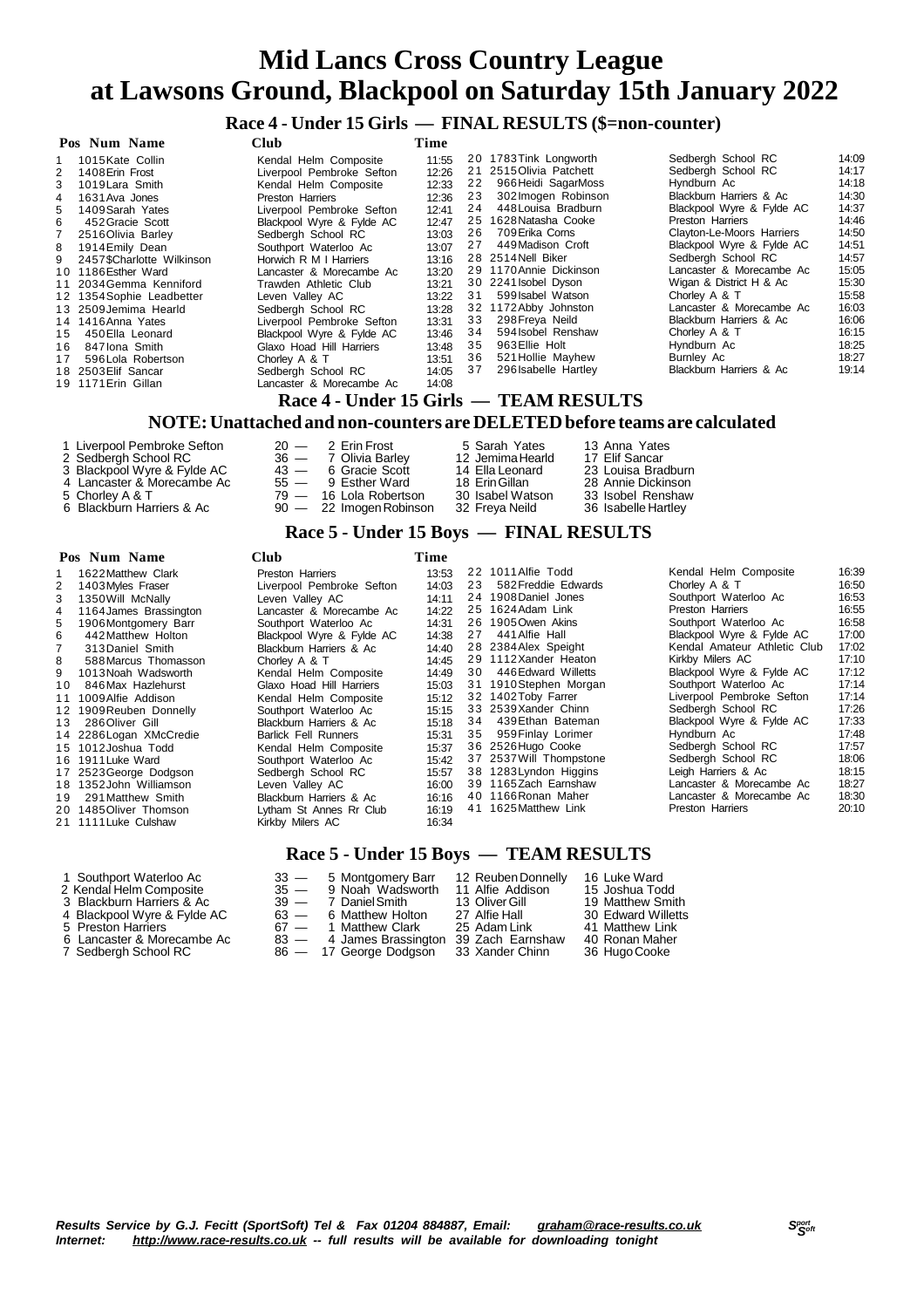#### **Race 5 - Under 17 Women — FINAL RESULTS**

| Pos Num Name                  | Club                        | Time  |    |                                          |                           |       |
|-------------------------------|-----------------------------|-------|----|------------------------------------------|---------------------------|-------|
| 323 Isabel Holt               | Blackburn Harriers & Ac     | 15:04 |    | 16 2498 Beth Cosgrove                    | Sedbergh School RC        | 18:28 |
| 329 Abigail Stratton          | Blackburn Harriers & Ac     | 15:31 | 17 | 465 Sophie Livingstone                   | Blackpool Wyre & Fylde AC | 18:31 |
| 3<br>2510 Jemima Berry        | Sedbergh School RC          | 16:01 |    | 18 2519 Rosie Wilson                     | Sedbergh School RC        | 18:35 |
| 1183 Sophie Huxtable<br>4     | Lancaster & Morecambe Ac    | 16:02 | 19 | 464 Betty Kershaw                        | Blackpool Wyre & Fylde AC | 18:40 |
| 5<br>1185 Kirsty Maher        | Lancaster & Morecambe Ac    | 16:28 | 20 | 607 Lara Ingram-Weston                   | Chorley A & T             | 18:43 |
| 6<br>719 Sianna Smith         | Clayton-Le-Moors Harriers   | 16:41 |    | 21 2506 Hattie Madden                    | Sedbergh School RC        | 18:44 |
| 2500Bo Madden                 | Sedbergh School RC          | 17:20 | 22 | 610 Amber Pilkington                     | Chorley A & T             | 18:45 |
| 8<br>322 Keira Haxton         | Blackburn Harriers & Ac     | 17:21 | 23 | 317 Kiera Booth                          | Blackburn Harriers & Ac   | 18:46 |
| 9<br>716 Ella Dorrington-Levy | Clayton-Le-Moors Harriers   | 17:23 |    | 24 2501 Charlotte Hoymans                | Sedbergh School RC        | 18:57 |
| 10 2508 Isabelle Barley       | Sedbergh School RC          | 17:42 |    | 25 2512 Livi Ross                        | Sedbergh School RC        | 20:42 |
| 720 Helana White<br>11        | Clayton-Le-Moors Harriers   | 17:45 |    | 26 1180 Niamh Barnsley-Ryan              | Lancaster & Morecambe Ac  | 21:14 |
| 463 Grace Blincow<br>12       | Blackpool Wyre & Fylde AC   | 17:49 |    | 27 1782 Louison Lemarchand               | Sedbergh School RC        | 21:45 |
| 13 2517 Pru Lindsey           | Sedbergh School RC          | 17:51 |    | 28 2495 Alice Barnard                    | Sedbergh School RC        | 22:29 |
| 717 Ciara Duffy<br>14         | Clayton-Le-Moors Harriers   | 18:20 | 29 | 466 Millie Oldham                        | Blackpool Wyre & Fylde AC | 23:11 |
| 326 Molly Nicholls<br>15      | Blackburn Harriers & Ac     | 18:26 |    |                                          |                           |       |
|                               |                             |       |    | Race 5 - Under 17 Women — TEAM RESULTS   |                           |       |
| 1 Blackburn Harriers & Ac     | 1 Isabel Holt<br>$11 -$     |       |    | 2 Abigail Stratton<br>8 Keira Haxton     |                           |       |
| 2 Sedbergh School RC          | $20 -$<br>3 Jemima Berry    |       |    | 7 Bo Madden<br>10 Isabelle Barley        |                           |       |
| 3 Clayton-Le-Moors Harriers   | $26 -$<br>6 Sianna Smith    |       |    | 9 Ella Dorrington-Levy11 Helana White    |                           |       |
| 4 Lancaster & Morecambe Ac    | $35 -$<br>4 Sophie Huxtable |       |    | 5 Kirsty Maher<br>26 Niamh Barnsley-Ryan |                           |       |
| 5 Blackpool Wyre & Fylde AC   | 12 Grace Blincow<br>$48 -$  |       |    | 17 Sophie Livingstone 19 Betty Kershaw   |                           |       |

#### **Race 6 - Under 17 Men — FINAL RESULTS (\$=non-counter)**

|                    | Club                                                                                                                                                                          | Time  |    |                        |                                                                                                                                                                                                                                                   |                    |
|--------------------|-------------------------------------------------------------------------------------------------------------------------------------------------------------------------------|-------|----|------------------------|---------------------------------------------------------------------------------------------------------------------------------------------------------------------------------------------------------------------------------------------------|--------------------|
|                    | Sedbergh School RC                                                                                                                                                            | 20:30 |    |                        | Sedbergh School RC                                                                                                                                                                                                                                | 23:40              |
| 308 David Holman   | Blackburn Harriers & Ac                                                                                                                                                       | 20:52 |    | 312 Saul Sharp         | Blackburn Harriers & Ac                                                                                                                                                                                                                           | 23:41              |
| 715 William Walker | Clayton-Le-Moors Harriers                                                                                                                                                     | 21:15 | 16 | 173G Barnard-Mackenzie | Barrow & Furness Striders                                                                                                                                                                                                                         | 23:41              |
|                    | Lancaster & Morecambe Ac                                                                                                                                                      | 21:21 |    | 460Ben Winnemore       | Blackpool Wyre & Fylde AC                                                                                                                                                                                                                         | 24:36              |
| 603Tom Murphy      | Chorley A & T                                                                                                                                                                 | 22:07 |    |                        | Sedbergh School RC                                                                                                                                                                                                                                | 24:44              |
|                    | Sedbergh School RC                                                                                                                                                            | 22:24 |    |                        | Walney Wind Cheetahs                                                                                                                                                                                                                              | 24:50              |
| 314 Dexta Thompson | Blackburn Harriers & Ac                                                                                                                                                       | 22:35 |    |                        | Lancaster & Morecambe Ac                                                                                                                                                                                                                          | 25:29              |
| 309 Havden Mercer  | Blackburn Harriers & Ac                                                                                                                                                       | 22:36 |    |                        | Sedbergh School RC                                                                                                                                                                                                                                | 25:45              |
| 455 Rafael Eaton   | Blackpool Wyre & Fylde AC                                                                                                                                                     | 23:01 |    |                        | Sedbergh School RC                                                                                                                                                                                                                                | 25:56              |
|                    | Liverpool Pembroke Sefton                                                                                                                                                     | 23:04 |    |                        | Liverpool Pembroke Sefton                                                                                                                                                                                                                         | 27:14              |
| 307 Codie Dewhurst | Blackburn Harriers & Ac                                                                                                                                                       | 23:06 |    |                        |                                                                                                                                                                                                                                                   | 28:41              |
|                    | Blackburn Harriers & Ac                                                                                                                                                       | 23:14 |    | 522 Nathan Green       | Burnley Ac                                                                                                                                                                                                                                        | 29:28              |
|                    | Kirkby Milers AC                                                                                                                                                              | 23:29 |    |                        | Sedbergh School RC                                                                                                                                                                                                                                | 31:54              |
|                    | Pos Num Name<br>2521 Daniel Richardson<br>4 1177 Fabian Schiller<br>6 1789 Samuel Gunning<br>10 1413 James Read<br>11<br>12 310 Jack Paget-Fowler<br>13 1115 Derri XHenderson |       |    |                        | 14 2529 Joseph Nolan<br>15<br>17<br>18 1788 Joseph Degroote<br>19 2419A Maggio-Poyntz<br>20 1176 Thomas McGrattan<br>21 2528J Theymann<br>22 1785 Oliver Bird<br>23 1411 Oliver Farrer<br>24 1787 Alexander Curtis<br>25<br>26 2533 Lukas Muehlau | Sedbergh School RC |

### **Race 6 - Under 17 Men — TEAM RESULTS**

#### **NOTE:Unattached and non-counters are DELETEDbefore teams are calculated**

| 1 Blackburn Harriers & Ac | 17 — 2 David Holman                                       | 7 Dexta Thompson 8 Hayden Mercer |  |
|---------------------------|-----------------------------------------------------------|----------------------------------|--|
| 2 Sedbergh School RC      | 21 — 1 Daniel Richardson 6 Samuel Gunning 14 Joseph Nolan |                                  |  |

#### **Race 6 - Ladies under 20**

| Pos Num Name Cat/Pos    | Club                       |                                 | Time    |                              |                                |       |
|-------------------------|----------------------------|---------------------------------|---------|------------------------------|--------------------------------|-------|
| 1 1426 Chloe Leather    |                            | L20 1 Liverpool Pembroke Sefton | 23:59   | 1803 Emily Barnard           | L20 7 Sedbergh School RC       | 26:39 |
| 2 1925 Lucy Milling     |                            | L20 2 Southport Waterloo Ac     | 24:06 8 | 2303Anna Lonsdale            | L20 8 Lancaster University     | 27:31 |
| 3 1225 Finty Royle      | L20 3 Lancaster University |                                 | 24:08 9 | 849Ellie Simmonds            | L20 9 Glaxo Hoad Hill Harriers | 29:45 |
| 4 1809 Alicia Newing    |                            | L20 4 Sedbergh School RC        |         | 25.57 10 2499 Beth Dowbiggin | L2010 Sedbergh School RC       | 30:23 |
| 5 1807 Holly Haywood    |                            | L20 5 Sedbergh School RC        |         | 26:15 11 1496 Maddy Markham  | L2011 Lytham St Annes Rr Club  | 31:12 |
| 6 339 Amy-Nicola Davies |                            | L20 6 Blackburn Harriers & Ac   | 26:37   |                              |                                |       |

#### **Race 6 - Ladies under 20 — TEAM RESULTS**

#### **NOTE:Unattached and non-counters are DELETEDbefore teams are calculated**

Sedbergh School RC 16 — 4 Alicia Newing 5 Holly Haywood 7 EmilyBarnard

#### **Senior Men under 20**

| Pos Num Name Cat/Pos    | - Club                             | Time    |                                                                   |  |                            |       |
|-------------------------|------------------------------------|---------|-------------------------------------------------------------------|--|----------------------------|-------|
| 1 1024 Fraser Sproul    | U20 1 Kendal Amateur Athletic Club | 32:42 9 | 1799 Harry Page                                                   |  | U20 9 Sedbergh School RC   | 40:44 |
| 2 1218 Aaron Doyle      | U20 2 Lancaster University         |         | 34:07 10 2531 Liam Sinclair                                       |  | U2010 Sedbergh School RC   | 41:06 |
| 3 1775 Benjamin Kirkman | U20 3 Rossendale Harriers & Ac     |         | 34:51 11 2530 Kit Barker                                          |  | U2011 Sedbergh School RC   | 41:26 |
| 4 2378 SLewis Bowness   | U20 4 Helm Hill Runners            |         | 35:06 12 468 Joshua Mathias-DaveyU201 2 Blackpool Wyre & Fylde AC |  |                            | 43:14 |
| 5 1117 Charlie Deakin   | U20 5 Kirkby Milers AC             |         | 36:42 13 1801 Thomas Radford                                      |  | U2013 Sedbergh School RC   | 49:14 |
| 6 1219 William Eley     | U20 6 Lancaster University         |         | 36:47 14 2535 Tom Hare                                            |  | U2014 Sedbergh School RC   | 49:14 |
| 7 1190 Jackson Sloan    | U20 7 Lancaster & Morecambe Ac     |         | 39:02 15 1214 Elliot Chubb                                        |  | U2015 Lancaster University | 52:06 |
| 8 1422 Jared Nicholls   | U20 8 Liverpool Pembroke Sefton    | 40:07   |                                                                   |  |                            |       |

#### **Senior Men under 20 — TEAM RESULTS**

#### **NOTE:Unattached and non-counters are DELETEDbefore teams are calculated**

1 Lancaster University 21 — 2 Aaron Doyle 5 WilliamEley 14 ElliotChubb Sedbergh School RC 27 — 8 Harry Page 9 Liam Sinclair 10 Kit Barker

- 
- 

Results Service by G.J. Fecitt (SportSoft) Tel & Fax 01204 884887, Email: [graham@race-results.co.uk](mailto:graham@race-results.co.uk)<br>Internet: http://www.race-results.co.uk -- full results will be available for downloading topight *Internet: <http://www.race-results.co.uk> -- full results will be available for downloading tonight*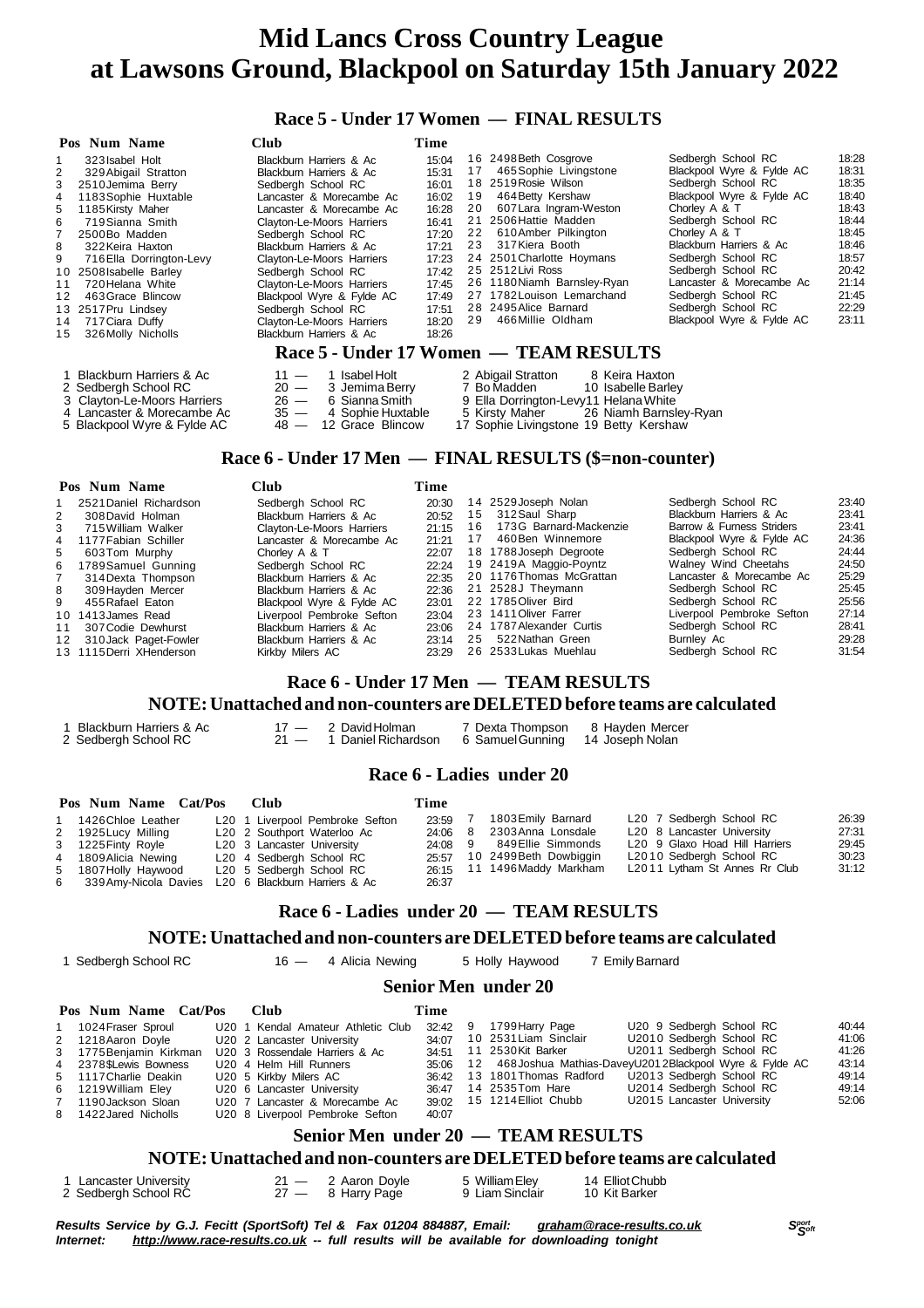#### **Race 6 - Ladies over 18**

|    | Pos Num Name Cat/Pos                                   |    | Club                                                              | Time  |                                                                  |       |
|----|--------------------------------------------------------|----|-------------------------------------------------------------------|-------|------------------------------------------------------------------|-------|
| 1  | 1580 Carla Davies                                      |    | L35 1 Preston Harriers                                            | 23:35 | L2010 Sedbergh School RC<br>66 2499 Beth Dowbiggin               | 30:23 |
| 2  | 1426 Chloe Leather                                     |    | L <sub>20</sub> 1 Liverpool Pembroke Sefton                       | 23:59 | 67 Walney Wind Cheetahs<br>67 2066 Alex Earley<br>L.             | 30:26 |
| 3  | 1925 Lucy Milling                                      |    | L20 2 Southport Waterloo Ac                                       | 24:06 | 556 Nicky Rushton<br>L55 5 Chorley A & T<br>68                   | 30:30 |
| 4  | 1225 Finty Royle                                       |    | L <sub>20</sub> 3 Lancaster University                            | 24:08 | 69 2059 Kim Anderson<br>L40 9 Walney Wind Cheetahs               | 30:32 |
| 5  | 2304 Anna Philps                                       | L. | 5 Lancaster University                                            | 24:43 | 70<br>384 Karen Dunford<br>L55 6 Blackpool Wyre & Fylde AC       | 30:36 |
| 6  | 249 Joanne Nelson                                      |    | L45 1 Blackburn Harriers & Ac                                     | 24:46 | L4511 Blackburn Harriers & Ac<br>71<br>237 Lindsay Davies        | 30:44 |
| 7  | 1812 Maria Cook                                        |    | L45 2 Skelmersdale Boundary H                                     | 24:59 | L50 9 Wesham Road Runners & Ac<br>72 2545 Suzanne Leonard        | 30:54 |
| 8  | 1595 Jamie Robinson                                    | L. | 8 Preston Harriers                                                | 25:05 | 73 1496 Maddy Markham<br>L2011 Lytham St Annes Rr Club           | 31:12 |
| 9  | 2467 Mary Heald                                        |    | L35 2 Lancaster & Morecambe Ac                                    | 25:16 | 74 1208 Amelia Page<br>L.<br>74 Lancaster University             | 31:27 |
|    | 10 1456 Joanna Goorney                                 |    | L50 1 Lytham St Annes Rr Club                                     | 25:32 | 75 1462 Claire Markham<br>L4512 Lytham St Annes Rr Club          | 31:39 |
|    | 11 2479 Isabelle Rayner                                | L. | 11 Liverpool Pembroke Sefton                                      | 25:35 | 76<br>685 Julia Rushton<br>L55 7 Clayton-Le-Moors Harriers       | 31:41 |
| 12 | 380 Caroline Betmead                                   |    | L45 3 Blackpool Wyre & Fylde AC                                   | 25:38 | 77 1153 Miriam Maher<br>L5010 Lancaster & Morecambe Ac           | 31:44 |
|    | 13 1809 Alicia Newing                                  |    | L <sub>20</sub> 4 Sedbergh School RC                              | 25:57 | 78 2201 Lucy McKenna<br>78 Wigan & District H & Ac<br>L.         | 32:04 |
|    | 14 1780 Hailey Fletcher                                | L. | 14 Sedbergh School RC                                             | 26:09 | 79 2060Joanna Barnard<br>L4513 Walney Wind Cheetahs              | 32:09 |
| 15 | 553 Laura Livesey                                      |    | L35 3 Chorley A & T                                               | 26:10 | 671 Lisa Ellis<br>80<br>L3513 Clayton-Le-Moors Harriers          | 32:17 |
|    | 16 1807 Holly Haywood                                  |    | L <sub>20</sub> 5 Sedbergh School RC                              | 26:15 | 81 2062 Disa Blackburn<br>L.<br>81 Walney Wind Cheetahs          | 32:22 |
| 17 | 397 Carly Morgan                                       | L. | 17 Blackpool Wyre & Fylde AC                                      | 26:24 | 238 Helen Dawson-Smith L5011 Blackburn Harriers & Ac<br>82       | 32:24 |
| 18 | 339 Amy-Nicola Davies                                  |    | L <sub>20</sub> 6 Blackburn Harriers & Ac                         | 26:37 | 990 Dianne Priestley<br>L70 1 Kendal Amateur Athletic Club<br>83 | 32:30 |
|    | 19 1803 Emily Barnard                                  |    | L20 7 Sedbergh School RC                                          | 26:39 | 84 2140 Anne Myers-Smith<br>L4010 Wesham Road Runners & Ac       | 32:35 |
|    | 20 2213 Natalie Vose                                   |    | L35 4 Wigan & District H & Ac                                     | 26:45 | 85<br>131 Kerry Lomas<br>L3514 Astley & Tyldesley RR             | 32:39 |
|    | 21 1593 Katey Markland                                 |    | L35 5 Preston Harriers                                            | 26:49 | 86 2124 Sharon Cooper<br>L4514 Wesham Road Runners & Ac          | 32:45 |
| 22 | 400 Susan Samme                                        |    | L55 1 Blackpool Wyre & Fylde AC                                   | 26:55 | 87<br>688Dawn Terry<br>L55 8 Clayton-Le-Moors Harriers           | 33:12 |
|    | 23 2468 Molly Riding                                   | L. | 23 Lancaster University                                           | 27:04 | 88<br>837 Dorothy Stirling<br>L5012 Glaxo Hoad Hill Harriers     | 33:19 |
|    | 24 1332 Elizabeth McNally                              |    | L50 2 Leven Valley AC                                             | 27:08 | 989 Carolyn Kevan<br>L55 9 Kendal Amateur Athletic Club<br>89    | 33:21 |
|    | 25 1590 Kate Lakeland                                  | L. | 25 Preston Harriers                                               | 27:14 | 90 1207 Georgina Letts<br>90 Lancaster University<br>L.          | 33:24 |
|    | 26 1699 Samantha Edwards                               |    | L35 6 Red Rose Road Runners                                       | 27:16 | 91 1585 Marian Hesketh<br>L65 1 Preston Harriers                 | 33:32 |
|    | 27 2345\$Michelle XFoxwell L45 4 Ambleside Ac          |    |                                                                   | 27:23 | 92 2210Amy Tinker<br>92 Wigan & District H & Ac<br>L             | 33:42 |
|    | 28 2278Nina Pilkington                                 |    | L40 1 Wigan Phoenix                                               | 27:26 | 93 2142 Julie Paton<br>L4515 Wesham Road Runners & Ac            | 33:56 |
|    | 29 2466 Elizabeth Lake                                 |    | L35 7 Lancaster & Morecambe Ac                                    | 27:31 | 94 1088Bhavna Mistry<br>L5013 Kirkby Milers AC                   | 33:58 |
|    | 30 2303 Anna Lonsdale                                  |    | L <sub>20</sub> 8 Lancaster University                            | 27:31 | L5510 Red Rose Road Runners<br>95 1703 Alison Parkinson          | 34:05 |
|    | 31 2420 Ellie Robinson                                 | L. | 31 Wigan & District H & Ac                                        | 27:31 | 96 1150 Jennie Hodgson<br>L60 2 Lancaster & Morecambe Ac         | 34:16 |
|    | 32 2070 Karen Maggio-PoyntzL50 3 Walney Wind Cheetahs  |    |                                                                   | 27:32 | 97 2137 Louise Lord<br>L4516 Wesham Road Runners & Ac            | 34:18 |
|    | 33 1453 Catherine Carrdus                              |    | L50 4 Lytham St Annes Rr Club                                     | 27:34 | 98<br>686Jane Ryan<br>L4011 Clayton-Le-Moors Harriers            | 34:21 |
|    | 34 2549 Debra Jones                                    |    | L50 5 Wigan Phoenix                                               | 27:39 | 99 2141 Lucy Neighbour<br>L4012 Wesham Road Runners & Ac         | 34:25 |
|    | 35 2072 Amy Singleton                                  |    | L40 2 Walney Wind Cheetahs                                        | 28:05 | L3515 Red Rose Road Runners<br>1001698 Sarah Denver              | 34:27 |
|    | 36 2452 Kira Cheshire                                  | L. | 36 Blackpool Wyre & Fylde AC                                      | 28:13 | 101 749 Mary Hewitt<br>L65 2 Garstang Running Club               | 34:46 |
|    | 37 2205 Jayne Salloum                                  |    | L45 5 Wigan & District H & Ac                                     | 28:15 | 1022122Clare Belfield<br>L3516 Wesham Road Runners & Ac          | 35:09 |
|    | 38 1460 Melanie Koth                                   |    | L45 6 Lytham St Annes Rr Club                                     | 28:22 | 103 387 Amanda Fuller<br>L4517 Blackpool Wyre & Fylde AC         | 35:13 |
| 39 | 748 Vicki Doherty                                      |    | L40 3 Garstang Running Club                                       | 28:22 | 104 1702 Alison Mercer<br>L60 3 Red Rose Road Runners            | 35:53 |
|    | 40 2277 Karen Moorfield                                |    | L35 8 Wigan Phoenix                                               | 28:23 | 1051451 Kirsten Burnett<br>L4518 Lytham St Annes Rr Club         | 36:13 |
| 41 | 382 Jenny Clark                                        |    | L40 4 Blackpool Wyre & Fylde AC                                   | 28:38 | 106 2061 Justine Blackburn<br>L3517 Walney Wind Cheetahs         | 36:24 |
|    | 42 1728 Joanne Cleaver                                 |    | L35 9 Rossendale Harriers & Ac                                    | 28:39 | 107 678 Jane Hylands<br>L5014 Clayton-Le-Moors Harriers          | 36:33 |
| 43 | 394 Laura Lawler                                       |    |                                                                   | 28:42 | 108 1737 Sara Steel<br>L4013 Rossendale Harriers & Ac            | 36:44 |
|    | 44 2454 Joanne McLeod                                  |    | L50 6 Blackpool Wyre & Fylde AC<br>L55 2 Glaxo Hoad Hill Harriers | 28:42 | 1092138Jo McCaffery<br>L4014 Wesham Road Runners & Ac            | 36:49 |
|    |                                                        |    |                                                                   | 28:49 | 110 385 Claire Dunn<br>L3518 Blackpool Wyre & Fylde AC           | 36:51 |
|    | 45 2207 Rachel Sidebotham L<br>46 1459 Barbara Holmes  |    | 45 Wigan & District H & Ac                                        | 28:49 | L4519 Preston Harriers<br>1111600 Julie Tyrer                    | 37:05 |
|    |                                                        |    | L60 1 Lytham St Annes Rr Club                                     | 28:52 | 1121467 Julie Wiseman<br>L60 4 Lytham St Annes Rr Club           | 37:17 |
|    | 47 1870 Andrea Scarborough L40 5 Southport Waterloo Ac |    |                                                                   | 28:54 | 113 1601 Sue Wickham<br>L60 5 Preston Harriers                   | 37:40 |
|    | 48 2540 Talitha Shandley                               | L. | 48 Southport Waterloo Ac                                          |       | 114 2555 Rebecca Harrison<br>L 114 Kirkby Milers AC              | 38:09 |
|    | 49 1731 Sophie Howard                                  | L. | 49 Rossendale Harriers & Ac                                       | 28:55 | 115 405 Laura Dalton<br>L5015 Blackpool Wyre & Fylde AC          | 38:17 |
|    | 50 1250 Katie Sanderson                                |    | L45 7 Leigh Harriers & Ac                                         | 29:02 | 116 1081 Paula Heaton<br>L4520 Kirkby Milers AC                  | 38:18 |
| 51 | 554 Laura Murphy                                       |    | L45 8 Chorley A & T                                               | 29:07 | 117 2074 Melissa Turner<br>L 117 Walney Wind Cheetahs            | 38:53 |
|    | 52 1206 Merlyn Gilldaley                               | L. | 52 Lancaster University                                           | 29:08 | 1181455 Sylvia Gittins<br>L75 1 Lytham St Annes Rr Club          | 41:15 |
|    | 53 1334 Leanne Scott                                   |    | L3510 Leven Valley AC                                             | 29:10 | 119 674 Karin Goss<br>L70 2 Clayton-Le-Moors Harriers            | 41:30 |
| 54 | 856 Kerri Wadsworth                                    |    | L40 6 Helm Hill Runners                                           | 29:11 | 120 670 Christine Egerton<br>L70 3 Clayton-Le-Moors Harriers     | 41:47 |
|    | 55 2196 Lisa Heyes                                     |    | L45 9 Wigan & District H & Ac                                     | 29:11 | 1211999Julie Carman<br>L65 3 Trawden Athletic Club               | 42:21 |
| 56 | 390 Julie Hall                                         |    | L40 7 Blackpool Wyre & Fylde AC                                   | 29:25 | L5016 Blackpool Wyre & Fylde AC<br>122 404 Deborah Terras        | 42:49 |
|    | 57 1871 Michelle Spencer                               |    | L4510 Southport Waterloo Ac                                       | 29:42 | 123 681 Christine Leathley<br>L70 4 Clayton-Le-Moors Harriers    | 43:44 |
| 58 | 849 Ellie Simmonds                                     |    | L20 9 Glaxo Hoad Hill Harriers                                    | 29:45 | 124 1582 Kari Edwards<br>L5017 Preston Harriers                  | 44:02 |
|    | 59 1865 Carole James                                   |    | L55 3 Southport Waterloo Ac                                       | 29:48 | 125 395 Fiona Martin<br>L3519 Blackpool Wyre & Fylde AC          | 44:15 |
| 60 | 558 Rebecca Ward                                       |    | L3511 Chorley A & T                                               | 30:08 | 126 1093 Catherine Treble<br>L 126 Kirkby Milers AC              | 46:48 |
|    | 61 1466 Clare Taylor                                   |    | L40 8 Lytham St Annes Rr Club                                     | 30:10 | 127 864 Patricia Henry<br>L5511 Hyndburn Ac                      | 47:10 |
|    | 62 2968 Anna Williams                                  |    | L3512 Skelmersdale Boundary H                                     | 30:12 | 128 2305 Debbie Copper<br>L4015 Leigh Harriers & Ac              | 47:25 |
|    | 63 2410 Tanya Foley                                    |    | L50 7 Skelmersdale Boundary H                                     | 30:14 | 129 1594 Adela Nuttall<br>L60 6 Preston Harriers                 | 47:39 |
|    | 64 2148 Kay Twist                                      |    | L50 8 Wesham Road Runners & Ac                                    | 30:16 | 130 665 Susan Allen<br>L60 7 Clayton-Le-Moors Harriers           | 48:10 |
|    | 65 2064 Janice Callister                               |    | L55 4 Walney Wind Cheetahs                                        | 30:17 |                                                                  |       |

## **Race 6 - Vet 70 Men — FINAL RESULTS (\$=non-counter)**

| Pos Num Name                                                                                                            | Club                                                                                                                                                                      | Time                                                |                                                                               |                                                                                                                                               |                                  |
|-------------------------------------------------------------------------------------------------------------------------|---------------------------------------------------------------------------------------------------------------------------------------------------------------------------|-----------------------------------------------------|-------------------------------------------------------------------------------|-----------------------------------------------------------------------------------------------------------------------------------------------|----------------------------------|
| 1687 Ray Taylor<br>2 2299 Mike Walsh<br>652 Barry Mitchell<br>$3^{\circ}$<br>4 2120 Simon Young<br>622 Bryn Barnes<br>5 | V70 1 Red Rose Road Runners<br>V70 2 Kendal Amateur Athletic Club<br>V75 1 Clayton-Le-Moors Harriers<br>V70 3 Wesham Road Runners & Ac<br>V70 4 Clayton-Le-Moors Harriers | 29:57<br>$30:39$ 7<br>$32:52$ 8<br>34:36 9<br>34:59 | 658 David Scott<br>979 Peter Ion<br>980 Peter Mitchell<br>2081 Peter Bartlett | V75 2 Clayton-Le-Moors Harriers<br>V75 3 Kendal Amateur Athletic Club<br>V70 5 Kendal Amateur Athletic Club<br>V70 6 Wesham Road Runners & Ac | 35:33<br>36:30<br>37:02<br>40:17 |
|                                                                                                                         |                                                                                                                                                                           |                                                     |                                                                               |                                                                                                                                               |                                  |

## **Race 6 - Vet 70 Men — TEAM RESULTS**

#### **NOTE:Unattached and non-counters are DELETEDbefore teams are calculated**

| 1 Clayton-Le-Moors Harriers<br>2 Kendal Amateur Athletic Club | $9 -$ | 8 - 3 Barry Mitchell<br>2 MikeWalsh | 5 Bryn Barnes<br>7 Peterlon |
|---------------------------------------------------------------|-------|-------------------------------------|-----------------------------|
| 3 Wesham Road Runners & Ac                                    |       | $13 - 4$ Simon Young                | 9 Peter Bartlett            |

Results Service by G.J. Fecitt (SportSoft) Tel & Fax 01204 884887, Email: [graham@race-results.co.uk](mailto:graham@race-results.co.uk)<br>Internet: http://www.race-results.co.uk -- full results will be available for downloading tonight *Internet: <http://www.race-results.co.uk> -- full results will be available for downloading tonight*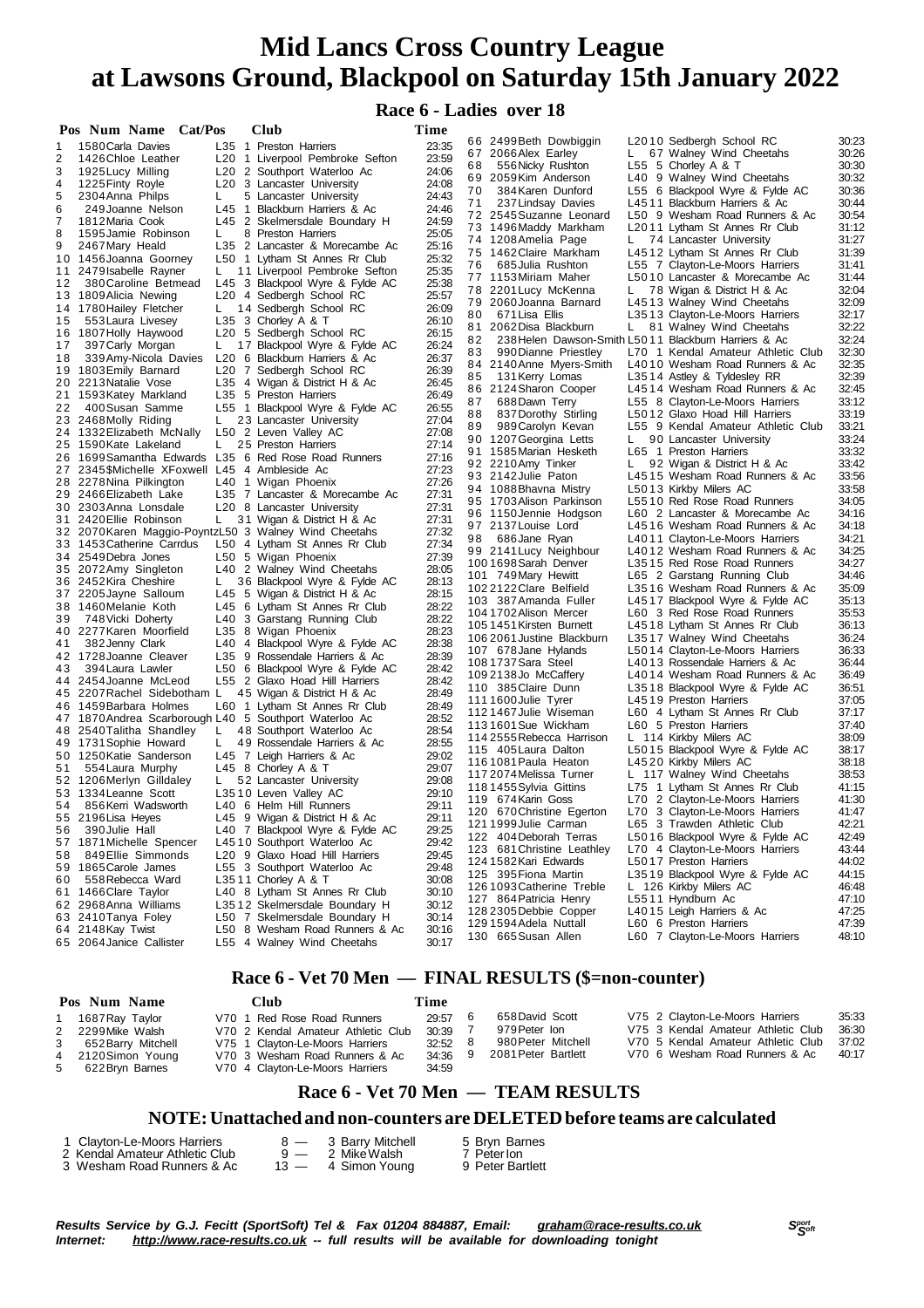#### **Race 6 - Ladies over 18 — TEAM RESULTS NOTE:Unattached and non-counters are DELETEDbefore teams are calculated**

| 1 Preston Harriers                 | $30 -$  | 1 Carla Davies                          | 8 Jamie Robinson                       | 21 Katey Markland       |
|------------------------------------|---------|-----------------------------------------|----------------------------------------|-------------------------|
| 2 Lancaster University             | $32 -$  | 4 Finty Royle                           | 5 Anna Philps                          | 23 Molly Riding         |
| 3 Sedbergh School RC               | $43 -$  | 13 Alicia Newing                        | 14 Hailey Fletcher                     | 16 Holly Haywood        |
| 4 Blackpool Wyre & Fylde AC        | $51 -$  | 12 Caroline Betmead                     | 17 Carly Morgan                        | 22 Susan Samme          |
| 5 Lytham St Annes Rr Club          | 79 —    | 10 Joanna Goorney                       | 32 Catherine Carrdus 37 Melanie Koth   |                         |
| 6 Wigan & District H & Ac          | $86 -$  | 20 Natalie Vose                         | 30 Ellie Robinson                      | 36 Jayne Salloum        |
| 7 Blackburn Harriers & Ac          | $94 -$  | 6 Joanne Nelson                         | 18 Amy-Nicola Davies 70 Lindsay Davies |                         |
| 8 Southport Waterloo Ac            | $96 -$  | 3 Lucy Milling                          | 46 Andrea Scarborough47                | <b>Talitha Shandley</b> |
| 9 Wigan Phoenix                    | $99 -$  | 27 Nina Pilkington                      | 33 Debra Jones                         | 39 Karen Moorfield      |
| 10 Lancaster & Morecambe Ac        | $113 -$ | 9 Mary Heald                            | 28 Elizabeth Lake                      | 76 Miriam Maher         |
| 11 Blackpool Wyre & Fylde AC 'B'   | $117 -$ | 35 Kira Cheshire                        | 40 Jenny Clark                         | 42 Laura Lawler         |
| 12 Chorley A & T                   | $124 -$ | 15 Laura Livesey                        | 50 Laura Murphy                        | 59 Rebecca Ward         |
| 13 Walney Wind Cheetahs            | 129 —   | 31 Karen Maggio-Poyntz34 Amy Singleton  |                                        | 64 Janice Callister     |
| 14 Skelmersdale Boundary H         |         | 130 — 7 Maria Cook                      | 61 Anna Williams                       | 62 Tanya Foley          |
| 'В'<br>15 Lancaster University     | 153 —   | 29 Anna Lonsdale                        | 51 Merlyn Gilldaley                    | 73 Amelia Page          |
| 16 Wigan & District H & Ac 'B'     | 175 —   | 44 Rachel Sidebotham                    | 54 Lisa Heyes                          | 77 Lucy McKenna         |
| 'В'<br>17 Lytham St Annes Rr Club  | $177 -$ | 45 Barbara Holmes                       | 60 Clare Taylor                        | 72 Maddy Markham        |
| 18 Glaxo Hoad Hill Harriers        |         | 187 — 43 Joanne McLeod                  | 57 Ellie Simmonds                      | 87 Dorothy Stirling     |
| 19 Rossendale Harriers & Ac        |         | 196 - 41 Joanne Cleaver                 | 48 Sophie Howard                       | 107 Sara Steel          |
| 20 Walney Wind Cheetahs<br>'В'     | $212 -$ | 66 Alex Earley                          | 68 Kim Anderson                        | 78 Joanna Barnard       |
| 21 Wesham Road Runners & Ac        | $217 -$ | 63 Kay Twist                            | 71 Suzanne Leonard                     | 83 Anne Myers-Smith     |
| 22 Red Rose Road Runners           | $219 -$ | 26 Samantha Edwards 94 Alison Parkinson |                                        | 99 Sarah Denver         |
| 'В'<br>23 Preston Harriers         | $225 -$ | 25 Kate Lakeland                        | 90 Marian Hesketh                      | 110 Julie Tyrer         |
| 24 Clayton-Le-Moors Harriers       | $240 -$ | 75  Julia Rushton                       | 79 Lisa Ellis                          | 86 Dawn Terry           |
| 25 Wesham Road Runners & Ac<br>'В' |         | 273 - 85 Sharon Cooper                  | 92 Julie Paton                         | 96 Louise Lord          |
| 26 Kirkby Milers AC                |         | 321 — 93 Bhavna Mistry                  | 113 Rebecca Harrison 115 Paula Heaton  |                         |
| 27 Clayton-Le-Moors Harriers 'B'   |         | 321 — 97 Jane Ryan                      | 106 Jane Hylands                       | 118 Karin Goss          |
|                                    |         |                                         |                                        |                         |

#### **Race 6 - Ladies over 35 — TEAM RESULTS NOTE:Unattached and non-counters are DELETEDbefore teams are calculated**

| 1 Blackpool Wyre & Fylde AC  | $39 -$  | 6 Caroline Betmead                             |               | 10 Susan Samme       | 23 Jenny Clark          |
|------------------------------|---------|------------------------------------------------|---------------|----------------------|-------------------------|
| 2 Lytham St Annes Rr Club    | $41 -$  | 5 Joanna Goorney                               |               | 16 Catherine Carrdus | 20 Melanie Koth         |
| 3 Wigan Phoenix              |         | $52 - 13$ Nina Pilkington                      |               | 17 Debra Jones       | 22 Karen Moorfield      |
| 4 Wigan & District H & Ac    | $60 -$  | 8 Natalie Vose                                 |               | 19 Jayne Salloum     | 33 Lisa Heyes           |
| 5 Lancaster & Morecambe Ac   | 68 —    | 4 Mary Heald                                   |               | 14 Elizabeth Lake    | 50 Miriam Maher         |
| 6 Preston Harriers           | $71 -$  | 1 Carla Davies                                 |               | 9 Katey Markland     | 61 Marian Hesketh       |
| 7 Chorley A & T              |         | 74 — 7 Laura Livesey                           |               | 30 Laura Murphy      | 37 Rebecca Ward         |
| 8 Walney Wind Cheetahs       |         | 75 - 15 Karen Maggio-Poyntz18 Amy Singleton    |               |                      | 42 Janice Callister     |
| 9 Skelmersdale Boundary H    |         | 82 — 3 Maria Cook                              |               | 39 Anna Williams     | 40 Tanya Foley          |
| 10 Southport Waterloo Ac     |         | 99 - 28 Andrea Scarborough 35 Michelle Spencer |               |                      | 36 Carole James         |
| 11 Blackburn Harriers & Ac   |         | 101 — 2 Joanne Nelson                          |               | 46 Lindsay Davies    | 53 Helen Dawson-Smith   |
| 12 Wesham Road Runners & Ac  | $143 -$ | 41 Kay Twist                                   |               | 47 Suzanne Leonard   | 55 Anne Myers-Smith     |
| 13 Red Rose Road Runners     |         | 145 — 12 Samantha Edwards 64 Alison Parkinson  |               |                      | 69 Sarah Denver         |
| 14 Clayton-Le-Moors Harriers | $159 -$ | 49  Julia Rushton                              |               | 52 Lisa Ellis        | 58 Dawn Terry           |
|                              |         | $\mathbf{r}$ $\mathbf{r}$ $\mathbf{r}$         | $\rightarrow$ |                      | <b>THE LAT DECIT HO</b> |

#### **Race 6 - Ladies over 45 — TEAM RESULTS**

#### **NOTE:Unattached and non-counters are DELETEDbefore teams are calculated**

- 1 Blackpool Wyre & Fylde AC 21 4 Caroline Betmead 5 Susan Samme 12 Laura Lawler<br>2 Lytham St Annes Rr Club 22 3 Joanna Goorney 8 Catherine Carrdus 11 Melanie Koth
- 
- 
- 
- 
- 6 Clayton-Le-Moors Harriers 109 28 Julia Rushton 34 Dawn Terry 47 Jane Hylands
- 2 Lytham St Annes Rr Club 22 3 Joanna Goorney 8 Catherine Carrdus 11 Melanie Koth<br>3 Blackburn Harriers & Ac 57 1 Joanne Nelson 25 Lindsay Davies 31 Helen Dawson-Smith<br>4 Walney Wind Cheetahs 59 7 Karen Maggio-Poyntz 2
- 3 Blackburn Harriers & Ac 57 1 Joanne Nelson 25 Lindsay Davies 31 Helen Dawson-Smith
- 4 Walney Wind Cheetahs 59 7 Karen Maggio-Poyntz22 Janice Callister 30 Joanna Barnard
	-
	-
- 7 Preston Harriers 135 37 Marian Hesketh 48 Julie Tyrer 50 SueWickham
- 4 Walney Wind Cheetahs  $59 7$  Karen Maggio-Poyntz22 Janice Callister 30 Joanna Barnard<br>
5 Wesham Road Runners & Ac  $80 21$  Kay Twist  $26$  Suzanne Leonard 33 Sharon Cooper<br>
6 Clayton-Le-Moors Harriers  $109 28$  Julia Rush
	-
- 

#### **Race 6 - Ladies over 55 — TEAM RESULTS**

#### **NOTE:Unattached and non-counters are DELETEDbefore teams are calculated**

1 Clayton-Le-Moors Harriers 38 - 8 Julia Rushton 10 Dawn Terry 20 Karin Goss<br>2 Lytham St Annes Rr Club 39 - 3 Barbara Holmes 17 Julie Wiseman 19 Sylvia Gittins

2 Lytham St Annes Rr Club 39 — 3 Barbara Holmes 17 JulieWiseman 19 Sylvia Gittins 3 Preston Harriers 55 — 12 Marian Hesketh 18 SueWickham 25 Adela Nuttall

# **Race 6 - Ladies over 65 — TEAM RESULTS**

**NOTE:Unattached and non-counters are DELETEDbefore teams are calculated**

1 Clayton-Le-Moors Harriers 19 — 5 Karin Goss 6 Christine Egerton 8 Christine Leathley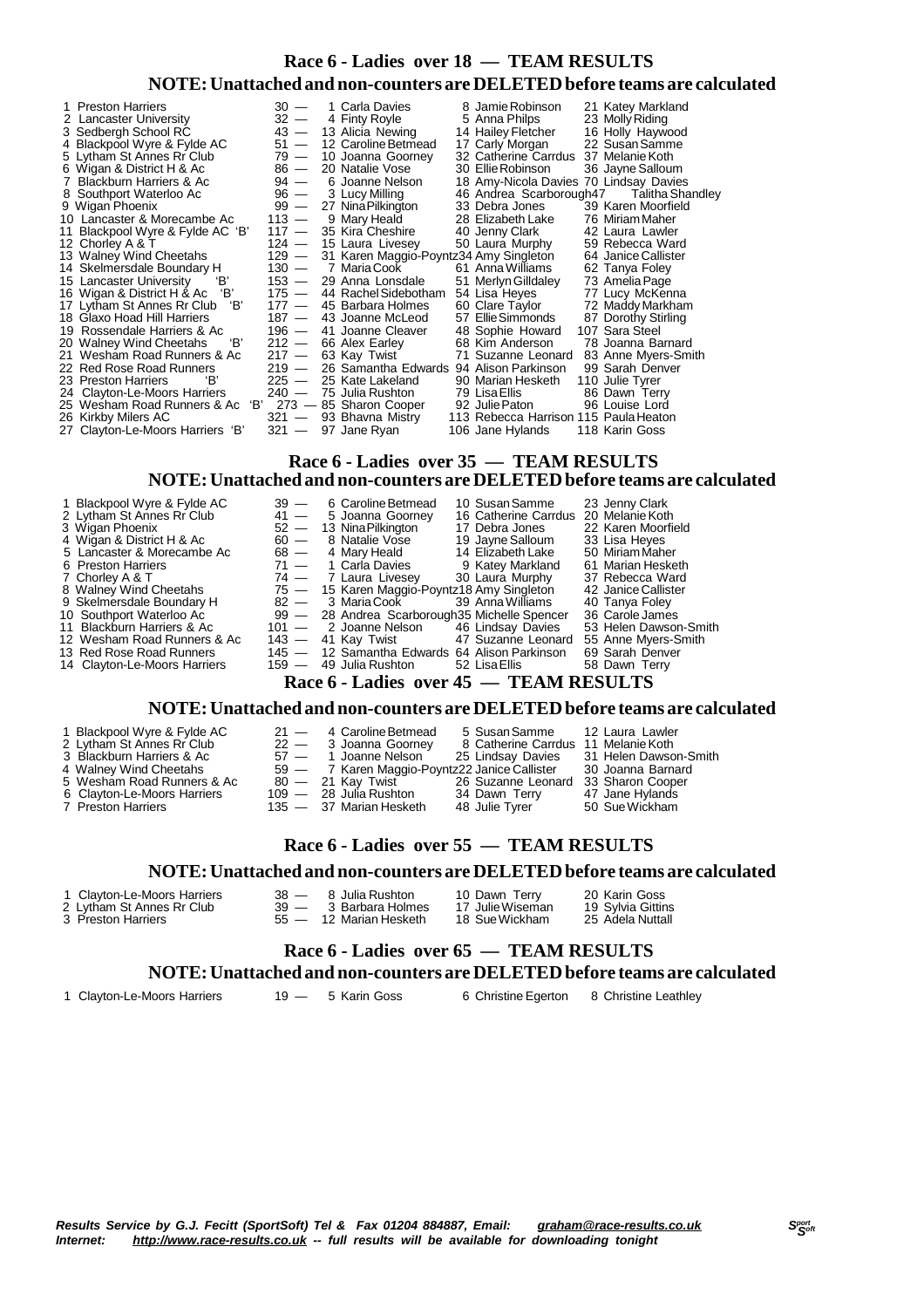## **Senior Men — FINAL RESULTS (\$=non-counter)**

| 40:07<br>86 1422 Jared Nicholls<br>U20 8 Liverpool Pembroke Sefton<br>1193 Jacob Cann<br>31:46<br>Lancaster University<br>1<br>87 1927 David Barras<br>Thornton Cleveleys RC<br>40:08<br>32:42<br>2<br>1024 Fraser Sproul<br>U20 1 Kendal Amateur Athletic Club<br>40:09<br>88 1547 Mark Lee<br>V55 4 Preston Harriers<br>3<br>32:58<br>2088 Robert Danson<br>Wesham Road Runners & Ac<br>40:20<br>89 1199 Richard Joisce<br>Lancaster University<br>4<br>33:16<br>Lancaster University<br>1191 Matthew Briggs<br>90 1370 Thomas Harkin<br>V4514 Liverpool Pembroke Sefton<br>40:25<br>33:21<br>5<br>1195 Leo Cossham<br>Lancaster University<br>40:27<br>Blackpool Wyre & Fylde AC<br>91 2424 Joseph Tyldesley<br>6<br>34:05<br>782 Josh Hartley<br>Glaxo Hoad Hill Harriers<br>40:32<br>92 1040 James Ellis<br>Kirkby Milers AC<br>7<br>34:07<br>1218 Aaron Doyle<br>U20 2 Lancaster University<br>93 2079 Lee Barlow<br>V4515 Wesham Road Runners & Ac<br>40:37<br>34:28<br>8<br>1194 Reuben Copley<br>Lancaster University<br>40:43<br>94 2367 Jordan Cobb<br>Blackpool Wyre & Fylde AC<br>9<br>1713 Stephen Corbishley<br>Rossendale Harriers & Ac<br>34:37<br>40:44<br>95 1799 Harry Page<br>U20 9 Sedbergh School RC<br>34:51<br>10 1775 Benjamin Kirkman<br>U20 3 Rossendale Harriers & Ac<br>96<br>769Mike Cubin<br>V50 6 Glaxo Hoad Hill Harriers<br>40:52<br>34.56<br>11 1712 Jonathan Cleaver<br>V40 1 Rossendale Harriers & Ac<br>41:03<br>97<br>481 Kevin Hull<br>V55 5 Border Harriers & Ac<br>12 1121 David Brown<br>Lancaster & Morecambe Ac<br>34:57<br>41:05<br>98 1578 Robert Worsey<br><b>Preston Harriers</b><br>35:03<br>638 Daniel Fleming<br>13<br>Clayton-Le-Moors Harriers<br>99 2531 Liam Sinclair<br>U2010 Sedbergh School RC<br>41:06<br>35:06<br>2378 \$Lewis Bowness<br>U20 4 Helm Hill Runners<br>14<br>41:12<br>100 377 Mark Warner<br>Blackpool Wyre & Fylde AC<br>35:07<br>488 Blain Rooney<br>Border Harriers & Ac<br>15<br>41:18<br>101 783 William Heard<br>Glaxo Hoad Hill Harriers<br>35:09<br>16 1137 Lee Parrington<br>V40 2 Lancaster & Morecambe Ac<br>1021574 David Watson<br>V50 7 Preston Harriers<br>41:21<br>35:12<br>17 1822 David Hamilton<br>V50 1 Southport Waterloo Ac<br>41:26<br>103 2530 Kit Barker<br>U2011 Sedbergh School RC<br>35:16<br>18 1576 Wesley Wilkinson<br>Preston Harriers<br>41:32<br>Skelmersdale Boundary H<br>104 1811 Daniel Gilbody<br>19 1840 Francois Rafferty<br>V50 2 Southport Waterloo Ac<br>35:30<br>1052167 Chris Holden<br>Wigan & District H & Ac<br>41:42<br>35:32<br>1553 William Metcalf<br><b>Preston Harriers</b><br>20<br>106 341 Nathan Baker<br>Blackpool Wyre & Fylde AC<br>41:44<br>35:44<br>21<br>363 Harry Poole<br>Blackpool Wyre & Fylde AC<br>41:54<br>107 2469 Tom Fell<br>Lancaster University<br>22 2172 Jonathan Kearsley<br>Wigan & District H & Ac<br>35:51<br>108 370 Greg Seddon<br>V55 6 Blackpool Wyre & Fylde AC<br>41:56<br>35:54<br>23 2310 Ross McKelvie<br>Lytham St Annes Rr Club<br>42:03<br>109 2055 lan Sadler<br>V55 7 Walney Wind Cheetahs<br>36:14<br>24 1718 Andrew Grenfell<br>Rossendale Harriers & Ac<br>42:08<br>1101847Keith Swift<br>V4516 Southport Waterloo Ac<br>25<br>158 Robert Atkinson<br>Barrow & Furness Striders<br>36:16<br>V60 1<br>42:09<br>111 548 Paul Wareing<br>V55 8 Chorley A & T<br>36:38<br>26<br>547 Robert Walsh<br>V45 1 Chorley A & T<br>42:09<br>1121123 Andrew Clokey<br>V4015 Lancaster & Morecambe Ac<br>36:42<br>27 1117 Charlie Deakin<br>U20 5 Kirkby Milers AC<br>42:25<br>1131932 Paul Dixon<br>V4517 Thornton Cleveleys RC<br>36:45<br>28 2320 Eddie Fletcher<br>Sedbergh School RC<br>42:27<br>114 762 Glen Boulter<br>V4016 Glaxo Hoad Hill Harriers<br>36:46<br>29<br>633 James Dunderdale<br>V40 3 Clayton-Le-Moors Harriers<br>42:31<br>115 792Ken Lamb<br>V55 9 Glaxo Hoad Hill Harriers<br>36:47<br>30 1219 William Eley<br>U20 6 Lancaster University<br>42:36<br>116 1577 Gary Wilson<br>V5510 Preston Harriers<br>31 1135 Tom Nicholson<br>Lancaster & Morecambe Ac<br>36:48<br>42:38<br>1171693Stephen Woodruffe<br>V5511 Red Rose Road Runners<br>36:49<br>32<br>815 Luke Turner<br>Glaxo Hoad Hill Harriers<br>42:52<br>118 1437 Thomas Howarth<br>Lytham St Annes Rr Club<br>33 1433 Joe Greenwood<br>Lytham St Annes Rr Club<br>36:53<br>42:52<br>119 1541 Paul Jeffries<br>V4518 Preston Harriers<br>34 2114 Steve Swarbrick<br>V45 2 Wesham Road Runners & Ac<br>36:55<br>42:56<br>120 2274 Chris Wilson<br>V50 8 Wigan Phoenix<br>36:56<br>358 Christopher McCarthy<br>Blackpool Wyre & Fylde AC<br>35<br>42:57<br>1211564 John Rainford<br>V60 2 Preston Harriers<br>36<br>984 Joe Todd<br>V45 3 Kendal Amateur Athletic Club<br>36.59<br>42:58<br>122 350 Stuart Hall<br>V4017 Blackpool Wyre & Fylde AC<br>37:05<br>37<br>986 Richard Wilson<br>V40 4 Kendal Amateur Athletic Club<br>43:04<br>1231682Lee Quibell<br>V4018 Red Rose Road Runners<br>983 Will Sisson<br>37:12<br>38<br>Kendal Amateur Athletic Club<br>43:14<br>124 2184 Alex Roberts<br>Wigan & District H & Ac<br>39<br>819 Nathan White<br>Glaxo Hoad Hill Harriers<br>37:15<br>125 468 Joshua Mathias-Davey U201 2 Blackpool Wyre & Fylde AC<br>43:14<br>40 2488 Jack Smith<br><b>Preston Harriers</b><br>37:18<br>126 2382 Chris Speight<br>V60 3 Kendal Amateur Athletic Club<br>43:17<br>37:22<br>V40 5 Wesham Road Runners & Ac<br>2097 Andrew Harling<br>41<br>43:19<br>1271197 Matthew Green<br>Lancaster University<br>37:24<br>42 2164 John Heyes<br>V50 3 Wigan & District H & Ac<br>128 1236 David Pollitt<br>43:21<br>V5512 Leigh Harriers & Ac<br>37:27<br>43 2077 Steve Abbott<br>V40 6 Wesham Road Runners & Ac<br>1291538 Kevin Hesketh<br>V65 1 Preston Harriers<br>43:22<br>44 1717 Sean Greenwood<br>37:42<br>Rossendale Harriers & Ac<br>43:23<br>130 2423 Steven Foley<br>V50 9 Wigan Phoenix<br>37:45<br>45 1779 Richard Wells<br>V50 4 Sedbergh School RC<br>43:24<br>131 654 Craig Nicholls<br>V4519 Clayton-Le-Moors Harriers<br>46 1830 Robert McGrath<br>V55 1 Southport Waterloo Ac<br>38:03<br>132 374 Paul Sparrow<br>V5010 Blackpool Wyre & Fylde AC<br>43:26<br>38:07<br>47 1036 Gordon Chisholm<br>V50 5 Kirkby Milers AC<br>43:26<br>1332472 Joseph Dillon<br>V5011 Leigh Harriers & Ac<br>48 1544 Mariusz Kovacs<br>Preston Harriers<br>38:10<br>43:30<br>134 1714 lan Duffy<br>V4019 Rossendale Harriers & Ac<br>38:12<br>49 2174 Mark Morgan-Hillam V45 4 Wigan & District H & Ac<br>1351818 Graham Cuddy<br>V5513 Southport Waterloo Ac<br>43:33<br>38:13<br>50<br>V40 7 Blackpool Wyre & Fylde AC<br>347 James Dyson<br>43:34<br>136 2043 Philip Horrocks<br>V5514 Walney Wind Cheetahs<br>985 Matthew Wilson<br>V45 5 Kendal Amateur Athletic Club<br>38:18<br>51<br>43:36<br>137 660 Martin Terry<br>V60 4 Clayton-Le-Moors Harriers<br>38:22<br>52 2387 John Campbell<br>Lancaster University<br>V60 5 Lancaster & Morecambe Ac<br>43:36<br>138 1131 Graham Hodgson<br>38:24<br>53 1675 Daniel Hughes<br>Red Rose Road Runners<br>43:39<br>V60 6 Barrow & Furness Striders<br>139 163 Peter Willacy<br>54 1448 Jonathan Tuck<br>V45 6 Lytham St Annes Rr Club<br>38:28<br>43:42<br>140 1057 Nick Morton<br>Kirkby Milers AC<br>38:28<br>55 1844 Marc Singer<br>Southport Waterloo Ac<br>43:43<br>141 379 Christopher Wylie<br>Blackpool Wyre & Fylde AC<br>38:31<br>56 1850 Andy Veevers<br>V40 8 Southport Waterloo Ac<br>43:44<br>1421848 Richard Talbot<br>V5012 Southport Waterloo Ac<br>57 2492 Chris Snell<br>V40 9 Rossendale Harriers & Ac<br>38:33<br>43:47<br>1431200Tom McCann<br>Lancaster University<br>58 2189 Stuart Towns<br>38:36<br>V45 7 Wigan & District H & Ac<br>144 1666 Stuart Cann<br>V5515 Red Rose Road Runners<br>43:48<br>38:38<br>Wesham Road Runners & Ac<br>59 2083 Mark Belfield<br>43:56<br>145 2036 Steven Batty<br>V60 7 Walney Wind Cheetahs<br>60 2554 David Low<br>Kirkby Milers AC<br>38:40<br>43:59<br>146 2108 Steve Myerscough<br>V4520 Wesham Road Runners & Ac<br>38:41<br>61 1431 Andrew Draper<br>V4010 Lytham St Annes Rr Club<br>44:26<br>147 348 Paul Eaton<br>V4521 Blackpool Wyre & Fylde AC<br>38:42<br>62 2337 John Delamere<br>V45 8 Southport Waterloo Ac<br>44:33<br>148 2100 Damian Ings<br>V4522 Wesham Road Runners & Ac<br>63 2117 Alek Walker<br>Wesham Road Runners & Ac<br>38:57<br>44:38<br>1491372 Mark Hudson<br>V60 8 Liverpool Pembroke Sefton<br>39:02<br>64 2455 Rory Anderson<br>Glaxo Hoad Hill Harriers<br>44:42<br>150 2268 Warren Moorfield<br>V5013 Wigan Phoenix<br>39:02<br>65 1190 Jackson Sloan<br>U20 7 Lancaster & Morecambe Ac<br>V5014 Red Rose Road Runners<br>44:57<br>151 1671 Michael Hall<br>66 1045 Lewis Houghton<br>Kirkby Milers AC<br>39:07<br>44:59<br>1521569 Andrew Tranter<br>V5516 Preston Harriers<br>39:10<br>67 1044 Kevin Harrison<br>V4011 Kirkby Milers AC<br>153 740 lan Race<br>V60 9 Garstang Running Club<br>45:00<br>39:13<br>68 2086 Thomas Crabtree<br>Wesham Road Runners & Ac<br>45:24<br>154 2037 Jason Caine<br>Walney Wind Cheetahs<br>69 1126 James Dalgleish<br>V45 9 Lancaster & Morecambe Ac<br>39:13<br>45:27<br>155 1321 Matt Messenger<br>V4523 Leven Valley AC<br>39:15<br>70 2098 Christopher Hastwell<br>Wesham Road Runners & Ac<br>156 626 Richard Briscoe<br>V4020 Clayton-Le-Moors Harriers<br>45:30<br>39:17<br>71<br>180 David Almond<br>V55 2 Blackburn Harriers & Ac<br>45:44<br>1571438 Mark Hughes<br>V4524 Lytham St Annes Rr Club<br>72 1432 Dominic Garrett<br>Lytham St Annes Rr Club<br>39:17<br>45:58<br>158 2487 lan Palfrey<br>V4525 Preston Harriers<br>1138 Christopher Pyle<br>39:22<br>V4510 Lancaster & Morecambe Ac<br>73<br>46:00<br>159 352 Nick Hume<br>V6010 Blackpool Wyre & Fylde AC<br>39:28<br>74 2494 Matthew Clawson<br>Rossendale Harriers & Ac<br>46:09<br>1602113Nigel Shepherd<br>V6011 Wesham Road Runners & Ac<br>75 1124 Shane Cody<br>V4012 Lancaster & Morecambe Ac<br>39:28<br>46:12<br>161 543 Adrian Pilkington<br>V5015 Chorley A & T<br>76 2482 Alex Tate<br>39:28<br>Lytham St Annes Rr Club<br>46:14<br>1621852 Stephen Ward<br>V4021 Southport Waterloo Ac<br>39:35<br>367 George Robinson<br>Blackpool Wyre & Fylde AC<br>77<br>46:20<br>163 351 Daniel Higgins<br>V4022 Blackpool Wyre & Fylde AC<br>2336 Kevin Walker<br>V4511 Skelmersdale Boundary H<br>39:39<br>78<br>46:22<br>1641676Fred Lynch<br>V65 2 Red Rose Road Runners<br>39:41<br>976 Carl Hanaghan<br>V4013 Kendal Amateur Athletic Club<br>79<br>1651680John Naylor<br>V4023 Red Rose Road Runners<br>46:23<br>39:45<br>1535 Steve Hallas<br>V4512 Preston Harriers<br>80<br>46:34<br>1661434Dan Gregson<br>V4526 Lytham St Annes Rr Club<br>1841 Peter Roome<br>V55 3 Southport Waterloo Ac<br>39:50<br>81<br>46:51<br>167 2430 Andrew Neville<br>V4024 Garstang Running Club<br>39:54<br>82 2149 Sanjay Bisnauthsing<br>Wigan & District H & Ac<br>1681562 Roy Parkinson<br>V5517 Preston Harriers<br>46:52<br>1066 Gary Wilton<br>V4014 Kirkby Milers AC<br>40:00<br>83<br>V5518 Red Rose Road Runners<br>46:54<br>1691665Philip Butler<br>84 1119 John Brassington<br>V4513 Lancaster & Morecambe Ac<br>40:00<br>47:03<br>1701542 William Johnstone<br>V5519 Preston Harriers<br>366 Simon Reason<br>Blackpool Wyre & Fylde AC<br>40:04<br>85 | Pos Num Name Cat/Pos |  | Club | Time |  |  |
|----------------------------------------------------------------------------------------------------------------------------------------------------------------------------------------------------------------------------------------------------------------------------------------------------------------------------------------------------------------------------------------------------------------------------------------------------------------------------------------------------------------------------------------------------------------------------------------------------------------------------------------------------------------------------------------------------------------------------------------------------------------------------------------------------------------------------------------------------------------------------------------------------------------------------------------------------------------------------------------------------------------------------------------------------------------------------------------------------------------------------------------------------------------------------------------------------------------------------------------------------------------------------------------------------------------------------------------------------------------------------------------------------------------------------------------------------------------------------------------------------------------------------------------------------------------------------------------------------------------------------------------------------------------------------------------------------------------------------------------------------------------------------------------------------------------------------------------------------------------------------------------------------------------------------------------------------------------------------------------------------------------------------------------------------------------------------------------------------------------------------------------------------------------------------------------------------------------------------------------------------------------------------------------------------------------------------------------------------------------------------------------------------------------------------------------------------------------------------------------------------------------------------------------------------------------------------------------------------------------------------------------------------------------------------------------------------------------------------------------------------------------------------------------------------------------------------------------------------------------------------------------------------------------------------------------------------------------------------------------------------------------------------------------------------------------------------------------------------------------------------------------------------------------------------------------------------------------------------------------------------------------------------------------------------------------------------------------------------------------------------------------------------------------------------------------------------------------------------------------------------------------------------------------------------------------------------------------------------------------------------------------------------------------------------------------------------------------------------------------------------------------------------------------------------------------------------------------------------------------------------------------------------------------------------------------------------------------------------------------------------------------------------------------------------------------------------------------------------------------------------------------------------------------------------------------------------------------------------------------------------------------------------------------------------------------------------------------------------------------------------------------------------------------------------------------------------------------------------------------------------------------------------------------------------------------------------------------------------------------------------------------------------------------------------------------------------------------------------------------------------------------------------------------------------------------------------------------------------------------------------------------------------------------------------------------------------------------------------------------------------------------------------------------------------------------------------------------------------------------------------------------------------------------------------------------------------------------------------------------------------------------------------------------------------------------------------------------------------------------------------------------------------------------------------------------------------------------------------------------------------------------------------------------------------------------------------------------------------------------------------------------------------------------------------------------------------------------------------------------------------------------------------------------------------------------------------------------------------------------------------------------------------------------------------------------------------------------------------------------------------------------------------------------------------------------------------------------------------------------------------------------------------------------------------------------------------------------------------------------------------------------------------------------------------------------------------------------------------------------------------------------------------------------------------------------------------------------------------------------------------------------------------------------------------------------------------------------------------------------------------------------------------------------------------------------------------------------------------------------------------------------------------------------------------------------------------------------------------------------------------------------------------------------------------------------------------------------------------------------------------------------------------------------------------------------------------------------------------------------------------------------------------------------------------------------------------------------------------------------------------------------------------------------------------------------------------------------------------------------------------------------------------------------------------------------------------------------------------------------------------------------------------------------------------------------------------------------------------------------------------------------------------------------------------------------------------------------------------------------------------------------------------------------------------------------------------------------------------------------------------------------------------------------------------------------------------------------------------------------------------------------------------------------------------------------------------------------------------------------------------------------------------------------------------------------------------------------------------------------------------------------------------------------------------------------------------------------------------------------------------------------------------------------------------------------------------------------------------------------------------------------------------------------------------------------------------------------------------------------------------------------------------------------------------------------------------------------------------------------------------------------------------------------------------------------------------------------------------------------------------------------------------------------------------------------------------------------------------------------------------------------------------------------------------------------------------------------------------------------------------------------------------------------------------------------------------------------------------------------------------------------------------------------------------------------------------------------------------------------------------------------------------------------------------------------------------------------------------------------------------------------------------------------------------------------------------------------------------------------------------------------------------------------------------------------------------------------------------------------------------------------------------------------------------------------------------------------------------------------------------------------------------------------------------------------------------------------------------------------------------------------------------------------------------------------------------------------------------------------------------------------------------------------------------------------------------------------------------------------------------------------------------------------------------------------------------------------------------------------------------------------------------------------------------------------------------------------------------------------------------------------------------------------------------------------------------------------------------------------------------------------------------------------------------------------------------------------------------------------------------------------------------------------------------------------------------------------------------------------------------------------------------------------------------------------------------------------------------------------------------------------------------------------------------------------------------------------------------------------------------------------------------------------------------------------------------------------------------------------------------------------------------------------------------------------|----------------------|--|------|------|--|--|
|                                                                                                                                                                                                                                                                                                                                                                                                                                                                                                                                                                                                                                                                                                                                                                                                                                                                                                                                                                                                                                                                                                                                                                                                                                                                                                                                                                                                                                                                                                                                                                                                                                                                                                                                                                                                                                                                                                                                                                                                                                                                                                                                                                                                                                                                                                                                                                                                                                                                                                                                                                                                                                                                                                                                                                                                                                                                                                                                                                                                                                                                                                                                                                                                                                                                                                                                                                                                                                                                                                                                                                                                                                                                                                                                                                                                                                                                                                                                                                                                                                                                                                                                                                                                                                                                                                                                                                                                                                                                                                                                                                                                                                                                                                                                                                                                                                                                                                                                                                                                                                                                                                                                                                                                                                                                                                                                                                                                                                                                                                                                                                                                                                                                                                                                                                                                                                                                                                                                                                                                                                                                                                                                                                                                                                                                                                                                                                                                                                                                                                                                                                                                                                                                                                                                                                                                                                                                                                                                                                                                                                                                                                                                                                                                                                                                                                                                                                                                                                                                                                                                                                                                                                                                                                                                                                                                                                                                                                                                                                                                                                                                                                                                                                                                                                                                                                                                                                                                                                                                                                                                                                                                                                                                                                                                                                                                                                                                                                                                                                                                                                                                                                                                                                                                                                                                                                                                                                                                                                                                                                                                                                                                                                                                                                                                                                                                                                                                                                                                                                                                                                                                                                                                                                                                                                                                                                                                                                                                                                                                                                                                                                                                                                                                                                                                                                                                                                                                                                                                                                                                                                                                                                                                                                                                                                                                                                                |                      |  |      |      |  |  |
|                                                                                                                                                                                                                                                                                                                                                                                                                                                                                                                                                                                                                                                                                                                                                                                                                                                                                                                                                                                                                                                                                                                                                                                                                                                                                                                                                                                                                                                                                                                                                                                                                                                                                                                                                                                                                                                                                                                                                                                                                                                                                                                                                                                                                                                                                                                                                                                                                                                                                                                                                                                                                                                                                                                                                                                                                                                                                                                                                                                                                                                                                                                                                                                                                                                                                                                                                                                                                                                                                                                                                                                                                                                                                                                                                                                                                                                                                                                                                                                                                                                                                                                                                                                                                                                                                                                                                                                                                                                                                                                                                                                                                                                                                                                                                                                                                                                                                                                                                                                                                                                                                                                                                                                                                                                                                                                                                                                                                                                                                                                                                                                                                                                                                                                                                                                                                                                                                                                                                                                                                                                                                                                                                                                                                                                                                                                                                                                                                                                                                                                                                                                                                                                                                                                                                                                                                                                                                                                                                                                                                                                                                                                                                                                                                                                                                                                                                                                                                                                                                                                                                                                                                                                                                                                                                                                                                                                                                                                                                                                                                                                                                                                                                                                                                                                                                                                                                                                                                                                                                                                                                                                                                                                                                                                                                                                                                                                                                                                                                                                                                                                                                                                                                                                                                                                                                                                                                                                                                                                                                                                                                                                                                                                                                                                                                                                                                                                                                                                                                                                                                                                                                                                                                                                                                                                                                                                                                                                                                                                                                                                                                                                                                                                                                                                                                                                                                                                                                                                                                                                                                                                                                                                                                                                                                                                                                                                |                      |  |      |      |  |  |
|                                                                                                                                                                                                                                                                                                                                                                                                                                                                                                                                                                                                                                                                                                                                                                                                                                                                                                                                                                                                                                                                                                                                                                                                                                                                                                                                                                                                                                                                                                                                                                                                                                                                                                                                                                                                                                                                                                                                                                                                                                                                                                                                                                                                                                                                                                                                                                                                                                                                                                                                                                                                                                                                                                                                                                                                                                                                                                                                                                                                                                                                                                                                                                                                                                                                                                                                                                                                                                                                                                                                                                                                                                                                                                                                                                                                                                                                                                                                                                                                                                                                                                                                                                                                                                                                                                                                                                                                                                                                                                                                                                                                                                                                                                                                                                                                                                                                                                                                                                                                                                                                                                                                                                                                                                                                                                                                                                                                                                                                                                                                                                                                                                                                                                                                                                                                                                                                                                                                                                                                                                                                                                                                                                                                                                                                                                                                                                                                                                                                                                                                                                                                                                                                                                                                                                                                                                                                                                                                                                                                                                                                                                                                                                                                                                                                                                                                                                                                                                                                                                                                                                                                                                                                                                                                                                                                                                                                                                                                                                                                                                                                                                                                                                                                                                                                                                                                                                                                                                                                                                                                                                                                                                                                                                                                                                                                                                                                                                                                                                                                                                                                                                                                                                                                                                                                                                                                                                                                                                                                                                                                                                                                                                                                                                                                                                                                                                                                                                                                                                                                                                                                                                                                                                                                                                                                                                                                                                                                                                                                                                                                                                                                                                                                                                                                                                                                                                                                                                                                                                                                                                                                                                                                                                                                                                                                                                                |                      |  |      |      |  |  |
|                                                                                                                                                                                                                                                                                                                                                                                                                                                                                                                                                                                                                                                                                                                                                                                                                                                                                                                                                                                                                                                                                                                                                                                                                                                                                                                                                                                                                                                                                                                                                                                                                                                                                                                                                                                                                                                                                                                                                                                                                                                                                                                                                                                                                                                                                                                                                                                                                                                                                                                                                                                                                                                                                                                                                                                                                                                                                                                                                                                                                                                                                                                                                                                                                                                                                                                                                                                                                                                                                                                                                                                                                                                                                                                                                                                                                                                                                                                                                                                                                                                                                                                                                                                                                                                                                                                                                                                                                                                                                                                                                                                                                                                                                                                                                                                                                                                                                                                                                                                                                                                                                                                                                                                                                                                                                                                                                                                                                                                                                                                                                                                                                                                                                                                                                                                                                                                                                                                                                                                                                                                                                                                                                                                                                                                                                                                                                                                                                                                                                                                                                                                                                                                                                                                                                                                                                                                                                                                                                                                                                                                                                                                                                                                                                                                                                                                                                                                                                                                                                                                                                                                                                                                                                                                                                                                                                                                                                                                                                                                                                                                                                                                                                                                                                                                                                                                                                                                                                                                                                                                                                                                                                                                                                                                                                                                                                                                                                                                                                                                                                                                                                                                                                                                                                                                                                                                                                                                                                                                                                                                                                                                                                                                                                                                                                                                                                                                                                                                                                                                                                                                                                                                                                                                                                                                                                                                                                                                                                                                                                                                                                                                                                                                                                                                                                                                                                                                                                                                                                                                                                                                                                                                                                                                                                                                                                                                |                      |  |      |      |  |  |
|                                                                                                                                                                                                                                                                                                                                                                                                                                                                                                                                                                                                                                                                                                                                                                                                                                                                                                                                                                                                                                                                                                                                                                                                                                                                                                                                                                                                                                                                                                                                                                                                                                                                                                                                                                                                                                                                                                                                                                                                                                                                                                                                                                                                                                                                                                                                                                                                                                                                                                                                                                                                                                                                                                                                                                                                                                                                                                                                                                                                                                                                                                                                                                                                                                                                                                                                                                                                                                                                                                                                                                                                                                                                                                                                                                                                                                                                                                                                                                                                                                                                                                                                                                                                                                                                                                                                                                                                                                                                                                                                                                                                                                                                                                                                                                                                                                                                                                                                                                                                                                                                                                                                                                                                                                                                                                                                                                                                                                                                                                                                                                                                                                                                                                                                                                                                                                                                                                                                                                                                                                                                                                                                                                                                                                                                                                                                                                                                                                                                                                                                                                                                                                                                                                                                                                                                                                                                                                                                                                                                                                                                                                                                                                                                                                                                                                                                                                                                                                                                                                                                                                                                                                                                                                                                                                                                                                                                                                                                                                                                                                                                                                                                                                                                                                                                                                                                                                                                                                                                                                                                                                                                                                                                                                                                                                                                                                                                                                                                                                                                                                                                                                                                                                                                                                                                                                                                                                                                                                                                                                                                                                                                                                                                                                                                                                                                                                                                                                                                                                                                                                                                                                                                                                                                                                                                                                                                                                                                                                                                                                                                                                                                                                                                                                                                                                                                                                                                                                                                                                                                                                                                                                                                                                                                                                                                                                                |                      |  |      |      |  |  |
|                                                                                                                                                                                                                                                                                                                                                                                                                                                                                                                                                                                                                                                                                                                                                                                                                                                                                                                                                                                                                                                                                                                                                                                                                                                                                                                                                                                                                                                                                                                                                                                                                                                                                                                                                                                                                                                                                                                                                                                                                                                                                                                                                                                                                                                                                                                                                                                                                                                                                                                                                                                                                                                                                                                                                                                                                                                                                                                                                                                                                                                                                                                                                                                                                                                                                                                                                                                                                                                                                                                                                                                                                                                                                                                                                                                                                                                                                                                                                                                                                                                                                                                                                                                                                                                                                                                                                                                                                                                                                                                                                                                                                                                                                                                                                                                                                                                                                                                                                                                                                                                                                                                                                                                                                                                                                                                                                                                                                                                                                                                                                                                                                                                                                                                                                                                                                                                                                                                                                                                                                                                                                                                                                                                                                                                                                                                                                                                                                                                                                                                                                                                                                                                                                                                                                                                                                                                                                                                                                                                                                                                                                                                                                                                                                                                                                                                                                                                                                                                                                                                                                                                                                                                                                                                                                                                                                                                                                                                                                                                                                                                                                                                                                                                                                                                                                                                                                                                                                                                                                                                                                                                                                                                                                                                                                                                                                                                                                                                                                                                                                                                                                                                                                                                                                                                                                                                                                                                                                                                                                                                                                                                                                                                                                                                                                                                                                                                                                                                                                                                                                                                                                                                                                                                                                                                                                                                                                                                                                                                                                                                                                                                                                                                                                                                                                                                                                                                                                                                                                                                                                                                                                                                                                                                                                                                                                                                |                      |  |      |      |  |  |
|                                                                                                                                                                                                                                                                                                                                                                                                                                                                                                                                                                                                                                                                                                                                                                                                                                                                                                                                                                                                                                                                                                                                                                                                                                                                                                                                                                                                                                                                                                                                                                                                                                                                                                                                                                                                                                                                                                                                                                                                                                                                                                                                                                                                                                                                                                                                                                                                                                                                                                                                                                                                                                                                                                                                                                                                                                                                                                                                                                                                                                                                                                                                                                                                                                                                                                                                                                                                                                                                                                                                                                                                                                                                                                                                                                                                                                                                                                                                                                                                                                                                                                                                                                                                                                                                                                                                                                                                                                                                                                                                                                                                                                                                                                                                                                                                                                                                                                                                                                                                                                                                                                                                                                                                                                                                                                                                                                                                                                                                                                                                                                                                                                                                                                                                                                                                                                                                                                                                                                                                                                                                                                                                                                                                                                                                                                                                                                                                                                                                                                                                                                                                                                                                                                                                                                                                                                                                                                                                                                                                                                                                                                                                                                                                                                                                                                                                                                                                                                                                                                                                                                                                                                                                                                                                                                                                                                                                                                                                                                                                                                                                                                                                                                                                                                                                                                                                                                                                                                                                                                                                                                                                                                                                                                                                                                                                                                                                                                                                                                                                                                                                                                                                                                                                                                                                                                                                                                                                                                                                                                                                                                                                                                                                                                                                                                                                                                                                                                                                                                                                                                                                                                                                                                                                                                                                                                                                                                                                                                                                                                                                                                                                                                                                                                                                                                                                                                                                                                                                                                                                                                                                                                                                                                                                                                                                                                                |                      |  |      |      |  |  |
|                                                                                                                                                                                                                                                                                                                                                                                                                                                                                                                                                                                                                                                                                                                                                                                                                                                                                                                                                                                                                                                                                                                                                                                                                                                                                                                                                                                                                                                                                                                                                                                                                                                                                                                                                                                                                                                                                                                                                                                                                                                                                                                                                                                                                                                                                                                                                                                                                                                                                                                                                                                                                                                                                                                                                                                                                                                                                                                                                                                                                                                                                                                                                                                                                                                                                                                                                                                                                                                                                                                                                                                                                                                                                                                                                                                                                                                                                                                                                                                                                                                                                                                                                                                                                                                                                                                                                                                                                                                                                                                                                                                                                                                                                                                                                                                                                                                                                                                                                                                                                                                                                                                                                                                                                                                                                                                                                                                                                                                                                                                                                                                                                                                                                                                                                                                                                                                                                                                                                                                                                                                                                                                                                                                                                                                                                                                                                                                                                                                                                                                                                                                                                                                                                                                                                                                                                                                                                                                                                                                                                                                                                                                                                                                                                                                                                                                                                                                                                                                                                                                                                                                                                                                                                                                                                                                                                                                                                                                                                                                                                                                                                                                                                                                                                                                                                                                                                                                                                                                                                                                                                                                                                                                                                                                                                                                                                                                                                                                                                                                                                                                                                                                                                                                                                                                                                                                                                                                                                                                                                                                                                                                                                                                                                                                                                                                                                                                                                                                                                                                                                                                                                                                                                                                                                                                                                                                                                                                                                                                                                                                                                                                                                                                                                                                                                                                                                                                                                                                                                                                                                                                                                                                                                                                                                                                                                                                |                      |  |      |      |  |  |
|                                                                                                                                                                                                                                                                                                                                                                                                                                                                                                                                                                                                                                                                                                                                                                                                                                                                                                                                                                                                                                                                                                                                                                                                                                                                                                                                                                                                                                                                                                                                                                                                                                                                                                                                                                                                                                                                                                                                                                                                                                                                                                                                                                                                                                                                                                                                                                                                                                                                                                                                                                                                                                                                                                                                                                                                                                                                                                                                                                                                                                                                                                                                                                                                                                                                                                                                                                                                                                                                                                                                                                                                                                                                                                                                                                                                                                                                                                                                                                                                                                                                                                                                                                                                                                                                                                                                                                                                                                                                                                                                                                                                                                                                                                                                                                                                                                                                                                                                                                                                                                                                                                                                                                                                                                                                                                                                                                                                                                                                                                                                                                                                                                                                                                                                                                                                                                                                                                                                                                                                                                                                                                                                                                                                                                                                                                                                                                                                                                                                                                                                                                                                                                                                                                                                                                                                                                                                                                                                                                                                                                                                                                                                                                                                                                                                                                                                                                                                                                                                                                                                                                                                                                                                                                                                                                                                                                                                                                                                                                                                                                                                                                                                                                                                                                                                                                                                                                                                                                                                                                                                                                                                                                                                                                                                                                                                                                                                                                                                                                                                                                                                                                                                                                                                                                                                                                                                                                                                                                                                                                                                                                                                                                                                                                                                                                                                                                                                                                                                                                                                                                                                                                                                                                                                                                                                                                                                                                                                                                                                                                                                                                                                                                                                                                                                                                                                                                                                                                                                                                                                                                                                                                                                                                                                                                                                                                                |                      |  |      |      |  |  |
|                                                                                                                                                                                                                                                                                                                                                                                                                                                                                                                                                                                                                                                                                                                                                                                                                                                                                                                                                                                                                                                                                                                                                                                                                                                                                                                                                                                                                                                                                                                                                                                                                                                                                                                                                                                                                                                                                                                                                                                                                                                                                                                                                                                                                                                                                                                                                                                                                                                                                                                                                                                                                                                                                                                                                                                                                                                                                                                                                                                                                                                                                                                                                                                                                                                                                                                                                                                                                                                                                                                                                                                                                                                                                                                                                                                                                                                                                                                                                                                                                                                                                                                                                                                                                                                                                                                                                                                                                                                                                                                                                                                                                                                                                                                                                                                                                                                                                                                                                                                                                                                                                                                                                                                                                                                                                                                                                                                                                                                                                                                                                                                                                                                                                                                                                                                                                                                                                                                                                                                                                                                                                                                                                                                                                                                                                                                                                                                                                                                                                                                                                                                                                                                                                                                                                                                                                                                                                                                                                                                                                                                                                                                                                                                                                                                                                                                                                                                                                                                                                                                                                                                                                                                                                                                                                                                                                                                                                                                                                                                                                                                                                                                                                                                                                                                                                                                                                                                                                                                                                                                                                                                                                                                                                                                                                                                                                                                                                                                                                                                                                                                                                                                                                                                                                                                                                                                                                                                                                                                                                                                                                                                                                                                                                                                                                                                                                                                                                                                                                                                                                                                                                                                                                                                                                                                                                                                                                                                                                                                                                                                                                                                                                                                                                                                                                                                                                                                                                                                                                                                                                                                                                                                                                                                                                                                                                                                |                      |  |      |      |  |  |
|                                                                                                                                                                                                                                                                                                                                                                                                                                                                                                                                                                                                                                                                                                                                                                                                                                                                                                                                                                                                                                                                                                                                                                                                                                                                                                                                                                                                                                                                                                                                                                                                                                                                                                                                                                                                                                                                                                                                                                                                                                                                                                                                                                                                                                                                                                                                                                                                                                                                                                                                                                                                                                                                                                                                                                                                                                                                                                                                                                                                                                                                                                                                                                                                                                                                                                                                                                                                                                                                                                                                                                                                                                                                                                                                                                                                                                                                                                                                                                                                                                                                                                                                                                                                                                                                                                                                                                                                                                                                                                                                                                                                                                                                                                                                                                                                                                                                                                                                                                                                                                                                                                                                                                                                                                                                                                                                                                                                                                                                                                                                                                                                                                                                                                                                                                                                                                                                                                                                                                                                                                                                                                                                                                                                                                                                                                                                                                                                                                                                                                                                                                                                                                                                                                                                                                                                                                                                                                                                                                                                                                                                                                                                                                                                                                                                                                                                                                                                                                                                                                                                                                                                                                                                                                                                                                                                                                                                                                                                                                                                                                                                                                                                                                                                                                                                                                                                                                                                                                                                                                                                                                                                                                                                                                                                                                                                                                                                                                                                                                                                                                                                                                                                                                                                                                                                                                                                                                                                                                                                                                                                                                                                                                                                                                                                                                                                                                                                                                                                                                                                                                                                                                                                                                                                                                                                                                                                                                                                                                                                                                                                                                                                                                                                                                                                                                                                                                                                                                                                                                                                                                                                                                                                                                                                                                                                                                                |                      |  |      |      |  |  |
|                                                                                                                                                                                                                                                                                                                                                                                                                                                                                                                                                                                                                                                                                                                                                                                                                                                                                                                                                                                                                                                                                                                                                                                                                                                                                                                                                                                                                                                                                                                                                                                                                                                                                                                                                                                                                                                                                                                                                                                                                                                                                                                                                                                                                                                                                                                                                                                                                                                                                                                                                                                                                                                                                                                                                                                                                                                                                                                                                                                                                                                                                                                                                                                                                                                                                                                                                                                                                                                                                                                                                                                                                                                                                                                                                                                                                                                                                                                                                                                                                                                                                                                                                                                                                                                                                                                                                                                                                                                                                                                                                                                                                                                                                                                                                                                                                                                                                                                                                                                                                                                                                                                                                                                                                                                                                                                                                                                                                                                                                                                                                                                                                                                                                                                                                                                                                                                                                                                                                                                                                                                                                                                                                                                                                                                                                                                                                                                                                                                                                                                                                                                                                                                                                                                                                                                                                                                                                                                                                                                                                                                                                                                                                                                                                                                                                                                                                                                                                                                                                                                                                                                                                                                                                                                                                                                                                                                                                                                                                                                                                                                                                                                                                                                                                                                                                                                                                                                                                                                                                                                                                                                                                                                                                                                                                                                                                                                                                                                                                                                                                                                                                                                                                                                                                                                                                                                                                                                                                                                                                                                                                                                                                                                                                                                                                                                                                                                                                                                                                                                                                                                                                                                                                                                                                                                                                                                                                                                                                                                                                                                                                                                                                                                                                                                                                                                                                                                                                                                                                                                                                                                                                                                                                                                                                                                                                                                |                      |  |      |      |  |  |
|                                                                                                                                                                                                                                                                                                                                                                                                                                                                                                                                                                                                                                                                                                                                                                                                                                                                                                                                                                                                                                                                                                                                                                                                                                                                                                                                                                                                                                                                                                                                                                                                                                                                                                                                                                                                                                                                                                                                                                                                                                                                                                                                                                                                                                                                                                                                                                                                                                                                                                                                                                                                                                                                                                                                                                                                                                                                                                                                                                                                                                                                                                                                                                                                                                                                                                                                                                                                                                                                                                                                                                                                                                                                                                                                                                                                                                                                                                                                                                                                                                                                                                                                                                                                                                                                                                                                                                                                                                                                                                                                                                                                                                                                                                                                                                                                                                                                                                                                                                                                                                                                                                                                                                                                                                                                                                                                                                                                                                                                                                                                                                                                                                                                                                                                                                                                                                                                                                                                                                                                                                                                                                                                                                                                                                                                                                                                                                                                                                                                                                                                                                                                                                                                                                                                                                                                                                                                                                                                                                                                                                                                                                                                                                                                                                                                                                                                                                                                                                                                                                                                                                                                                                                                                                                                                                                                                                                                                                                                                                                                                                                                                                                                                                                                                                                                                                                                                                                                                                                                                                                                                                                                                                                                                                                                                                                                                                                                                                                                                                                                                                                                                                                                                                                                                                                                                                                                                                                                                                                                                                                                                                                                                                                                                                                                                                                                                                                                                                                                                                                                                                                                                                                                                                                                                                                                                                                                                                                                                                                                                                                                                                                                                                                                                                                                                                                                                                                                                                                                                                                                                                                                                                                                                                                                                                                                                                                |                      |  |      |      |  |  |
|                                                                                                                                                                                                                                                                                                                                                                                                                                                                                                                                                                                                                                                                                                                                                                                                                                                                                                                                                                                                                                                                                                                                                                                                                                                                                                                                                                                                                                                                                                                                                                                                                                                                                                                                                                                                                                                                                                                                                                                                                                                                                                                                                                                                                                                                                                                                                                                                                                                                                                                                                                                                                                                                                                                                                                                                                                                                                                                                                                                                                                                                                                                                                                                                                                                                                                                                                                                                                                                                                                                                                                                                                                                                                                                                                                                                                                                                                                                                                                                                                                                                                                                                                                                                                                                                                                                                                                                                                                                                                                                                                                                                                                                                                                                                                                                                                                                                                                                                                                                                                                                                                                                                                                                                                                                                                                                                                                                                                                                                                                                                                                                                                                                                                                                                                                                                                                                                                                                                                                                                                                                                                                                                                                                                                                                                                                                                                                                                                                                                                                                                                                                                                                                                                                                                                                                                                                                                                                                                                                                                                                                                                                                                                                                                                                                                                                                                                                                                                                                                                                                                                                                                                                                                                                                                                                                                                                                                                                                                                                                                                                                                                                                                                                                                                                                                                                                                                                                                                                                                                                                                                                                                                                                                                                                                                                                                                                                                                                                                                                                                                                                                                                                                                                                                                                                                                                                                                                                                                                                                                                                                                                                                                                                                                                                                                                                                                                                                                                                                                                                                                                                                                                                                                                                                                                                                                                                                                                                                                                                                                                                                                                                                                                                                                                                                                                                                                                                                                                                                                                                                                                                                                                                                                                                                                                                                                                                |                      |  |      |      |  |  |
|                                                                                                                                                                                                                                                                                                                                                                                                                                                                                                                                                                                                                                                                                                                                                                                                                                                                                                                                                                                                                                                                                                                                                                                                                                                                                                                                                                                                                                                                                                                                                                                                                                                                                                                                                                                                                                                                                                                                                                                                                                                                                                                                                                                                                                                                                                                                                                                                                                                                                                                                                                                                                                                                                                                                                                                                                                                                                                                                                                                                                                                                                                                                                                                                                                                                                                                                                                                                                                                                                                                                                                                                                                                                                                                                                                                                                                                                                                                                                                                                                                                                                                                                                                                                                                                                                                                                                                                                                                                                                                                                                                                                                                                                                                                                                                                                                                                                                                                                                                                                                                                                                                                                                                                                                                                                                                                                                                                                                                                                                                                                                                                                                                                                                                                                                                                                                                                                                                                                                                                                                                                                                                                                                                                                                                                                                                                                                                                                                                                                                                                                                                                                                                                                                                                                                                                                                                                                                                                                                                                                                                                                                                                                                                                                                                                                                                                                                                                                                                                                                                                                                                                                                                                                                                                                                                                                                                                                                                                                                                                                                                                                                                                                                                                                                                                                                                                                                                                                                                                                                                                                                                                                                                                                                                                                                                                                                                                                                                                                                                                                                                                                                                                                                                                                                                                                                                                                                                                                                                                                                                                                                                                                                                                                                                                                                                                                                                                                                                                                                                                                                                                                                                                                                                                                                                                                                                                                                                                                                                                                                                                                                                                                                                                                                                                                                                                                                                                                                                                                                                                                                                                                                                                                                                                                                                                                                                                |                      |  |      |      |  |  |
|                                                                                                                                                                                                                                                                                                                                                                                                                                                                                                                                                                                                                                                                                                                                                                                                                                                                                                                                                                                                                                                                                                                                                                                                                                                                                                                                                                                                                                                                                                                                                                                                                                                                                                                                                                                                                                                                                                                                                                                                                                                                                                                                                                                                                                                                                                                                                                                                                                                                                                                                                                                                                                                                                                                                                                                                                                                                                                                                                                                                                                                                                                                                                                                                                                                                                                                                                                                                                                                                                                                                                                                                                                                                                                                                                                                                                                                                                                                                                                                                                                                                                                                                                                                                                                                                                                                                                                                                                                                                                                                                                                                                                                                                                                                                                                                                                                                                                                                                                                                                                                                                                                                                                                                                                                                                                                                                                                                                                                                                                                                                                                                                                                                                                                                                                                                                                                                                                                                                                                                                                                                                                                                                                                                                                                                                                                                                                                                                                                                                                                                                                                                                                                                                                                                                                                                                                                                                                                                                                                                                                                                                                                                                                                                                                                                                                                                                                                                                                                                                                                                                                                                                                                                                                                                                                                                                                                                                                                                                                                                                                                                                                                                                                                                                                                                                                                                                                                                                                                                                                                                                                                                                                                                                                                                                                                                                                                                                                                                                                                                                                                                                                                                                                                                                                                                                                                                                                                                                                                                                                                                                                                                                                                                                                                                                                                                                                                                                                                                                                                                                                                                                                                                                                                                                                                                                                                                                                                                                                                                                                                                                                                                                                                                                                                                                                                                                                                                                                                                                                                                                                                                                                                                                                                                                                                                                                                                |                      |  |      |      |  |  |
|                                                                                                                                                                                                                                                                                                                                                                                                                                                                                                                                                                                                                                                                                                                                                                                                                                                                                                                                                                                                                                                                                                                                                                                                                                                                                                                                                                                                                                                                                                                                                                                                                                                                                                                                                                                                                                                                                                                                                                                                                                                                                                                                                                                                                                                                                                                                                                                                                                                                                                                                                                                                                                                                                                                                                                                                                                                                                                                                                                                                                                                                                                                                                                                                                                                                                                                                                                                                                                                                                                                                                                                                                                                                                                                                                                                                                                                                                                                                                                                                                                                                                                                                                                                                                                                                                                                                                                                                                                                                                                                                                                                                                                                                                                                                                                                                                                                                                                                                                                                                                                                                                                                                                                                                                                                                                                                                                                                                                                                                                                                                                                                                                                                                                                                                                                                                                                                                                                                                                                                                                                                                                                                                                                                                                                                                                                                                                                                                                                                                                                                                                                                                                                                                                                                                                                                                                                                                                                                                                                                                                                                                                                                                                                                                                                                                                                                                                                                                                                                                                                                                                                                                                                                                                                                                                                                                                                                                                                                                                                                                                                                                                                                                                                                                                                                                                                                                                                                                                                                                                                                                                                                                                                                                                                                                                                                                                                                                                                                                                                                                                                                                                                                                                                                                                                                                                                                                                                                                                                                                                                                                                                                                                                                                                                                                                                                                                                                                                                                                                                                                                                                                                                                                                                                                                                                                                                                                                                                                                                                                                                                                                                                                                                                                                                                                                                                                                                                                                                                                                                                                                                                                                                                                                                                                                                                                                                                |                      |  |      |      |  |  |
|                                                                                                                                                                                                                                                                                                                                                                                                                                                                                                                                                                                                                                                                                                                                                                                                                                                                                                                                                                                                                                                                                                                                                                                                                                                                                                                                                                                                                                                                                                                                                                                                                                                                                                                                                                                                                                                                                                                                                                                                                                                                                                                                                                                                                                                                                                                                                                                                                                                                                                                                                                                                                                                                                                                                                                                                                                                                                                                                                                                                                                                                                                                                                                                                                                                                                                                                                                                                                                                                                                                                                                                                                                                                                                                                                                                                                                                                                                                                                                                                                                                                                                                                                                                                                                                                                                                                                                                                                                                                                                                                                                                                                                                                                                                                                                                                                                                                                                                                                                                                                                                                                                                                                                                                                                                                                                                                                                                                                                                                                                                                                                                                                                                                                                                                                                                                                                                                                                                                                                                                                                                                                                                                                                                                                                                                                                                                                                                                                                                                                                                                                                                                                                                                                                                                                                                                                                                                                                                                                                                                                                                                                                                                                                                                                                                                                                                                                                                                                                                                                                                                                                                                                                                                                                                                                                                                                                                                                                                                                                                                                                                                                                                                                                                                                                                                                                                                                                                                                                                                                                                                                                                                                                                                                                                                                                                                                                                                                                                                                                                                                                                                                                                                                                                                                                                                                                                                                                                                                                                                                                                                                                                                                                                                                                                                                                                                                                                                                                                                                                                                                                                                                                                                                                                                                                                                                                                                                                                                                                                                                                                                                                                                                                                                                                                                                                                                                                                                                                                                                                                                                                                                                                                                                                                                                                                                                                                |                      |  |      |      |  |  |
|                                                                                                                                                                                                                                                                                                                                                                                                                                                                                                                                                                                                                                                                                                                                                                                                                                                                                                                                                                                                                                                                                                                                                                                                                                                                                                                                                                                                                                                                                                                                                                                                                                                                                                                                                                                                                                                                                                                                                                                                                                                                                                                                                                                                                                                                                                                                                                                                                                                                                                                                                                                                                                                                                                                                                                                                                                                                                                                                                                                                                                                                                                                                                                                                                                                                                                                                                                                                                                                                                                                                                                                                                                                                                                                                                                                                                                                                                                                                                                                                                                                                                                                                                                                                                                                                                                                                                                                                                                                                                                                                                                                                                                                                                                                                                                                                                                                                                                                                                                                                                                                                                                                                                                                                                                                                                                                                                                                                                                                                                                                                                                                                                                                                                                                                                                                                                                                                                                                                                                                                                                                                                                                                                                                                                                                                                                                                                                                                                                                                                                                                                                                                                                                                                                                                                                                                                                                                                                                                                                                                                                                                                                                                                                                                                                                                                                                                                                                                                                                                                                                                                                                                                                                                                                                                                                                                                                                                                                                                                                                                                                                                                                                                                                                                                                                                                                                                                                                                                                                                                                                                                                                                                                                                                                                                                                                                                                                                                                                                                                                                                                                                                                                                                                                                                                                                                                                                                                                                                                                                                                                                                                                                                                                                                                                                                                                                                                                                                                                                                                                                                                                                                                                                                                                                                                                                                                                                                                                                                                                                                                                                                                                                                                                                                                                                                                                                                                                                                                                                                                                                                                                                                                                                                                                                                                                                                                                |                      |  |      |      |  |  |
|                                                                                                                                                                                                                                                                                                                                                                                                                                                                                                                                                                                                                                                                                                                                                                                                                                                                                                                                                                                                                                                                                                                                                                                                                                                                                                                                                                                                                                                                                                                                                                                                                                                                                                                                                                                                                                                                                                                                                                                                                                                                                                                                                                                                                                                                                                                                                                                                                                                                                                                                                                                                                                                                                                                                                                                                                                                                                                                                                                                                                                                                                                                                                                                                                                                                                                                                                                                                                                                                                                                                                                                                                                                                                                                                                                                                                                                                                                                                                                                                                                                                                                                                                                                                                                                                                                                                                                                                                                                                                                                                                                                                                                                                                                                                                                                                                                                                                                                                                                                                                                                                                                                                                                                                                                                                                                                                                                                                                                                                                                                                                                                                                                                                                                                                                                                                                                                                                                                                                                                                                                                                                                                                                                                                                                                                                                                                                                                                                                                                                                                                                                                                                                                                                                                                                                                                                                                                                                                                                                                                                                                                                                                                                                                                                                                                                                                                                                                                                                                                                                                                                                                                                                                                                                                                                                                                                                                                                                                                                                                                                                                                                                                                                                                                                                                                                                                                                                                                                                                                                                                                                                                                                                                                                                                                                                                                                                                                                                                                                                                                                                                                                                                                                                                                                                                                                                                                                                                                                                                                                                                                                                                                                                                                                                                                                                                                                                                                                                                                                                                                                                                                                                                                                                                                                                                                                                                                                                                                                                                                                                                                                                                                                                                                                                                                                                                                                                                                                                                                                                                                                                                                                                                                                                                                                                                                                                                |                      |  |      |      |  |  |
|                                                                                                                                                                                                                                                                                                                                                                                                                                                                                                                                                                                                                                                                                                                                                                                                                                                                                                                                                                                                                                                                                                                                                                                                                                                                                                                                                                                                                                                                                                                                                                                                                                                                                                                                                                                                                                                                                                                                                                                                                                                                                                                                                                                                                                                                                                                                                                                                                                                                                                                                                                                                                                                                                                                                                                                                                                                                                                                                                                                                                                                                                                                                                                                                                                                                                                                                                                                                                                                                                                                                                                                                                                                                                                                                                                                                                                                                                                                                                                                                                                                                                                                                                                                                                                                                                                                                                                                                                                                                                                                                                                                                                                                                                                                                                                                                                                                                                                                                                                                                                                                                                                                                                                                                                                                                                                                                                                                                                                                                                                                                                                                                                                                                                                                                                                                                                                                                                                                                                                                                                                                                                                                                                                                                                                                                                                                                                                                                                                                                                                                                                                                                                                                                                                                                                                                                                                                                                                                                                                                                                                                                                                                                                                                                                                                                                                                                                                                                                                                                                                                                                                                                                                                                                                                                                                                                                                                                                                                                                                                                                                                                                                                                                                                                                                                                                                                                                                                                                                                                                                                                                                                                                                                                                                                                                                                                                                                                                                                                                                                                                                                                                                                                                                                                                                                                                                                                                                                                                                                                                                                                                                                                                                                                                                                                                                                                                                                                                                                                                                                                                                                                                                                                                                                                                                                                                                                                                                                                                                                                                                                                                                                                                                                                                                                                                                                                                                                                                                                                                                                                                                                                                                                                                                                                                                                                                                                |                      |  |      |      |  |  |
|                                                                                                                                                                                                                                                                                                                                                                                                                                                                                                                                                                                                                                                                                                                                                                                                                                                                                                                                                                                                                                                                                                                                                                                                                                                                                                                                                                                                                                                                                                                                                                                                                                                                                                                                                                                                                                                                                                                                                                                                                                                                                                                                                                                                                                                                                                                                                                                                                                                                                                                                                                                                                                                                                                                                                                                                                                                                                                                                                                                                                                                                                                                                                                                                                                                                                                                                                                                                                                                                                                                                                                                                                                                                                                                                                                                                                                                                                                                                                                                                                                                                                                                                                                                                                                                                                                                                                                                                                                                                                                                                                                                                                                                                                                                                                                                                                                                                                                                                                                                                                                                                                                                                                                                                                                                                                                                                                                                                                                                                                                                                                                                                                                                                                                                                                                                                                                                                                                                                                                                                                                                                                                                                                                                                                                                                                                                                                                                                                                                                                                                                                                                                                                                                                                                                                                                                                                                                                                                                                                                                                                                                                                                                                                                                                                                                                                                                                                                                                                                                                                                                                                                                                                                                                                                                                                                                                                                                                                                                                                                                                                                                                                                                                                                                                                                                                                                                                                                                                                                                                                                                                                                                                                                                                                                                                                                                                                                                                                                                                                                                                                                                                                                                                                                                                                                                                                                                                                                                                                                                                                                                                                                                                                                                                                                                                                                                                                                                                                                                                                                                                                                                                                                                                                                                                                                                                                                                                                                                                                                                                                                                                                                                                                                                                                                                                                                                                                                                                                                                                                                                                                                                                                                                                                                                                                                                                                                |                      |  |      |      |  |  |
|                                                                                                                                                                                                                                                                                                                                                                                                                                                                                                                                                                                                                                                                                                                                                                                                                                                                                                                                                                                                                                                                                                                                                                                                                                                                                                                                                                                                                                                                                                                                                                                                                                                                                                                                                                                                                                                                                                                                                                                                                                                                                                                                                                                                                                                                                                                                                                                                                                                                                                                                                                                                                                                                                                                                                                                                                                                                                                                                                                                                                                                                                                                                                                                                                                                                                                                                                                                                                                                                                                                                                                                                                                                                                                                                                                                                                                                                                                                                                                                                                                                                                                                                                                                                                                                                                                                                                                                                                                                                                                                                                                                                                                                                                                                                                                                                                                                                                                                                                                                                                                                                                                                                                                                                                                                                                                                                                                                                                                                                                                                                                                                                                                                                                                                                                                                                                                                                                                                                                                                                                                                                                                                                                                                                                                                                                                                                                                                                                                                                                                                                                                                                                                                                                                                                                                                                                                                                                                                                                                                                                                                                                                                                                                                                                                                                                                                                                                                                                                                                                                                                                                                                                                                                                                                                                                                                                                                                                                                                                                                                                                                                                                                                                                                                                                                                                                                                                                                                                                                                                                                                                                                                                                                                                                                                                                                                                                                                                                                                                                                                                                                                                                                                                                                                                                                                                                                                                                                                                                                                                                                                                                                                                                                                                                                                                                                                                                                                                                                                                                                                                                                                                                                                                                                                                                                                                                                                                                                                                                                                                                                                                                                                                                                                                                                                                                                                                                                                                                                                                                                                                                                                                                                                                                                                                                                                                                                |                      |  |      |      |  |  |
|                                                                                                                                                                                                                                                                                                                                                                                                                                                                                                                                                                                                                                                                                                                                                                                                                                                                                                                                                                                                                                                                                                                                                                                                                                                                                                                                                                                                                                                                                                                                                                                                                                                                                                                                                                                                                                                                                                                                                                                                                                                                                                                                                                                                                                                                                                                                                                                                                                                                                                                                                                                                                                                                                                                                                                                                                                                                                                                                                                                                                                                                                                                                                                                                                                                                                                                                                                                                                                                                                                                                                                                                                                                                                                                                                                                                                                                                                                                                                                                                                                                                                                                                                                                                                                                                                                                                                                                                                                                                                                                                                                                                                                                                                                                                                                                                                                                                                                                                                                                                                                                                                                                                                                                                                                                                                                                                                                                                                                                                                                                                                                                                                                                                                                                                                                                                                                                                                                                                                                                                                                                                                                                                                                                                                                                                                                                                                                                                                                                                                                                                                                                                                                                                                                                                                                                                                                                                                                                                                                                                                                                                                                                                                                                                                                                                                                                                                                                                                                                                                                                                                                                                                                                                                                                                                                                                                                                                                                                                                                                                                                                                                                                                                                                                                                                                                                                                                                                                                                                                                                                                                                                                                                                                                                                                                                                                                                                                                                                                                                                                                                                                                                                                                                                                                                                                                                                                                                                                                                                                                                                                                                                                                                                                                                                                                                                                                                                                                                                                                                                                                                                                                                                                                                                                                                                                                                                                                                                                                                                                                                                                                                                                                                                                                                                                                                                                                                                                                                                                                                                                                                                                                                                                                                                                                                                                                                                |                      |  |      |      |  |  |
|                                                                                                                                                                                                                                                                                                                                                                                                                                                                                                                                                                                                                                                                                                                                                                                                                                                                                                                                                                                                                                                                                                                                                                                                                                                                                                                                                                                                                                                                                                                                                                                                                                                                                                                                                                                                                                                                                                                                                                                                                                                                                                                                                                                                                                                                                                                                                                                                                                                                                                                                                                                                                                                                                                                                                                                                                                                                                                                                                                                                                                                                                                                                                                                                                                                                                                                                                                                                                                                                                                                                                                                                                                                                                                                                                                                                                                                                                                                                                                                                                                                                                                                                                                                                                                                                                                                                                                                                                                                                                                                                                                                                                                                                                                                                                                                                                                                                                                                                                                                                                                                                                                                                                                                                                                                                                                                                                                                                                                                                                                                                                                                                                                                                                                                                                                                                                                                                                                                                                                                                                                                                                                                                                                                                                                                                                                                                                                                                                                                                                                                                                                                                                                                                                                                                                                                                                                                                                                                                                                                                                                                                                                                                                                                                                                                                                                                                                                                                                                                                                                                                                                                                                                                                                                                                                                                                                                                                                                                                                                                                                                                                                                                                                                                                                                                                                                                                                                                                                                                                                                                                                                                                                                                                                                                                                                                                                                                                                                                                                                                                                                                                                                                                                                                                                                                                                                                                                                                                                                                                                                                                                                                                                                                                                                                                                                                                                                                                                                                                                                                                                                                                                                                                                                                                                                                                                                                                                                                                                                                                                                                                                                                                                                                                                                                                                                                                                                                                                                                                                                                                                                                                                                                                                                                                                                                                                                                |                      |  |      |      |  |  |
|                                                                                                                                                                                                                                                                                                                                                                                                                                                                                                                                                                                                                                                                                                                                                                                                                                                                                                                                                                                                                                                                                                                                                                                                                                                                                                                                                                                                                                                                                                                                                                                                                                                                                                                                                                                                                                                                                                                                                                                                                                                                                                                                                                                                                                                                                                                                                                                                                                                                                                                                                                                                                                                                                                                                                                                                                                                                                                                                                                                                                                                                                                                                                                                                                                                                                                                                                                                                                                                                                                                                                                                                                                                                                                                                                                                                                                                                                                                                                                                                                                                                                                                                                                                                                                                                                                                                                                                                                                                                                                                                                                                                                                                                                                                                                                                                                                                                                                                                                                                                                                                                                                                                                                                                                                                                                                                                                                                                                                                                                                                                                                                                                                                                                                                                                                                                                                                                                                                                                                                                                                                                                                                                                                                                                                                                                                                                                                                                                                                                                                                                                                                                                                                                                                                                                                                                                                                                                                                                                                                                                                                                                                                                                                                                                                                                                                                                                                                                                                                                                                                                                                                                                                                                                                                                                                                                                                                                                                                                                                                                                                                                                                                                                                                                                                                                                                                                                                                                                                                                                                                                                                                                                                                                                                                                                                                                                                                                                                                                                                                                                                                                                                                                                                                                                                                                                                                                                                                                                                                                                                                                                                                                                                                                                                                                                                                                                                                                                                                                                                                                                                                                                                                                                                                                                                                                                                                                                                                                                                                                                                                                                                                                                                                                                                                                                                                                                                                                                                                                                                                                                                                                                                                                                                                                                                                                                                                |                      |  |      |      |  |  |
|                                                                                                                                                                                                                                                                                                                                                                                                                                                                                                                                                                                                                                                                                                                                                                                                                                                                                                                                                                                                                                                                                                                                                                                                                                                                                                                                                                                                                                                                                                                                                                                                                                                                                                                                                                                                                                                                                                                                                                                                                                                                                                                                                                                                                                                                                                                                                                                                                                                                                                                                                                                                                                                                                                                                                                                                                                                                                                                                                                                                                                                                                                                                                                                                                                                                                                                                                                                                                                                                                                                                                                                                                                                                                                                                                                                                                                                                                                                                                                                                                                                                                                                                                                                                                                                                                                                                                                                                                                                                                                                                                                                                                                                                                                                                                                                                                                                                                                                                                                                                                                                                                                                                                                                                                                                                                                                                                                                                                                                                                                                                                                                                                                                                                                                                                                                                                                                                                                                                                                                                                                                                                                                                                                                                                                                                                                                                                                                                                                                                                                                                                                                                                                                                                                                                                                                                                                                                                                                                                                                                                                                                                                                                                                                                                                                                                                                                                                                                                                                                                                                                                                                                                                                                                                                                                                                                                                                                                                                                                                                                                                                                                                                                                                                                                                                                                                                                                                                                                                                                                                                                                                                                                                                                                                                                                                                                                                                                                                                                                                                                                                                                                                                                                                                                                                                                                                                                                                                                                                                                                                                                                                                                                                                                                                                                                                                                                                                                                                                                                                                                                                                                                                                                                                                                                                                                                                                                                                                                                                                                                                                                                                                                                                                                                                                                                                                                                                                                                                                                                                                                                                                                                                                                                                                                                                                                                                                |                      |  |      |      |  |  |
|                                                                                                                                                                                                                                                                                                                                                                                                                                                                                                                                                                                                                                                                                                                                                                                                                                                                                                                                                                                                                                                                                                                                                                                                                                                                                                                                                                                                                                                                                                                                                                                                                                                                                                                                                                                                                                                                                                                                                                                                                                                                                                                                                                                                                                                                                                                                                                                                                                                                                                                                                                                                                                                                                                                                                                                                                                                                                                                                                                                                                                                                                                                                                                                                                                                                                                                                                                                                                                                                                                                                                                                                                                                                                                                                                                                                                                                                                                                                                                                                                                                                                                                                                                                                                                                                                                                                                                                                                                                                                                                                                                                                                                                                                                                                                                                                                                                                                                                                                                                                                                                                                                                                                                                                                                                                                                                                                                                                                                                                                                                                                                                                                                                                                                                                                                                                                                                                                                                                                                                                                                                                                                                                                                                                                                                                                                                                                                                                                                                                                                                                                                                                                                                                                                                                                                                                                                                                                                                                                                                                                                                                                                                                                                                                                                                                                                                                                                                                                                                                                                                                                                                                                                                                                                                                                                                                                                                                                                                                                                                                                                                                                                                                                                                                                                                                                                                                                                                                                                                                                                                                                                                                                                                                                                                                                                                                                                                                                                                                                                                                                                                                                                                                                                                                                                                                                                                                                                                                                                                                                                                                                                                                                                                                                                                                                                                                                                                                                                                                                                                                                                                                                                                                                                                                                                                                                                                                                                                                                                                                                                                                                                                                                                                                                                                                                                                                                                                                                                                                                                                                                                                                                                                                                                                                                                                                                                                |                      |  |      |      |  |  |
|                                                                                                                                                                                                                                                                                                                                                                                                                                                                                                                                                                                                                                                                                                                                                                                                                                                                                                                                                                                                                                                                                                                                                                                                                                                                                                                                                                                                                                                                                                                                                                                                                                                                                                                                                                                                                                                                                                                                                                                                                                                                                                                                                                                                                                                                                                                                                                                                                                                                                                                                                                                                                                                                                                                                                                                                                                                                                                                                                                                                                                                                                                                                                                                                                                                                                                                                                                                                                                                                                                                                                                                                                                                                                                                                                                                                                                                                                                                                                                                                                                                                                                                                                                                                                                                                                                                                                                                                                                                                                                                                                                                                                                                                                                                                                                                                                                                                                                                                                                                                                                                                                                                                                                                                                                                                                                                                                                                                                                                                                                                                                                                                                                                                                                                                                                                                                                                                                                                                                                                                                                                                                                                                                                                                                                                                                                                                                                                                                                                                                                                                                                                                                                                                                                                                                                                                                                                                                                                                                                                                                                                                                                                                                                                                                                                                                                                                                                                                                                                                                                                                                                                                                                                                                                                                                                                                                                                                                                                                                                                                                                                                                                                                                                                                                                                                                                                                                                                                                                                                                                                                                                                                                                                                                                                                                                                                                                                                                                                                                                                                                                                                                                                                                                                                                                                                                                                                                                                                                                                                                                                                                                                                                                                                                                                                                                                                                                                                                                                                                                                                                                                                                                                                                                                                                                                                                                                                                                                                                                                                                                                                                                                                                                                                                                                                                                                                                                                                                                                                                                                                                                                                                                                                                                                                                                                                                                                |                      |  |      |      |  |  |
|                                                                                                                                                                                                                                                                                                                                                                                                                                                                                                                                                                                                                                                                                                                                                                                                                                                                                                                                                                                                                                                                                                                                                                                                                                                                                                                                                                                                                                                                                                                                                                                                                                                                                                                                                                                                                                                                                                                                                                                                                                                                                                                                                                                                                                                                                                                                                                                                                                                                                                                                                                                                                                                                                                                                                                                                                                                                                                                                                                                                                                                                                                                                                                                                                                                                                                                                                                                                                                                                                                                                                                                                                                                                                                                                                                                                                                                                                                                                                                                                                                                                                                                                                                                                                                                                                                                                                                                                                                                                                                                                                                                                                                                                                                                                                                                                                                                                                                                                                                                                                                                                                                                                                                                                                                                                                                                                                                                                                                                                                                                                                                                                                                                                                                                                                                                                                                                                                                                                                                                                                                                                                                                                                                                                                                                                                                                                                                                                                                                                                                                                                                                                                                                                                                                                                                                                                                                                                                                                                                                                                                                                                                                                                                                                                                                                                                                                                                                                                                                                                                                                                                                                                                                                                                                                                                                                                                                                                                                                                                                                                                                                                                                                                                                                                                                                                                                                                                                                                                                                                                                                                                                                                                                                                                                                                                                                                                                                                                                                                                                                                                                                                                                                                                                                                                                                                                                                                                                                                                                                                                                                                                                                                                                                                                                                                                                                                                                                                                                                                                                                                                                                                                                                                                                                                                                                                                                                                                                                                                                                                                                                                                                                                                                                                                                                                                                                                                                                                                                                                                                                                                                                                                                                                                                                                                                                                                                |                      |  |      |      |  |  |
|                                                                                                                                                                                                                                                                                                                                                                                                                                                                                                                                                                                                                                                                                                                                                                                                                                                                                                                                                                                                                                                                                                                                                                                                                                                                                                                                                                                                                                                                                                                                                                                                                                                                                                                                                                                                                                                                                                                                                                                                                                                                                                                                                                                                                                                                                                                                                                                                                                                                                                                                                                                                                                                                                                                                                                                                                                                                                                                                                                                                                                                                                                                                                                                                                                                                                                                                                                                                                                                                                                                                                                                                                                                                                                                                                                                                                                                                                                                                                                                                                                                                                                                                                                                                                                                                                                                                                                                                                                                                                                                                                                                                                                                                                                                                                                                                                                                                                                                                                                                                                                                                                                                                                                                                                                                                                                                                                                                                                                                                                                                                                                                                                                                                                                                                                                                                                                                                                                                                                                                                                                                                                                                                                                                                                                                                                                                                                                                                                                                                                                                                                                                                                                                                                                                                                                                                                                                                                                                                                                                                                                                                                                                                                                                                                                                                                                                                                                                                                                                                                                                                                                                                                                                                                                                                                                                                                                                                                                                                                                                                                                                                                                                                                                                                                                                                                                                                                                                                                                                                                                                                                                                                                                                                                                                                                                                                                                                                                                                                                                                                                                                                                                                                                                                                                                                                                                                                                                                                                                                                                                                                                                                                                                                                                                                                                                                                                                                                                                                                                                                                                                                                                                                                                                                                                                                                                                                                                                                                                                                                                                                                                                                                                                                                                                                                                                                                                                                                                                                                                                                                                                                                                                                                                                                                                                                                                                                |                      |  |      |      |  |  |
|                                                                                                                                                                                                                                                                                                                                                                                                                                                                                                                                                                                                                                                                                                                                                                                                                                                                                                                                                                                                                                                                                                                                                                                                                                                                                                                                                                                                                                                                                                                                                                                                                                                                                                                                                                                                                                                                                                                                                                                                                                                                                                                                                                                                                                                                                                                                                                                                                                                                                                                                                                                                                                                                                                                                                                                                                                                                                                                                                                                                                                                                                                                                                                                                                                                                                                                                                                                                                                                                                                                                                                                                                                                                                                                                                                                                                                                                                                                                                                                                                                                                                                                                                                                                                                                                                                                                                                                                                                                                                                                                                                                                                                                                                                                                                                                                                                                                                                                                                                                                                                                                                                                                                                                                                                                                                                                                                                                                                                                                                                                                                                                                                                                                                                                                                                                                                                                                                                                                                                                                                                                                                                                                                                                                                                                                                                                                                                                                                                                                                                                                                                                                                                                                                                                                                                                                                                                                                                                                                                                                                                                                                                                                                                                                                                                                                                                                                                                                                                                                                                                                                                                                                                                                                                                                                                                                                                                                                                                                                                                                                                                                                                                                                                                                                                                                                                                                                                                                                                                                                                                                                                                                                                                                                                                                                                                                                                                                                                                                                                                                                                                                                                                                                                                                                                                                                                                                                                                                                                                                                                                                                                                                                                                                                                                                                                                                                                                                                                                                                                                                                                                                                                                                                                                                                                                                                                                                                                                                                                                                                                                                                                                                                                                                                                                                                                                                                                                                                                                                                                                                                                                                                                                                                                                                                                                                                                                |                      |  |      |      |  |  |
|                                                                                                                                                                                                                                                                                                                                                                                                                                                                                                                                                                                                                                                                                                                                                                                                                                                                                                                                                                                                                                                                                                                                                                                                                                                                                                                                                                                                                                                                                                                                                                                                                                                                                                                                                                                                                                                                                                                                                                                                                                                                                                                                                                                                                                                                                                                                                                                                                                                                                                                                                                                                                                                                                                                                                                                                                                                                                                                                                                                                                                                                                                                                                                                                                                                                                                                                                                                                                                                                                                                                                                                                                                                                                                                                                                                                                                                                                                                                                                                                                                                                                                                                                                                                                                                                                                                                                                                                                                                                                                                                                                                                                                                                                                                                                                                                                                                                                                                                                                                                                                                                                                                                                                                                                                                                                                                                                                                                                                                                                                                                                                                                                                                                                                                                                                                                                                                                                                                                                                                                                                                                                                                                                                                                                                                                                                                                                                                                                                                                                                                                                                                                                                                                                                                                                                                                                                                                                                                                                                                                                                                                                                                                                                                                                                                                                                                                                                                                                                                                                                                                                                                                                                                                                                                                                                                                                                                                                                                                                                                                                                                                                                                                                                                                                                                                                                                                                                                                                                                                                                                                                                                                                                                                                                                                                                                                                                                                                                                                                                                                                                                                                                                                                                                                                                                                                                                                                                                                                                                                                                                                                                                                                                                                                                                                                                                                                                                                                                                                                                                                                                                                                                                                                                                                                                                                                                                                                                                                                                                                                                                                                                                                                                                                                                                                                                                                                                                                                                                                                                                                                                                                                                                                                                                                                                                                                                                |                      |  |      |      |  |  |
|                                                                                                                                                                                                                                                                                                                                                                                                                                                                                                                                                                                                                                                                                                                                                                                                                                                                                                                                                                                                                                                                                                                                                                                                                                                                                                                                                                                                                                                                                                                                                                                                                                                                                                                                                                                                                                                                                                                                                                                                                                                                                                                                                                                                                                                                                                                                                                                                                                                                                                                                                                                                                                                                                                                                                                                                                                                                                                                                                                                                                                                                                                                                                                                                                                                                                                                                                                                                                                                                                                                                                                                                                                                                                                                                                                                                                                                                                                                                                                                                                                                                                                                                                                                                                                                                                                                                                                                                                                                                                                                                                                                                                                                                                                                                                                                                                                                                                                                                                                                                                                                                                                                                                                                                                                                                                                                                                                                                                                                                                                                                                                                                                                                                                                                                                                                                                                                                                                                                                                                                                                                                                                                                                                                                                                                                                                                                                                                                                                                                                                                                                                                                                                                                                                                                                                                                                                                                                                                                                                                                                                                                                                                                                                                                                                                                                                                                                                                                                                                                                                                                                                                                                                                                                                                                                                                                                                                                                                                                                                                                                                                                                                                                                                                                                                                                                                                                                                                                                                                                                                                                                                                                                                                                                                                                                                                                                                                                                                                                                                                                                                                                                                                                                                                                                                                                                                                                                                                                                                                                                                                                                                                                                                                                                                                                                                                                                                                                                                                                                                                                                                                                                                                                                                                                                                                                                                                                                                                                                                                                                                                                                                                                                                                                                                                                                                                                                                                                                                                                                                                                                                                                                                                                                                                                                                                                                                                |                      |  |      |      |  |  |
|                                                                                                                                                                                                                                                                                                                                                                                                                                                                                                                                                                                                                                                                                                                                                                                                                                                                                                                                                                                                                                                                                                                                                                                                                                                                                                                                                                                                                                                                                                                                                                                                                                                                                                                                                                                                                                                                                                                                                                                                                                                                                                                                                                                                                                                                                                                                                                                                                                                                                                                                                                                                                                                                                                                                                                                                                                                                                                                                                                                                                                                                                                                                                                                                                                                                                                                                                                                                                                                                                                                                                                                                                                                                                                                                                                                                                                                                                                                                                                                                                                                                                                                                                                                                                                                                                                                                                                                                                                                                                                                                                                                                                                                                                                                                                                                                                                                                                                                                                                                                                                                                                                                                                                                                                                                                                                                                                                                                                                                                                                                                                                                                                                                                                                                                                                                                                                                                                                                                                                                                                                                                                                                                                                                                                                                                                                                                                                                                                                                                                                                                                                                                                                                                                                                                                                                                                                                                                                                                                                                                                                                                                                                                                                                                                                                                                                                                                                                                                                                                                                                                                                                                                                                                                                                                                                                                                                                                                                                                                                                                                                                                                                                                                                                                                                                                                                                                                                                                                                                                                                                                                                                                                                                                                                                                                                                                                                                                                                                                                                                                                                                                                                                                                                                                                                                                                                                                                                                                                                                                                                                                                                                                                                                                                                                                                                                                                                                                                                                                                                                                                                                                                                                                                                                                                                                                                                                                                                                                                                                                                                                                                                                                                                                                                                                                                                                                                                                                                                                                                                                                                                                                                                                                                                                                                                                                                                                |                      |  |      |      |  |  |
|                                                                                                                                                                                                                                                                                                                                                                                                                                                                                                                                                                                                                                                                                                                                                                                                                                                                                                                                                                                                                                                                                                                                                                                                                                                                                                                                                                                                                                                                                                                                                                                                                                                                                                                                                                                                                                                                                                                                                                                                                                                                                                                                                                                                                                                                                                                                                                                                                                                                                                                                                                                                                                                                                                                                                                                                                                                                                                                                                                                                                                                                                                                                                                                                                                                                                                                                                                                                                                                                                                                                                                                                                                                                                                                                                                                                                                                                                                                                                                                                                                                                                                                                                                                                                                                                                                                                                                                                                                                                                                                                                                                                                                                                                                                                                                                                                                                                                                                                                                                                                                                                                                                                                                                                                                                                                                                                                                                                                                                                                                                                                                                                                                                                                                                                                                                                                                                                                                                                                                                                                                                                                                                                                                                                                                                                                                                                                                                                                                                                                                                                                                                                                                                                                                                                                                                                                                                                                                                                                                                                                                                                                                                                                                                                                                                                                                                                                                                                                                                                                                                                                                                                                                                                                                                                                                                                                                                                                                                                                                                                                                                                                                                                                                                                                                                                                                                                                                                                                                                                                                                                                                                                                                                                                                                                                                                                                                                                                                                                                                                                                                                                                                                                                                                                                                                                                                                                                                                                                                                                                                                                                                                                                                                                                                                                                                                                                                                                                                                                                                                                                                                                                                                                                                                                                                                                                                                                                                                                                                                                                                                                                                                                                                                                                                                                                                                                                                                                                                                                                                                                                                                                                                                                                                                                                                                                                                                |                      |  |      |      |  |  |
|                                                                                                                                                                                                                                                                                                                                                                                                                                                                                                                                                                                                                                                                                                                                                                                                                                                                                                                                                                                                                                                                                                                                                                                                                                                                                                                                                                                                                                                                                                                                                                                                                                                                                                                                                                                                                                                                                                                                                                                                                                                                                                                                                                                                                                                                                                                                                                                                                                                                                                                                                                                                                                                                                                                                                                                                                                                                                                                                                                                                                                                                                                                                                                                                                                                                                                                                                                                                                                                                                                                                                                                                                                                                                                                                                                                                                                                                                                                                                                                                                                                                                                                                                                                                                                                                                                                                                                                                                                                                                                                                                                                                                                                                                                                                                                                                                                                                                                                                                                                                                                                                                                                                                                                                                                                                                                                                                                                                                                                                                                                                                                                                                                                                                                                                                                                                                                                                                                                                                                                                                                                                                                                                                                                                                                                                                                                                                                                                                                                                                                                                                                                                                                                                                                                                                                                                                                                                                                                                                                                                                                                                                                                                                                                                                                                                                                                                                                                                                                                                                                                                                                                                                                                                                                                                                                                                                                                                                                                                                                                                                                                                                                                                                                                                                                                                                                                                                                                                                                                                                                                                                                                                                                                                                                                                                                                                                                                                                                                                                                                                                                                                                                                                                                                                                                                                                                                                                                                                                                                                                                                                                                                                                                                                                                                                                                                                                                                                                                                                                                                                                                                                                                                                                                                                                                                                                                                                                                                                                                                                                                                                                                                                                                                                                                                                                                                                                                                                                                                                                                                                                                                                                                                                                                                                                                                                                                                |                      |  |      |      |  |  |
|                                                                                                                                                                                                                                                                                                                                                                                                                                                                                                                                                                                                                                                                                                                                                                                                                                                                                                                                                                                                                                                                                                                                                                                                                                                                                                                                                                                                                                                                                                                                                                                                                                                                                                                                                                                                                                                                                                                                                                                                                                                                                                                                                                                                                                                                                                                                                                                                                                                                                                                                                                                                                                                                                                                                                                                                                                                                                                                                                                                                                                                                                                                                                                                                                                                                                                                                                                                                                                                                                                                                                                                                                                                                                                                                                                                                                                                                                                                                                                                                                                                                                                                                                                                                                                                                                                                                                                                                                                                                                                                                                                                                                                                                                                                                                                                                                                                                                                                                                                                                                                                                                                                                                                                                                                                                                                                                                                                                                                                                                                                                                                                                                                                                                                                                                                                                                                                                                                                                                                                                                                                                                                                                                                                                                                                                                                                                                                                                                                                                                                                                                                                                                                                                                                                                                                                                                                                                                                                                                                                                                                                                                                                                                                                                                                                                                                                                                                                                                                                                                                                                                                                                                                                                                                                                                                                                                                                                                                                                                                                                                                                                                                                                                                                                                                                                                                                                                                                                                                                                                                                                                                                                                                                                                                                                                                                                                                                                                                                                                                                                                                                                                                                                                                                                                                                                                                                                                                                                                                                                                                                                                                                                                                                                                                                                                                                                                                                                                                                                                                                                                                                                                                                                                                                                                                                                                                                                                                                                                                                                                                                                                                                                                                                                                                                                                                                                                                                                                                                                                                                                                                                                                                                                                                                                                                                                                                                |                      |  |      |      |  |  |
|                                                                                                                                                                                                                                                                                                                                                                                                                                                                                                                                                                                                                                                                                                                                                                                                                                                                                                                                                                                                                                                                                                                                                                                                                                                                                                                                                                                                                                                                                                                                                                                                                                                                                                                                                                                                                                                                                                                                                                                                                                                                                                                                                                                                                                                                                                                                                                                                                                                                                                                                                                                                                                                                                                                                                                                                                                                                                                                                                                                                                                                                                                                                                                                                                                                                                                                                                                                                                                                                                                                                                                                                                                                                                                                                                                                                                                                                                                                                                                                                                                                                                                                                                                                                                                                                                                                                                                                                                                                                                                                                                                                                                                                                                                                                                                                                                                                                                                                                                                                                                                                                                                                                                                                                                                                                                                                                                                                                                                                                                                                                                                                                                                                                                                                                                                                                                                                                                                                                                                                                                                                                                                                                                                                                                                                                                                                                                                                                                                                                                                                                                                                                                                                                                                                                                                                                                                                                                                                                                                                                                                                                                                                                                                                                                                                                                                                                                                                                                                                                                                                                                                                                                                                                                                                                                                                                                                                                                                                                                                                                                                                                                                                                                                                                                                                                                                                                                                                                                                                                                                                                                                                                                                                                                                                                                                                                                                                                                                                                                                                                                                                                                                                                                                                                                                                                                                                                                                                                                                                                                                                                                                                                                                                                                                                                                                                                                                                                                                                                                                                                                                                                                                                                                                                                                                                                                                                                                                                                                                                                                                                                                                                                                                                                                                                                                                                                                                                                                                                                                                                                                                                                                                                                                                                                                                                                                                                |                      |  |      |      |  |  |
|                                                                                                                                                                                                                                                                                                                                                                                                                                                                                                                                                                                                                                                                                                                                                                                                                                                                                                                                                                                                                                                                                                                                                                                                                                                                                                                                                                                                                                                                                                                                                                                                                                                                                                                                                                                                                                                                                                                                                                                                                                                                                                                                                                                                                                                                                                                                                                                                                                                                                                                                                                                                                                                                                                                                                                                                                                                                                                                                                                                                                                                                                                                                                                                                                                                                                                                                                                                                                                                                                                                                                                                                                                                                                                                                                                                                                                                                                                                                                                                                                                                                                                                                                                                                                                                                                                                                                                                                                                                                                                                                                                                                                                                                                                                                                                                                                                                                                                                                                                                                                                                                                                                                                                                                                                                                                                                                                                                                                                                                                                                                                                                                                                                                                                                                                                                                                                                                                                                                                                                                                                                                                                                                                                                                                                                                                                                                                                                                                                                                                                                                                                                                                                                                                                                                                                                                                                                                                                                                                                                                                                                                                                                                                                                                                                                                                                                                                                                                                                                                                                                                                                                                                                                                                                                                                                                                                                                                                                                                                                                                                                                                                                                                                                                                                                                                                                                                                                                                                                                                                                                                                                                                                                                                                                                                                                                                                                                                                                                                                                                                                                                                                                                                                                                                                                                                                                                                                                                                                                                                                                                                                                                                                                                                                                                                                                                                                                                                                                                                                                                                                                                                                                                                                                                                                                                                                                                                                                                                                                                                                                                                                                                                                                                                                                                                                                                                                                                                                                                                                                                                                                                                                                                                                                                                                                                                                                                |                      |  |      |      |  |  |
|                                                                                                                                                                                                                                                                                                                                                                                                                                                                                                                                                                                                                                                                                                                                                                                                                                                                                                                                                                                                                                                                                                                                                                                                                                                                                                                                                                                                                                                                                                                                                                                                                                                                                                                                                                                                                                                                                                                                                                                                                                                                                                                                                                                                                                                                                                                                                                                                                                                                                                                                                                                                                                                                                                                                                                                                                                                                                                                                                                                                                                                                                                                                                                                                                                                                                                                                                                                                                                                                                                                                                                                                                                                                                                                                                                                                                                                                                                                                                                                                                                                                                                                                                                                                                                                                                                                                                                                                                                                                                                                                                                                                                                                                                                                                                                                                                                                                                                                                                                                                                                                                                                                                                                                                                                                                                                                                                                                                                                                                                                                                                                                                                                                                                                                                                                                                                                                                                                                                                                                                                                                                                                                                                                                                                                                                                                                                                                                                                                                                                                                                                                                                                                                                                                                                                                                                                                                                                                                                                                                                                                                                                                                                                                                                                                                                                                                                                                                                                                                                                                                                                                                                                                                                                                                                                                                                                                                                                                                                                                                                                                                                                                                                                                                                                                                                                                                                                                                                                                                                                                                                                                                                                                                                                                                                                                                                                                                                                                                                                                                                                                                                                                                                                                                                                                                                                                                                                                                                                                                                                                                                                                                                                                                                                                                                                                                                                                                                                                                                                                                                                                                                                                                                                                                                                                                                                                                                                                                                                                                                                                                                                                                                                                                                                                                                                                                                                                                                                                                                                                                                                                                                                                                                                                                                                                                                                                                |                      |  |      |      |  |  |
|                                                                                                                                                                                                                                                                                                                                                                                                                                                                                                                                                                                                                                                                                                                                                                                                                                                                                                                                                                                                                                                                                                                                                                                                                                                                                                                                                                                                                                                                                                                                                                                                                                                                                                                                                                                                                                                                                                                                                                                                                                                                                                                                                                                                                                                                                                                                                                                                                                                                                                                                                                                                                                                                                                                                                                                                                                                                                                                                                                                                                                                                                                                                                                                                                                                                                                                                                                                                                                                                                                                                                                                                                                                                                                                                                                                                                                                                                                                                                                                                                                                                                                                                                                                                                                                                                                                                                                                                                                                                                                                                                                                                                                                                                                                                                                                                                                                                                                                                                                                                                                                                                                                                                                                                                                                                                                                                                                                                                                                                                                                                                                                                                                                                                                                                                                                                                                                                                                                                                                                                                                                                                                                                                                                                                                                                                                                                                                                                                                                                                                                                                                                                                                                                                                                                                                                                                                                                                                                                                                                                                                                                                                                                                                                                                                                                                                                                                                                                                                                                                                                                                                                                                                                                                                                                                                                                                                                                                                                                                                                                                                                                                                                                                                                                                                                                                                                                                                                                                                                                                                                                                                                                                                                                                                                                                                                                                                                                                                                                                                                                                                                                                                                                                                                                                                                                                                                                                                                                                                                                                                                                                                                                                                                                                                                                                                                                                                                                                                                                                                                                                                                                                                                                                                                                                                                                                                                                                                                                                                                                                                                                                                                                                                                                                                                                                                                                                                                                                                                                                                                                                                                                                                                                                                                                                                                                                                                |                      |  |      |      |  |  |
|                                                                                                                                                                                                                                                                                                                                                                                                                                                                                                                                                                                                                                                                                                                                                                                                                                                                                                                                                                                                                                                                                                                                                                                                                                                                                                                                                                                                                                                                                                                                                                                                                                                                                                                                                                                                                                                                                                                                                                                                                                                                                                                                                                                                                                                                                                                                                                                                                                                                                                                                                                                                                                                                                                                                                                                                                                                                                                                                                                                                                                                                                                                                                                                                                                                                                                                                                                                                                                                                                                                                                                                                                                                                                                                                                                                                                                                                                                                                                                                                                                                                                                                                                                                                                                                                                                                                                                                                                                                                                                                                                                                                                                                                                                                                                                                                                                                                                                                                                                                                                                                                                                                                                                                                                                                                                                                                                                                                                                                                                                                                                                                                                                                                                                                                                                                                                                                                                                                                                                                                                                                                                                                                                                                                                                                                                                                                                                                                                                                                                                                                                                                                                                                                                                                                                                                                                                                                                                                                                                                                                                                                                                                                                                                                                                                                                                                                                                                                                                                                                                                                                                                                                                                                                                                                                                                                                                                                                                                                                                                                                                                                                                                                                                                                                                                                                                                                                                                                                                                                                                                                                                                                                                                                                                                                                                                                                                                                                                                                                                                                                                                                                                                                                                                                                                                                                                                                                                                                                                                                                                                                                                                                                                                                                                                                                                                                                                                                                                                                                                                                                                                                                                                                                                                                                                                                                                                                                                                                                                                                                                                                                                                                                                                                                                                                                                                                                                                                                                                                                                                                                                                                                                                                                                                                                                                                                                                |                      |  |      |      |  |  |
|                                                                                                                                                                                                                                                                                                                                                                                                                                                                                                                                                                                                                                                                                                                                                                                                                                                                                                                                                                                                                                                                                                                                                                                                                                                                                                                                                                                                                                                                                                                                                                                                                                                                                                                                                                                                                                                                                                                                                                                                                                                                                                                                                                                                                                                                                                                                                                                                                                                                                                                                                                                                                                                                                                                                                                                                                                                                                                                                                                                                                                                                                                                                                                                                                                                                                                                                                                                                                                                                                                                                                                                                                                                                                                                                                                                                                                                                                                                                                                                                                                                                                                                                                                                                                                                                                                                                                                                                                                                                                                                                                                                                                                                                                                                                                                                                                                                                                                                                                                                                                                                                                                                                                                                                                                                                                                                                                                                                                                                                                                                                                                                                                                                                                                                                                                                                                                                                                                                                                                                                                                                                                                                                                                                                                                                                                                                                                                                                                                                                                                                                                                                                                                                                                                                                                                                                                                                                                                                                                                                                                                                                                                                                                                                                                                                                                                                                                                                                                                                                                                                                                                                                                                                                                                                                                                                                                                                                                                                                                                                                                                                                                                                                                                                                                                                                                                                                                                                                                                                                                                                                                                                                                                                                                                                                                                                                                                                                                                                                                                                                                                                                                                                                                                                                                                                                                                                                                                                                                                                                                                                                                                                                                                                                                                                                                                                                                                                                                                                                                                                                                                                                                                                                                                                                                                                                                                                                                                                                                                                                                                                                                                                                                                                                                                                                                                                                                                                                                                                                                                                                                                                                                                                                                                                                                                                                                                                |                      |  |      |      |  |  |
|                                                                                                                                                                                                                                                                                                                                                                                                                                                                                                                                                                                                                                                                                                                                                                                                                                                                                                                                                                                                                                                                                                                                                                                                                                                                                                                                                                                                                                                                                                                                                                                                                                                                                                                                                                                                                                                                                                                                                                                                                                                                                                                                                                                                                                                                                                                                                                                                                                                                                                                                                                                                                                                                                                                                                                                                                                                                                                                                                                                                                                                                                                                                                                                                                                                                                                                                                                                                                                                                                                                                                                                                                                                                                                                                                                                                                                                                                                                                                                                                                                                                                                                                                                                                                                                                                                                                                                                                                                                                                                                                                                                                                                                                                                                                                                                                                                                                                                                                                                                                                                                                                                                                                                                                                                                                                                                                                                                                                                                                                                                                                                                                                                                                                                                                                                                                                                                                                                                                                                                                                                                                                                                                                                                                                                                                                                                                                                                                                                                                                                                                                                                                                                                                                                                                                                                                                                                                                                                                                                                                                                                                                                                                                                                                                                                                                                                                                                                                                                                                                                                                                                                                                                                                                                                                                                                                                                                                                                                                                                                                                                                                                                                                                                                                                                                                                                                                                                                                                                                                                                                                                                                                                                                                                                                                                                                                                                                                                                                                                                                                                                                                                                                                                                                                                                                                                                                                                                                                                                                                                                                                                                                                                                                                                                                                                                                                                                                                                                                                                                                                                                                                                                                                                                                                                                                                                                                                                                                                                                                                                                                                                                                                                                                                                                                                                                                                                                                                                                                                                                                                                                                                                                                                                                                                                                                                                                                |                      |  |      |      |  |  |
|                                                                                                                                                                                                                                                                                                                                                                                                                                                                                                                                                                                                                                                                                                                                                                                                                                                                                                                                                                                                                                                                                                                                                                                                                                                                                                                                                                                                                                                                                                                                                                                                                                                                                                                                                                                                                                                                                                                                                                                                                                                                                                                                                                                                                                                                                                                                                                                                                                                                                                                                                                                                                                                                                                                                                                                                                                                                                                                                                                                                                                                                                                                                                                                                                                                                                                                                                                                                                                                                                                                                                                                                                                                                                                                                                                                                                                                                                                                                                                                                                                                                                                                                                                                                                                                                                                                                                                                                                                                                                                                                                                                                                                                                                                                                                                                                                                                                                                                                                                                                                                                                                                                                                                                                                                                                                                                                                                                                                                                                                                                                                                                                                                                                                                                                                                                                                                                                                                                                                                                                                                                                                                                                                                                                                                                                                                                                                                                                                                                                                                                                                                                                                                                                                                                                                                                                                                                                                                                                                                                                                                                                                                                                                                                                                                                                                                                                                                                                                                                                                                                                                                                                                                                                                                                                                                                                                                                                                                                                                                                                                                                                                                                                                                                                                                                                                                                                                                                                                                                                                                                                                                                                                                                                                                                                                                                                                                                                                                                                                                                                                                                                                                                                                                                                                                                                                                                                                                                                                                                                                                                                                                                                                                                                                                                                                                                                                                                                                                                                                                                                                                                                                                                                                                                                                                                                                                                                                                                                                                                                                                                                                                                                                                                                                                                                                                                                                                                                                                                                                                                                                                                                                                                                                                                                                                                                                                                |                      |  |      |      |  |  |
|                                                                                                                                                                                                                                                                                                                                                                                                                                                                                                                                                                                                                                                                                                                                                                                                                                                                                                                                                                                                                                                                                                                                                                                                                                                                                                                                                                                                                                                                                                                                                                                                                                                                                                                                                                                                                                                                                                                                                                                                                                                                                                                                                                                                                                                                                                                                                                                                                                                                                                                                                                                                                                                                                                                                                                                                                                                                                                                                                                                                                                                                                                                                                                                                                                                                                                                                                                                                                                                                                                                                                                                                                                                                                                                                                                                                                                                                                                                                                                                                                                                                                                                                                                                                                                                                                                                                                                                                                                                                                                                                                                                                                                                                                                                                                                                                                                                                                                                                                                                                                                                                                                                                                                                                                                                                                                                                                                                                                                                                                                                                                                                                                                                                                                                                                                                                                                                                                                                                                                                                                                                                                                                                                                                                                                                                                                                                                                                                                                                                                                                                                                                                                                                                                                                                                                                                                                                                                                                                                                                                                                                                                                                                                                                                                                                                                                                                                                                                                                                                                                                                                                                                                                                                                                                                                                                                                                                                                                                                                                                                                                                                                                                                                                                                                                                                                                                                                                                                                                                                                                                                                                                                                                                                                                                                                                                                                                                                                                                                                                                                                                                                                                                                                                                                                                                                                                                                                                                                                                                                                                                                                                                                                                                                                                                                                                                                                                                                                                                                                                                                                                                                                                                                                                                                                                                                                                                                                                                                                                                                                                                                                                                                                                                                                                                                                                                                                                                                                                                                                                                                                                                                                                                                                                                                                                                                                                                |                      |  |      |      |  |  |
|                                                                                                                                                                                                                                                                                                                                                                                                                                                                                                                                                                                                                                                                                                                                                                                                                                                                                                                                                                                                                                                                                                                                                                                                                                                                                                                                                                                                                                                                                                                                                                                                                                                                                                                                                                                                                                                                                                                                                                                                                                                                                                                                                                                                                                                                                                                                                                                                                                                                                                                                                                                                                                                                                                                                                                                                                                                                                                                                                                                                                                                                                                                                                                                                                                                                                                                                                                                                                                                                                                                                                                                                                                                                                                                                                                                                                                                                                                                                                                                                                                                                                                                                                                                                                                                                                                                                                                                                                                                                                                                                                                                                                                                                                                                                                                                                                                                                                                                                                                                                                                                                                                                                                                                                                                                                                                                                                                                                                                                                                                                                                                                                                                                                                                                                                                                                                                                                                                                                                                                                                                                                                                                                                                                                                                                                                                                                                                                                                                                                                                                                                                                                                                                                                                                                                                                                                                                                                                                                                                                                                                                                                                                                                                                                                                                                                                                                                                                                                                                                                                                                                                                                                                                                                                                                                                                                                                                                                                                                                                                                                                                                                                                                                                                                                                                                                                                                                                                                                                                                                                                                                                                                                                                                                                                                                                                                                                                                                                                                                                                                                                                                                                                                                                                                                                                                                                                                                                                                                                                                                                                                                                                                                                                                                                                                                                                                                                                                                                                                                                                                                                                                                                                                                                                                                                                                                                                                                                                                                                                                                                                                                                                                                                                                                                                                                                                                                                                                                                                                                                                                                                                                                                                                                                                                                                                                                                                |                      |  |      |      |  |  |
|                                                                                                                                                                                                                                                                                                                                                                                                                                                                                                                                                                                                                                                                                                                                                                                                                                                                                                                                                                                                                                                                                                                                                                                                                                                                                                                                                                                                                                                                                                                                                                                                                                                                                                                                                                                                                                                                                                                                                                                                                                                                                                                                                                                                                                                                                                                                                                                                                                                                                                                                                                                                                                                                                                                                                                                                                                                                                                                                                                                                                                                                                                                                                                                                                                                                                                                                                                                                                                                                                                                                                                                                                                                                                                                                                                                                                                                                                                                                                                                                                                                                                                                                                                                                                                                                                                                                                                                                                                                                                                                                                                                                                                                                                                                                                                                                                                                                                                                                                                                                                                                                                                                                                                                                                                                                                                                                                                                                                                                                                                                                                                                                                                                                                                                                                                                                                                                                                                                                                                                                                                                                                                                                                                                                                                                                                                                                                                                                                                                                                                                                                                                                                                                                                                                                                                                                                                                                                                                                                                                                                                                                                                                                                                                                                                                                                                                                                                                                                                                                                                                                                                                                                                                                                                                                                                                                                                                                                                                                                                                                                                                                                                                                                                                                                                                                                                                                                                                                                                                                                                                                                                                                                                                                                                                                                                                                                                                                                                                                                                                                                                                                                                                                                                                                                                                                                                                                                                                                                                                                                                                                                                                                                                                                                                                                                                                                                                                                                                                                                                                                                                                                                                                                                                                                                                                                                                                                                                                                                                                                                                                                                                                                                                                                                                                                                                                                                                                                                                                                                                                                                                                                                                                                                                                                                                                                                                                |                      |  |      |      |  |  |
|                                                                                                                                                                                                                                                                                                                                                                                                                                                                                                                                                                                                                                                                                                                                                                                                                                                                                                                                                                                                                                                                                                                                                                                                                                                                                                                                                                                                                                                                                                                                                                                                                                                                                                                                                                                                                                                                                                                                                                                                                                                                                                                                                                                                                                                                                                                                                                                                                                                                                                                                                                                                                                                                                                                                                                                                                                                                                                                                                                                                                                                                                                                                                                                                                                                                                                                                                                                                                                                                                                                                                                                                                                                                                                                                                                                                                                                                                                                                                                                                                                                                                                                                                                                                                                                                                                                                                                                                                                                                                                                                                                                                                                                                                                                                                                                                                                                                                                                                                                                                                                                                                                                                                                                                                                                                                                                                                                                                                                                                                                                                                                                                                                                                                                                                                                                                                                                                                                                                                                                                                                                                                                                                                                                                                                                                                                                                                                                                                                                                                                                                                                                                                                                                                                                                                                                                                                                                                                                                                                                                                                                                                                                                                                                                                                                                                                                                                                                                                                                                                                                                                                                                                                                                                                                                                                                                                                                                                                                                                                                                                                                                                                                                                                                                                                                                                                                                                                                                                                                                                                                                                                                                                                                                                                                                                                                                                                                                                                                                                                                                                                                                                                                                                                                                                                                                                                                                                                                                                                                                                                                                                                                                                                                                                                                                                                                                                                                                                                                                                                                                                                                                                                                                                                                                                                                                                                                                                                                                                                                                                                                                                                                                                                                                                                                                                                                                                                                                                                                                                                                                                                                                                                                                                                                                                                                                                                                |                      |  |      |      |  |  |
|                                                                                                                                                                                                                                                                                                                                                                                                                                                                                                                                                                                                                                                                                                                                                                                                                                                                                                                                                                                                                                                                                                                                                                                                                                                                                                                                                                                                                                                                                                                                                                                                                                                                                                                                                                                                                                                                                                                                                                                                                                                                                                                                                                                                                                                                                                                                                                                                                                                                                                                                                                                                                                                                                                                                                                                                                                                                                                                                                                                                                                                                                                                                                                                                                                                                                                                                                                                                                                                                                                                                                                                                                                                                                                                                                                                                                                                                                                                                                                                                                                                                                                                                                                                                                                                                                                                                                                                                                                                                                                                                                                                                                                                                                                                                                                                                                                                                                                                                                                                                                                                                                                                                                                                                                                                                                                                                                                                                                                                                                                                                                                                                                                                                                                                                                                                                                                                                                                                                                                                                                                                                                                                                                                                                                                                                                                                                                                                                                                                                                                                                                                                                                                                                                                                                                                                                                                                                                                                                                                                                                                                                                                                                                                                                                                                                                                                                                                                                                                                                                                                                                                                                                                                                                                                                                                                                                                                                                                                                                                                                                                                                                                                                                                                                                                                                                                                                                                                                                                                                                                                                                                                                                                                                                                                                                                                                                                                                                                                                                                                                                                                                                                                                                                                                                                                                                                                                                                                                                                                                                                                                                                                                                                                                                                                                                                                                                                                                                                                                                                                                                                                                                                                                                                                                                                                                                                                                                                                                                                                                                                                                                                                                                                                                                                                                                                                                                                                                                                                                                                                                                                                                                                                                                                                                                                                                                                                |                      |  |      |      |  |  |
|                                                                                                                                                                                                                                                                                                                                                                                                                                                                                                                                                                                                                                                                                                                                                                                                                                                                                                                                                                                                                                                                                                                                                                                                                                                                                                                                                                                                                                                                                                                                                                                                                                                                                                                                                                                                                                                                                                                                                                                                                                                                                                                                                                                                                                                                                                                                                                                                                                                                                                                                                                                                                                                                                                                                                                                                                                                                                                                                                                                                                                                                                                                                                                                                                                                                                                                                                                                                                                                                                                                                                                                                                                                                                                                                                                                                                                                                                                                                                                                                                                                                                                                                                                                                                                                                                                                                                                                                                                                                                                                                                                                                                                                                                                                                                                                                                                                                                                                                                                                                                                                                                                                                                                                                                                                                                                                                                                                                                                                                                                                                                                                                                                                                                                                                                                                                                                                                                                                                                                                                                                                                                                                                                                                                                                                                                                                                                                                                                                                                                                                                                                                                                                                                                                                                                                                                                                                                                                                                                                                                                                                                                                                                                                                                                                                                                                                                                                                                                                                                                                                                                                                                                                                                                                                                                                                                                                                                                                                                                                                                                                                                                                                                                                                                                                                                                                                                                                                                                                                                                                                                                                                                                                                                                                                                                                                                                                                                                                                                                                                                                                                                                                                                                                                                                                                                                                                                                                                                                                                                                                                                                                                                                                                                                                                                                                                                                                                                                                                                                                                                                                                                                                                                                                                                                                                                                                                                                                                                                                                                                                                                                                                                                                                                                                                                                                                                                                                                                                                                                                                                                                                                                                                                                                                                                                                                                                                |                      |  |      |      |  |  |
|                                                                                                                                                                                                                                                                                                                                                                                                                                                                                                                                                                                                                                                                                                                                                                                                                                                                                                                                                                                                                                                                                                                                                                                                                                                                                                                                                                                                                                                                                                                                                                                                                                                                                                                                                                                                                                                                                                                                                                                                                                                                                                                                                                                                                                                                                                                                                                                                                                                                                                                                                                                                                                                                                                                                                                                                                                                                                                                                                                                                                                                                                                                                                                                                                                                                                                                                                                                                                                                                                                                                                                                                                                                                                                                                                                                                                                                                                                                                                                                                                                                                                                                                                                                                                                                                                                                                                                                                                                                                                                                                                                                                                                                                                                                                                                                                                                                                                                                                                                                                                                                                                                                                                                                                                                                                                                                                                                                                                                                                                                                                                                                                                                                                                                                                                                                                                                                                                                                                                                                                                                                                                                                                                                                                                                                                                                                                                                                                                                                                                                                                                                                                                                                                                                                                                                                                                                                                                                                                                                                                                                                                                                                                                                                                                                                                                                                                                                                                                                                                                                                                                                                                                                                                                                                                                                                                                                                                                                                                                                                                                                                                                                                                                                                                                                                                                                                                                                                                                                                                                                                                                                                                                                                                                                                                                                                                                                                                                                                                                                                                                                                                                                                                                                                                                                                                                                                                                                                                                                                                                                                                                                                                                                                                                                                                                                                                                                                                                                                                                                                                                                                                                                                                                                                                                                                                                                                                                                                                                                                                                                                                                                                                                                                                                                                                                                                                                                                                                                                                                                                                                                                                                                                                                                                                                                                                                                                |                      |  |      |      |  |  |
|                                                                                                                                                                                                                                                                                                                                                                                                                                                                                                                                                                                                                                                                                                                                                                                                                                                                                                                                                                                                                                                                                                                                                                                                                                                                                                                                                                                                                                                                                                                                                                                                                                                                                                                                                                                                                                                                                                                                                                                                                                                                                                                                                                                                                                                                                                                                                                                                                                                                                                                                                                                                                                                                                                                                                                                                                                                                                                                                                                                                                                                                                                                                                                                                                                                                                                                                                                                                                                                                                                                                                                                                                                                                                                                                                                                                                                                                                                                                                                                                                                                                                                                                                                                                                                                                                                                                                                                                                                                                                                                                                                                                                                                                                                                                                                                                                                                                                                                                                                                                                                                                                                                                                                                                                                                                                                                                                                                                                                                                                                                                                                                                                                                                                                                                                                                                                                                                                                                                                                                                                                                                                                                                                                                                                                                                                                                                                                                                                                                                                                                                                                                                                                                                                                                                                                                                                                                                                                                                                                                                                                                                                                                                                                                                                                                                                                                                                                                                                                                                                                                                                                                                                                                                                                                                                                                                                                                                                                                                                                                                                                                                                                                                                                                                                                                                                                                                                                                                                                                                                                                                                                                                                                                                                                                                                                                                                                                                                                                                                                                                                                                                                                                                                                                                                                                                                                                                                                                                                                                                                                                                                                                                                                                                                                                                                                                                                                                                                                                                                                                                                                                                                                                                                                                                                                                                                                                                                                                                                                                                                                                                                                                                                                                                                                                                                                                                                                                                                                                                                                                                                                                                                                                                                                                                                                                                                                                |                      |  |      |      |  |  |
|                                                                                                                                                                                                                                                                                                                                                                                                                                                                                                                                                                                                                                                                                                                                                                                                                                                                                                                                                                                                                                                                                                                                                                                                                                                                                                                                                                                                                                                                                                                                                                                                                                                                                                                                                                                                                                                                                                                                                                                                                                                                                                                                                                                                                                                                                                                                                                                                                                                                                                                                                                                                                                                                                                                                                                                                                                                                                                                                                                                                                                                                                                                                                                                                                                                                                                                                                                                                                                                                                                                                                                                                                                                                                                                                                                                                                                                                                                                                                                                                                                                                                                                                                                                                                                                                                                                                                                                                                                                                                                                                                                                                                                                                                                                                                                                                                                                                                                                                                                                                                                                                                                                                                                                                                                                                                                                                                                                                                                                                                                                                                                                                                                                                                                                                                                                                                                                                                                                                                                                                                                                                                                                                                                                                                                                                                                                                                                                                                                                                                                                                                                                                                                                                                                                                                                                                                                                                                                                                                                                                                                                                                                                                                                                                                                                                                                                                                                                                                                                                                                                                                                                                                                                                                                                                                                                                                                                                                                                                                                                                                                                                                                                                                                                                                                                                                                                                                                                                                                                                                                                                                                                                                                                                                                                                                                                                                                                                                                                                                                                                                                                                                                                                                                                                                                                                                                                                                                                                                                                                                                                                                                                                                                                                                                                                                                                                                                                                                                                                                                                                                                                                                                                                                                                                                                                                                                                                                                                                                                                                                                                                                                                                                                                                                                                                                                                                                                                                                                                                                                                                                                                                                                                                                                                                                                                                                                                |                      |  |      |      |  |  |
|                                                                                                                                                                                                                                                                                                                                                                                                                                                                                                                                                                                                                                                                                                                                                                                                                                                                                                                                                                                                                                                                                                                                                                                                                                                                                                                                                                                                                                                                                                                                                                                                                                                                                                                                                                                                                                                                                                                                                                                                                                                                                                                                                                                                                                                                                                                                                                                                                                                                                                                                                                                                                                                                                                                                                                                                                                                                                                                                                                                                                                                                                                                                                                                                                                                                                                                                                                                                                                                                                                                                                                                                                                                                                                                                                                                                                                                                                                                                                                                                                                                                                                                                                                                                                                                                                                                                                                                                                                                                                                                                                                                                                                                                                                                                                                                                                                                                                                                                                                                                                                                                                                                                                                                                                                                                                                                                                                                                                                                                                                                                                                                                                                                                                                                                                                                                                                                                                                                                                                                                                                                                                                                                                                                                                                                                                                                                                                                                                                                                                                                                                                                                                                                                                                                                                                                                                                                                                                                                                                                                                                                                                                                                                                                                                                                                                                                                                                                                                                                                                                                                                                                                                                                                                                                                                                                                                                                                                                                                                                                                                                                                                                                                                                                                                                                                                                                                                                                                                                                                                                                                                                                                                                                                                                                                                                                                                                                                                                                                                                                                                                                                                                                                                                                                                                                                                                                                                                                                                                                                                                                                                                                                                                                                                                                                                                                                                                                                                                                                                                                                                                                                                                                                                                                                                                                                                                                                                                                                                                                                                                                                                                                                                                                                                                                                                                                                                                                                                                                                                                                                                                                                                                                                                                                                                                                                                                                |                      |  |      |      |  |  |
|                                                                                                                                                                                                                                                                                                                                                                                                                                                                                                                                                                                                                                                                                                                                                                                                                                                                                                                                                                                                                                                                                                                                                                                                                                                                                                                                                                                                                                                                                                                                                                                                                                                                                                                                                                                                                                                                                                                                                                                                                                                                                                                                                                                                                                                                                                                                                                                                                                                                                                                                                                                                                                                                                                                                                                                                                                                                                                                                                                                                                                                                                                                                                                                                                                                                                                                                                                                                                                                                                                                                                                                                                                                                                                                                                                                                                                                                                                                                                                                                                                                                                                                                                                                                                                                                                                                                                                                                                                                                                                                                                                                                                                                                                                                                                                                                                                                                                                                                                                                                                                                                                                                                                                                                                                                                                                                                                                                                                                                                                                                                                                                                                                                                                                                                                                                                                                                                                                                                                                                                                                                                                                                                                                                                                                                                                                                                                                                                                                                                                                                                                                                                                                                                                                                                                                                                                                                                                                                                                                                                                                                                                                                                                                                                                                                                                                                                                                                                                                                                                                                                                                                                                                                                                                                                                                                                                                                                                                                                                                                                                                                                                                                                                                                                                                                                                                                                                                                                                                                                                                                                                                                                                                                                                                                                                                                                                                                                                                                                                                                                                                                                                                                                                                                                                                                                                                                                                                                                                                                                                                                                                                                                                                                                                                                                                                                                                                                                                                                                                                                                                                                                                                                                                                                                                                                                                                                                                                                                                                                                                                                                                                                                                                                                                                                                                                                                                                                                                                                                                                                                                                                                                                                                                                                                                                                                                                                |                      |  |      |      |  |  |
|                                                                                                                                                                                                                                                                                                                                                                                                                                                                                                                                                                                                                                                                                                                                                                                                                                                                                                                                                                                                                                                                                                                                                                                                                                                                                                                                                                                                                                                                                                                                                                                                                                                                                                                                                                                                                                                                                                                                                                                                                                                                                                                                                                                                                                                                                                                                                                                                                                                                                                                                                                                                                                                                                                                                                                                                                                                                                                                                                                                                                                                                                                                                                                                                                                                                                                                                                                                                                                                                                                                                                                                                                                                                                                                                                                                                                                                                                                                                                                                                                                                                                                                                                                                                                                                                                                                                                                                                                                                                                                                                                                                                                                                                                                                                                                                                                                                                                                                                                                                                                                                                                                                                                                                                                                                                                                                                                                                                                                                                                                                                                                                                                                                                                                                                                                                                                                                                                                                                                                                                                                                                                                                                                                                                                                                                                                                                                                                                                                                                                                                                                                                                                                                                                                                                                                                                                                                                                                                                                                                                                                                                                                                                                                                                                                                                                                                                                                                                                                                                                                                                                                                                                                                                                                                                                                                                                                                                                                                                                                                                                                                                                                                                                                                                                                                                                                                                                                                                                                                                                                                                                                                                                                                                                                                                                                                                                                                                                                                                                                                                                                                                                                                                                                                                                                                                                                                                                                                                                                                                                                                                                                                                                                                                                                                                                                                                                                                                                                                                                                                                                                                                                                                                                                                                                                                                                                                                                                                                                                                                                                                                                                                                                                                                                                                                                                                                                                                                                                                                                                                                                                                                                                                                                                                                                                                                                                                |                      |  |      |      |  |  |
|                                                                                                                                                                                                                                                                                                                                                                                                                                                                                                                                                                                                                                                                                                                                                                                                                                                                                                                                                                                                                                                                                                                                                                                                                                                                                                                                                                                                                                                                                                                                                                                                                                                                                                                                                                                                                                                                                                                                                                                                                                                                                                                                                                                                                                                                                                                                                                                                                                                                                                                                                                                                                                                                                                                                                                                                                                                                                                                                                                                                                                                                                                                                                                                                                                                                                                                                                                                                                                                                                                                                                                                                                                                                                                                                                                                                                                                                                                                                                                                                                                                                                                                                                                                                                                                                                                                                                                                                                                                                                                                                                                                                                                                                                                                                                                                                                                                                                                                                                                                                                                                                                                                                                                                                                                                                                                                                                                                                                                                                                                                                                                                                                                                                                                                                                                                                                                                                                                                                                                                                                                                                                                                                                                                                                                                                                                                                                                                                                                                                                                                                                                                                                                                                                                                                                                                                                                                                                                                                                                                                                                                                                                                                                                                                                                                                                                                                                                                                                                                                                                                                                                                                                                                                                                                                                                                                                                                                                                                                                                                                                                                                                                                                                                                                                                                                                                                                                                                                                                                                                                                                                                                                                                                                                                                                                                                                                                                                                                                                                                                                                                                                                                                                                                                                                                                                                                                                                                                                                                                                                                                                                                                                                                                                                                                                                                                                                                                                                                                                                                                                                                                                                                                                                                                                                                                                                                                                                                                                                                                                                                                                                                                                                                                                                                                                                                                                                                                                                                                                                                                                                                                                                                                                                                                                                                                                                                                |                      |  |      |      |  |  |
|                                                                                                                                                                                                                                                                                                                                                                                                                                                                                                                                                                                                                                                                                                                                                                                                                                                                                                                                                                                                                                                                                                                                                                                                                                                                                                                                                                                                                                                                                                                                                                                                                                                                                                                                                                                                                                                                                                                                                                                                                                                                                                                                                                                                                                                                                                                                                                                                                                                                                                                                                                                                                                                                                                                                                                                                                                                                                                                                                                                                                                                                                                                                                                                                                                                                                                                                                                                                                                                                                                                                                                                                                                                                                                                                                                                                                                                                                                                                                                                                                                                                                                                                                                                                                                                                                                                                                                                                                                                                                                                                                                                                                                                                                                                                                                                                                                                                                                                                                                                                                                                                                                                                                                                                                                                                                                                                                                                                                                                                                                                                                                                                                                                                                                                                                                                                                                                                                                                                                                                                                                                                                                                                                                                                                                                                                                                                                                                                                                                                                                                                                                                                                                                                                                                                                                                                                                                                                                                                                                                                                                                                                                                                                                                                                                                                                                                                                                                                                                                                                                                                                                                                                                                                                                                                                                                                                                                                                                                                                                                                                                                                                                                                                                                                                                                                                                                                                                                                                                                                                                                                                                                                                                                                                                                                                                                                                                                                                                                                                                                                                                                                                                                                                                                                                                                                                                                                                                                                                                                                                                                                                                                                                                                                                                                                                                                                                                                                                                                                                                                                                                                                                                                                                                                                                                                                                                                                                                                                                                                                                                                                                                                                                                                                                                                                                                                                                                                                                                                                                                                                                                                                                                                                                                                                                                                                                                                |                      |  |      |      |  |  |
|                                                                                                                                                                                                                                                                                                                                                                                                                                                                                                                                                                                                                                                                                                                                                                                                                                                                                                                                                                                                                                                                                                                                                                                                                                                                                                                                                                                                                                                                                                                                                                                                                                                                                                                                                                                                                                                                                                                                                                                                                                                                                                                                                                                                                                                                                                                                                                                                                                                                                                                                                                                                                                                                                                                                                                                                                                                                                                                                                                                                                                                                                                                                                                                                                                                                                                                                                                                                                                                                                                                                                                                                                                                                                                                                                                                                                                                                                                                                                                                                                                                                                                                                                                                                                                                                                                                                                                                                                                                                                                                                                                                                                                                                                                                                                                                                                                                                                                                                                                                                                                                                                                                                                                                                                                                                                                                                                                                                                                                                                                                                                                                                                                                                                                                                                                                                                                                                                                                                                                                                                                                                                                                                                                                                                                                                                                                                                                                                                                                                                                                                                                                                                                                                                                                                                                                                                                                                                                                                                                                                                                                                                                                                                                                                                                                                                                                                                                                                                                                                                                                                                                                                                                                                                                                                                                                                                                                                                                                                                                                                                                                                                                                                                                                                                                                                                                                                                                                                                                                                                                                                                                                                                                                                                                                                                                                                                                                                                                                                                                                                                                                                                                                                                                                                                                                                                                                                                                                                                                                                                                                                                                                                                                                                                                                                                                                                                                                                                                                                                                                                                                                                                                                                                                                                                                                                                                                                                                                                                                                                                                                                                                                                                                                                                                                                                                                                                                                                                                                                                                                                                                                                                                                                                                                                                                                                                                                |                      |  |      |      |  |  |
|                                                                                                                                                                                                                                                                                                                                                                                                                                                                                                                                                                                                                                                                                                                                                                                                                                                                                                                                                                                                                                                                                                                                                                                                                                                                                                                                                                                                                                                                                                                                                                                                                                                                                                                                                                                                                                                                                                                                                                                                                                                                                                                                                                                                                                                                                                                                                                                                                                                                                                                                                                                                                                                                                                                                                                                                                                                                                                                                                                                                                                                                                                                                                                                                                                                                                                                                                                                                                                                                                                                                                                                                                                                                                                                                                                                                                                                                                                                                                                                                                                                                                                                                                                                                                                                                                                                                                                                                                                                                                                                                                                                                                                                                                                                                                                                                                                                                                                                                                                                                                                                                                                                                                                                                                                                                                                                                                                                                                                                                                                                                                                                                                                                                                                                                                                                                                                                                                                                                                                                                                                                                                                                                                                                                                                                                                                                                                                                                                                                                                                                                                                                                                                                                                                                                                                                                                                                                                                                                                                                                                                                                                                                                                                                                                                                                                                                                                                                                                                                                                                                                                                                                                                                                                                                                                                                                                                                                                                                                                                                                                                                                                                                                                                                                                                                                                                                                                                                                                                                                                                                                                                                                                                                                                                                                                                                                                                                                                                                                                                                                                                                                                                                                                                                                                                                                                                                                                                                                                                                                                                                                                                                                                                                                                                                                                                                                                                                                                                                                                                                                                                                                                                                                                                                                                                                                                                                                                                                                                                                                                                                                                                                                                                                                                                                                                                                                                                                                                                                                                                                                                                                                                                                                                                                                                                                                                                                |                      |  |      |      |  |  |
|                                                                                                                                                                                                                                                                                                                                                                                                                                                                                                                                                                                                                                                                                                                                                                                                                                                                                                                                                                                                                                                                                                                                                                                                                                                                                                                                                                                                                                                                                                                                                                                                                                                                                                                                                                                                                                                                                                                                                                                                                                                                                                                                                                                                                                                                                                                                                                                                                                                                                                                                                                                                                                                                                                                                                                                                                                                                                                                                                                                                                                                                                                                                                                                                                                                                                                                                                                                                                                                                                                                                                                                                                                                                                                                                                                                                                                                                                                                                                                                                                                                                                                                                                                                                                                                                                                                                                                                                                                                                                                                                                                                                                                                                                                                                                                                                                                                                                                                                                                                                                                                                                                                                                                                                                                                                                                                                                                                                                                                                                                                                                                                                                                                                                                                                                                                                                                                                                                                                                                                                                                                                                                                                                                                                                                                                                                                                                                                                                                                                                                                                                                                                                                                                                                                                                                                                                                                                                                                                                                                                                                                                                                                                                                                                                                                                                                                                                                                                                                                                                                                                                                                                                                                                                                                                                                                                                                                                                                                                                                                                                                                                                                                                                                                                                                                                                                                                                                                                                                                                                                                                                                                                                                                                                                                                                                                                                                                                                                                                                                                                                                                                                                                                                                                                                                                                                                                                                                                                                                                                                                                                                                                                                                                                                                                                                                                                                                                                                                                                                                                                                                                                                                                                                                                                                                                                                                                                                                                                                                                                                                                                                                                                                                                                                                                                                                                                                                                                                                                                                                                                                                                                                                                                                                                                                                                                                                                |                      |  |      |      |  |  |
|                                                                                                                                                                                                                                                                                                                                                                                                                                                                                                                                                                                                                                                                                                                                                                                                                                                                                                                                                                                                                                                                                                                                                                                                                                                                                                                                                                                                                                                                                                                                                                                                                                                                                                                                                                                                                                                                                                                                                                                                                                                                                                                                                                                                                                                                                                                                                                                                                                                                                                                                                                                                                                                                                                                                                                                                                                                                                                                                                                                                                                                                                                                                                                                                                                                                                                                                                                                                                                                                                                                                                                                                                                                                                                                                                                                                                                                                                                                                                                                                                                                                                                                                                                                                                                                                                                                                                                                                                                                                                                                                                                                                                                                                                                                                                                                                                                                                                                                                                                                                                                                                                                                                                                                                                                                                                                                                                                                                                                                                                                                                                                                                                                                                                                                                                                                                                                                                                                                                                                                                                                                                                                                                                                                                                                                                                                                                                                                                                                                                                                                                                                                                                                                                                                                                                                                                                                                                                                                                                                                                                                                                                                                                                                                                                                                                                                                                                                                                                                                                                                                                                                                                                                                                                                                                                                                                                                                                                                                                                                                                                                                                                                                                                                                                                                                                                                                                                                                                                                                                                                                                                                                                                                                                                                                                                                                                                                                                                                                                                                                                                                                                                                                                                                                                                                                                                                                                                                                                                                                                                                                                                                                                                                                                                                                                                                                                                                                                                                                                                                                                                                                                                                                                                                                                                                                                                                                                                                                                                                                                                                                                                                                                                                                                                                                                                                                                                                                                                                                                                                                                                                                                                                                                                                                                                                                                                                                |                      |  |      |      |  |  |
|                                                                                                                                                                                                                                                                                                                                                                                                                                                                                                                                                                                                                                                                                                                                                                                                                                                                                                                                                                                                                                                                                                                                                                                                                                                                                                                                                                                                                                                                                                                                                                                                                                                                                                                                                                                                                                                                                                                                                                                                                                                                                                                                                                                                                                                                                                                                                                                                                                                                                                                                                                                                                                                                                                                                                                                                                                                                                                                                                                                                                                                                                                                                                                                                                                                                                                                                                                                                                                                                                                                                                                                                                                                                                                                                                                                                                                                                                                                                                                                                                                                                                                                                                                                                                                                                                                                                                                                                                                                                                                                                                                                                                                                                                                                                                                                                                                                                                                                                                                                                                                                                                                                                                                                                                                                                                                                                                                                                                                                                                                                                                                                                                                                                                                                                                                                                                                                                                                                                                                                                                                                                                                                                                                                                                                                                                                                                                                                                                                                                                                                                                                                                                                                                                                                                                                                                                                                                                                                                                                                                                                                                                                                                                                                                                                                                                                                                                                                                                                                                                                                                                                                                                                                                                                                                                                                                                                                                                                                                                                                                                                                                                                                                                                                                                                                                                                                                                                                                                                                                                                                                                                                                                                                                                                                                                                                                                                                                                                                                                                                                                                                                                                                                                                                                                                                                                                                                                                                                                                                                                                                                                                                                                                                                                                                                                                                                                                                                                                                                                                                                                                                                                                                                                                                                                                                                                                                                                                                                                                                                                                                                                                                                                                                                                                                                                                                                                                                                                                                                                                                                                                                                                                                                                                                                                                                                                                                |                      |  |      |      |  |  |
|                                                                                                                                                                                                                                                                                                                                                                                                                                                                                                                                                                                                                                                                                                                                                                                                                                                                                                                                                                                                                                                                                                                                                                                                                                                                                                                                                                                                                                                                                                                                                                                                                                                                                                                                                                                                                                                                                                                                                                                                                                                                                                                                                                                                                                                                                                                                                                                                                                                                                                                                                                                                                                                                                                                                                                                                                                                                                                                                                                                                                                                                                                                                                                                                                                                                                                                                                                                                                                                                                                                                                                                                                                                                                                                                                                                                                                                                                                                                                                                                                                                                                                                                                                                                                                                                                                                                                                                                                                                                                                                                                                                                                                                                                                                                                                                                                                                                                                                                                                                                                                                                                                                                                                                                                                                                                                                                                                                                                                                                                                                                                                                                                                                                                                                                                                                                                                                                                                                                                                                                                                                                                                                                                                                                                                                                                                                                                                                                                                                                                                                                                                                                                                                                                                                                                                                                                                                                                                                                                                                                                                                                                                                                                                                                                                                                                                                                                                                                                                                                                                                                                                                                                                                                                                                                                                                                                                                                                                                                                                                                                                                                                                                                                                                                                                                                                                                                                                                                                                                                                                                                                                                                                                                                                                                                                                                                                                                                                                                                                                                                                                                                                                                                                                                                                                                                                                                                                                                                                                                                                                                                                                                                                                                                                                                                                                                                                                                                                                                                                                                                                                                                                                                                                                                                                                                                                                                                                                                                                                                                                                                                                                                                                                                                                                                                                                                                                                                                                                                                                                                                                                                                                                                                                                                                                                                                                                                |                      |  |      |      |  |  |
|                                                                                                                                                                                                                                                                                                                                                                                                                                                                                                                                                                                                                                                                                                                                                                                                                                                                                                                                                                                                                                                                                                                                                                                                                                                                                                                                                                                                                                                                                                                                                                                                                                                                                                                                                                                                                                                                                                                                                                                                                                                                                                                                                                                                                                                                                                                                                                                                                                                                                                                                                                                                                                                                                                                                                                                                                                                                                                                                                                                                                                                                                                                                                                                                                                                                                                                                                                                                                                                                                                                                                                                                                                                                                                                                                                                                                                                                                                                                                                                                                                                                                                                                                                                                                                                                                                                                                                                                                                                                                                                                                                                                                                                                                                                                                                                                                                                                                                                                                                                                                                                                                                                                                                                                                                                                                                                                                                                                                                                                                                                                                                                                                                                                                                                                                                                                                                                                                                                                                                                                                                                                                                                                                                                                                                                                                                                                                                                                                                                                                                                                                                                                                                                                                                                                                                                                                                                                                                                                                                                                                                                                                                                                                                                                                                                                                                                                                                                                                                                                                                                                                                                                                                                                                                                                                                                                                                                                                                                                                                                                                                                                                                                                                                                                                                                                                                                                                                                                                                                                                                                                                                                                                                                                                                                                                                                                                                                                                                                                                                                                                                                                                                                                                                                                                                                                                                                                                                                                                                                                                                                                                                                                                                                                                                                                                                                                                                                                                                                                                                                                                                                                                                                                                                                                                                                                                                                                                                                                                                                                                                                                                                                                                                                                                                                                                                                                                                                                                                                                                                                                                                                                                                                                                                                                                                                                                                                |                      |  |      |      |  |  |
|                                                                                                                                                                                                                                                                                                                                                                                                                                                                                                                                                                                                                                                                                                                                                                                                                                                                                                                                                                                                                                                                                                                                                                                                                                                                                                                                                                                                                                                                                                                                                                                                                                                                                                                                                                                                                                                                                                                                                                                                                                                                                                                                                                                                                                                                                                                                                                                                                                                                                                                                                                                                                                                                                                                                                                                                                                                                                                                                                                                                                                                                                                                                                                                                                                                                                                                                                                                                                                                                                                                                                                                                                                                                                                                                                                                                                                                                                                                                                                                                                                                                                                                                                                                                                                                                                                                                                                                                                                                                                                                                                                                                                                                                                                                                                                                                                                                                                                                                                                                                                                                                                                                                                                                                                                                                                                                                                                                                                                                                                                                                                                                                                                                                                                                                                                                                                                                                                                                                                                                                                                                                                                                                                                                                                                                                                                                                                                                                                                                                                                                                                                                                                                                                                                                                                                                                                                                                                                                                                                                                                                                                                                                                                                                                                                                                                                                                                                                                                                                                                                                                                                                                                                                                                                                                                                                                                                                                                                                                                                                                                                                                                                                                                                                                                                                                                                                                                                                                                                                                                                                                                                                                                                                                                                                                                                                                                                                                                                                                                                                                                                                                                                                                                                                                                                                                                                                                                                                                                                                                                                                                                                                                                                                                                                                                                                                                                                                                                                                                                                                                                                                                                                                                                                                                                                                                                                                                                                                                                                                                                                                                                                                                                                                                                                                                                                                                                                                                                                                                                                                                                                                                                                                                                                                                                                                                                                                |                      |  |      |      |  |  |
|                                                                                                                                                                                                                                                                                                                                                                                                                                                                                                                                                                                                                                                                                                                                                                                                                                                                                                                                                                                                                                                                                                                                                                                                                                                                                                                                                                                                                                                                                                                                                                                                                                                                                                                                                                                                                                                                                                                                                                                                                                                                                                                                                                                                                                                                                                                                                                                                                                                                                                                                                                                                                                                                                                                                                                                                                                                                                                                                                                                                                                                                                                                                                                                                                                                                                                                                                                                                                                                                                                                                                                                                                                                                                                                                                                                                                                                                                                                                                                                                                                                                                                                                                                                                                                                                                                                                                                                                                                                                                                                                                                                                                                                                                                                                                                                                                                                                                                                                                                                                                                                                                                                                                                                                                                                                                                                                                                                                                                                                                                                                                                                                                                                                                                                                                                                                                                                                                                                                                                                                                                                                                                                                                                                                                                                                                                                                                                                                                                                                                                                                                                                                                                                                                                                                                                                                                                                                                                                                                                                                                                                                                                                                                                                                                                                                                                                                                                                                                                                                                                                                                                                                                                                                                                                                                                                                                                                                                                                                                                                                                                                                                                                                                                                                                                                                                                                                                                                                                                                                                                                                                                                                                                                                                                                                                                                                                                                                                                                                                                                                                                                                                                                                                                                                                                                                                                                                                                                                                                                                                                                                                                                                                                                                                                                                                                                                                                                                                                                                                                                                                                                                                                                                                                                                                                                                                                                                                                                                                                                                                                                                                                                                                                                                                                                                                                                                                                                                                                                                                                                                                                                                                                                                                                                                                                                                                                                |                      |  |      |      |  |  |
|                                                                                                                                                                                                                                                                                                                                                                                                                                                                                                                                                                                                                                                                                                                                                                                                                                                                                                                                                                                                                                                                                                                                                                                                                                                                                                                                                                                                                                                                                                                                                                                                                                                                                                                                                                                                                                                                                                                                                                                                                                                                                                                                                                                                                                                                                                                                                                                                                                                                                                                                                                                                                                                                                                                                                                                                                                                                                                                                                                                                                                                                                                                                                                                                                                                                                                                                                                                                                                                                                                                                                                                                                                                                                                                                                                                                                                                                                                                                                                                                                                                                                                                                                                                                                                                                                                                                                                                                                                                                                                                                                                                                                                                                                                                                                                                                                                                                                                                                                                                                                                                                                                                                                                                                                                                                                                                                                                                                                                                                                                                                                                                                                                                                                                                                                                                                                                                                                                                                                                                                                                                                                                                                                                                                                                                                                                                                                                                                                                                                                                                                                                                                                                                                                                                                                                                                                                                                                                                                                                                                                                                                                                                                                                                                                                                                                                                                                                                                                                                                                                                                                                                                                                                                                                                                                                                                                                                                                                                                                                                                                                                                                                                                                                                                                                                                                                                                                                                                                                                                                                                                                                                                                                                                                                                                                                                                                                                                                                                                                                                                                                                                                                                                                                                                                                                                                                                                                                                                                                                                                                                                                                                                                                                                                                                                                                                                                                                                                                                                                                                                                                                                                                                                                                                                                                                                                                                                                                                                                                                                                                                                                                                                                                                                                                                                                                                                                                                                                                                                                                                                                                                                                                                                                                                                                                                                                                                |                      |  |      |      |  |  |
|                                                                                                                                                                                                                                                                                                                                                                                                                                                                                                                                                                                                                                                                                                                                                                                                                                                                                                                                                                                                                                                                                                                                                                                                                                                                                                                                                                                                                                                                                                                                                                                                                                                                                                                                                                                                                                                                                                                                                                                                                                                                                                                                                                                                                                                                                                                                                                                                                                                                                                                                                                                                                                                                                                                                                                                                                                                                                                                                                                                                                                                                                                                                                                                                                                                                                                                                                                                                                                                                                                                                                                                                                                                                                                                                                                                                                                                                                                                                                                                                                                                                                                                                                                                                                                                                                                                                                                                                                                                                                                                                                                                                                                                                                                                                                                                                                                                                                                                                                                                                                                                                                                                                                                                                                                                                                                                                                                                                                                                                                                                                                                                                                                                                                                                                                                                                                                                                                                                                                                                                                                                                                                                                                                                                                                                                                                                                                                                                                                                                                                                                                                                                                                                                                                                                                                                                                                                                                                                                                                                                                                                                                                                                                                                                                                                                                                                                                                                                                                                                                                                                                                                                                                                                                                                                                                                                                                                                                                                                                                                                                                                                                                                                                                                                                                                                                                                                                                                                                                                                                                                                                                                                                                                                                                                                                                                                                                                                                                                                                                                                                                                                                                                                                                                                                                                                                                                                                                                                                                                                                                                                                                                                                                                                                                                                                                                                                                                                                                                                                                                                                                                                                                                                                                                                                                                                                                                                                                                                                                                                                                                                                                                                                                                                                                                                                                                                                                                                                                                                                                                                                                                                                                                                                                                                                                                                                                                |                      |  |      |      |  |  |
|                                                                                                                                                                                                                                                                                                                                                                                                                                                                                                                                                                                                                                                                                                                                                                                                                                                                                                                                                                                                                                                                                                                                                                                                                                                                                                                                                                                                                                                                                                                                                                                                                                                                                                                                                                                                                                                                                                                                                                                                                                                                                                                                                                                                                                                                                                                                                                                                                                                                                                                                                                                                                                                                                                                                                                                                                                                                                                                                                                                                                                                                                                                                                                                                                                                                                                                                                                                                                                                                                                                                                                                                                                                                                                                                                                                                                                                                                                                                                                                                                                                                                                                                                                                                                                                                                                                                                                                                                                                                                                                                                                                                                                                                                                                                                                                                                                                                                                                                                                                                                                                                                                                                                                                                                                                                                                                                                                                                                                                                                                                                                                                                                                                                                                                                                                                                                                                                                                                                                                                                                                                                                                                                                                                                                                                                                                                                                                                                                                                                                                                                                                                                                                                                                                                                                                                                                                                                                                                                                                                                                                                                                                                                                                                                                                                                                                                                                                                                                                                                                                                                                                                                                                                                                                                                                                                                                                                                                                                                                                                                                                                                                                                                                                                                                                                                                                                                                                                                                                                                                                                                                                                                                                                                                                                                                                                                                                                                                                                                                                                                                                                                                                                                                                                                                                                                                                                                                                                                                                                                                                                                                                                                                                                                                                                                                                                                                                                                                                                                                                                                                                                                                                                                                                                                                                                                                                                                                                                                                                                                                                                                                                                                                                                                                                                                                                                                                                                                                                                                                                                                                                                                                                                                                                                                                                                                                                                |                      |  |      |      |  |  |
|                                                                                                                                                                                                                                                                                                                                                                                                                                                                                                                                                                                                                                                                                                                                                                                                                                                                                                                                                                                                                                                                                                                                                                                                                                                                                                                                                                                                                                                                                                                                                                                                                                                                                                                                                                                                                                                                                                                                                                                                                                                                                                                                                                                                                                                                                                                                                                                                                                                                                                                                                                                                                                                                                                                                                                                                                                                                                                                                                                                                                                                                                                                                                                                                                                                                                                                                                                                                                                                                                                                                                                                                                                                                                                                                                                                                                                                                                                                                                                                                                                                                                                                                                                                                                                                                                                                                                                                                                                                                                                                                                                                                                                                                                                                                                                                                                                                                                                                                                                                                                                                                                                                                                                                                                                                                                                                                                                                                                                                                                                                                                                                                                                                                                                                                                                                                                                                                                                                                                                                                                                                                                                                                                                                                                                                                                                                                                                                                                                                                                                                                                                                                                                                                                                                                                                                                                                                                                                                                                                                                                                                                                                                                                                                                                                                                                                                                                                                                                                                                                                                                                                                                                                                                                                                                                                                                                                                                                                                                                                                                                                                                                                                                                                                                                                                                                                                                                                                                                                                                                                                                                                                                                                                                                                                                                                                                                                                                                                                                                                                                                                                                                                                                                                                                                                                                                                                                                                                                                                                                                                                                                                                                                                                                                                                                                                                                                                                                                                                                                                                                                                                                                                                                                                                                                                                                                                                                                                                                                                                                                                                                                                                                                                                                                                                                                                                                                                                                                                                                                                                                                                                                                                                                                                                                                                                                                                                |                      |  |      |      |  |  |
|                                                                                                                                                                                                                                                                                                                                                                                                                                                                                                                                                                                                                                                                                                                                                                                                                                                                                                                                                                                                                                                                                                                                                                                                                                                                                                                                                                                                                                                                                                                                                                                                                                                                                                                                                                                                                                                                                                                                                                                                                                                                                                                                                                                                                                                                                                                                                                                                                                                                                                                                                                                                                                                                                                                                                                                                                                                                                                                                                                                                                                                                                                                                                                                                                                                                                                                                                                                                                                                                                                                                                                                                                                                                                                                                                                                                                                                                                                                                                                                                                                                                                                                                                                                                                                                                                                                                                                                                                                                                                                                                                                                                                                                                                                                                                                                                                                                                                                                                                                                                                                                                                                                                                                                                                                                                                                                                                                                                                                                                                                                                                                                                                                                                                                                                                                                                                                                                                                                                                                                                                                                                                                                                                                                                                                                                                                                                                                                                                                                                                                                                                                                                                                                                                                                                                                                                                                                                                                                                                                                                                                                                                                                                                                                                                                                                                                                                                                                                                                                                                                                                                                                                                                                                                                                                                                                                                                                                                                                                                                                                                                                                                                                                                                                                                                                                                                                                                                                                                                                                                                                                                                                                                                                                                                                                                                                                                                                                                                                                                                                                                                                                                                                                                                                                                                                                                                                                                                                                                                                                                                                                                                                                                                                                                                                                                                                                                                                                                                                                                                                                                                                                                                                                                                                                                                                                                                                                                                                                                                                                                                                                                                                                                                                                                                                                                                                                                                                                                                                                                                                                                                                                                                                                                                                                                                                                                                                |                      |  |      |      |  |  |
|                                                                                                                                                                                                                                                                                                                                                                                                                                                                                                                                                                                                                                                                                                                                                                                                                                                                                                                                                                                                                                                                                                                                                                                                                                                                                                                                                                                                                                                                                                                                                                                                                                                                                                                                                                                                                                                                                                                                                                                                                                                                                                                                                                                                                                                                                                                                                                                                                                                                                                                                                                                                                                                                                                                                                                                                                                                                                                                                                                                                                                                                                                                                                                                                                                                                                                                                                                                                                                                                                                                                                                                                                                                                                                                                                                                                                                                                                                                                                                                                                                                                                                                                                                                                                                                                                                                                                                                                                                                                                                                                                                                                                                                                                                                                                                                                                                                                                                                                                                                                                                                                                                                                                                                                                                                                                                                                                                                                                                                                                                                                                                                                                                                                                                                                                                                                                                                                                                                                                                                                                                                                                                                                                                                                                                                                                                                                                                                                                                                                                                                                                                                                                                                                                                                                                                                                                                                                                                                                                                                                                                                                                                                                                                                                                                                                                                                                                                                                                                                                                                                                                                                                                                                                                                                                                                                                                                                                                                                                                                                                                                                                                                                                                                                                                                                                                                                                                                                                                                                                                                                                                                                                                                                                                                                                                                                                                                                                                                                                                                                                                                                                                                                                                                                                                                                                                                                                                                                                                                                                                                                                                                                                                                                                                                                                                                                                                                                                                                                                                                                                                                                                                                                                                                                                                                                                                                                                                                                                                                                                                                                                                                                                                                                                                                                                                                                                                                                                                                                                                                                                                                                                                                                                                                                                                                                                                                                |                      |  |      |      |  |  |
|                                                                                                                                                                                                                                                                                                                                                                                                                                                                                                                                                                                                                                                                                                                                                                                                                                                                                                                                                                                                                                                                                                                                                                                                                                                                                                                                                                                                                                                                                                                                                                                                                                                                                                                                                                                                                                                                                                                                                                                                                                                                                                                                                                                                                                                                                                                                                                                                                                                                                                                                                                                                                                                                                                                                                                                                                                                                                                                                                                                                                                                                                                                                                                                                                                                                                                                                                                                                                                                                                                                                                                                                                                                                                                                                                                                                                                                                                                                                                                                                                                                                                                                                                                                                                                                                                                                                                                                                                                                                                                                                                                                                                                                                                                                                                                                                                                                                                                                                                                                                                                                                                                                                                                                                                                                                                                                                                                                                                                                                                                                                                                                                                                                                                                                                                                                                                                                                                                                                                                                                                                                                                                                                                                                                                                                                                                                                                                                                                                                                                                                                                                                                                                                                                                                                                                                                                                                                                                                                                                                                                                                                                                                                                                                                                                                                                                                                                                                                                                                                                                                                                                                                                                                                                                                                                                                                                                                                                                                                                                                                                                                                                                                                                                                                                                                                                                                                                                                                                                                                                                                                                                                                                                                                                                                                                                                                                                                                                                                                                                                                                                                                                                                                                                                                                                                                                                                                                                                                                                                                                                                                                                                                                                                                                                                                                                                                                                                                                                                                                                                                                                                                                                                                                                                                                                                                                                                                                                                                                                                                                                                                                                                                                                                                                                                                                                                                                                                                                                                                                                                                                                                                                                                                                                                                                                                                                                                |                      |  |      |      |  |  |
|                                                                                                                                                                                                                                                                                                                                                                                                                                                                                                                                                                                                                                                                                                                                                                                                                                                                                                                                                                                                                                                                                                                                                                                                                                                                                                                                                                                                                                                                                                                                                                                                                                                                                                                                                                                                                                                                                                                                                                                                                                                                                                                                                                                                                                                                                                                                                                                                                                                                                                                                                                                                                                                                                                                                                                                                                                                                                                                                                                                                                                                                                                                                                                                                                                                                                                                                                                                                                                                                                                                                                                                                                                                                                                                                                                                                                                                                                                                                                                                                                                                                                                                                                                                                                                                                                                                                                                                                                                                                                                                                                                                                                                                                                                                                                                                                                                                                                                                                                                                                                                                                                                                                                                                                                                                                                                                                                                                                                                                                                                                                                                                                                                                                                                                                                                                                                                                                                                                                                                                                                                                                                                                                                                                                                                                                                                                                                                                                                                                                                                                                                                                                                                                                                                                                                                                                                                                                                                                                                                                                                                                                                                                                                                                                                                                                                                                                                                                                                                                                                                                                                                                                                                                                                                                                                                                                                                                                                                                                                                                                                                                                                                                                                                                                                                                                                                                                                                                                                                                                                                                                                                                                                                                                                                                                                                                                                                                                                                                                                                                                                                                                                                                                                                                                                                                                                                                                                                                                                                                                                                                                                                                                                                                                                                                                                                                                                                                                                                                                                                                                                                                                                                                                                                                                                                                                                                                                                                                                                                                                                                                                                                                                                                                                                                                                                                                                                                                                                                                                                                                                                                                                                                                                                                                                                                                                                                                |                      |  |      |      |  |  |

Results Service by G.J. Fecitt (SportSoft) Tel & Fax 01204 884887, Email: <u>[graham@race-results.co.uk](mailto:graham@race-results.co.uk)</u> S<sup>oon</sup><br>Internet: <u><http://www.race-results.co.uk></u> -- full results will be available for downloading tonight